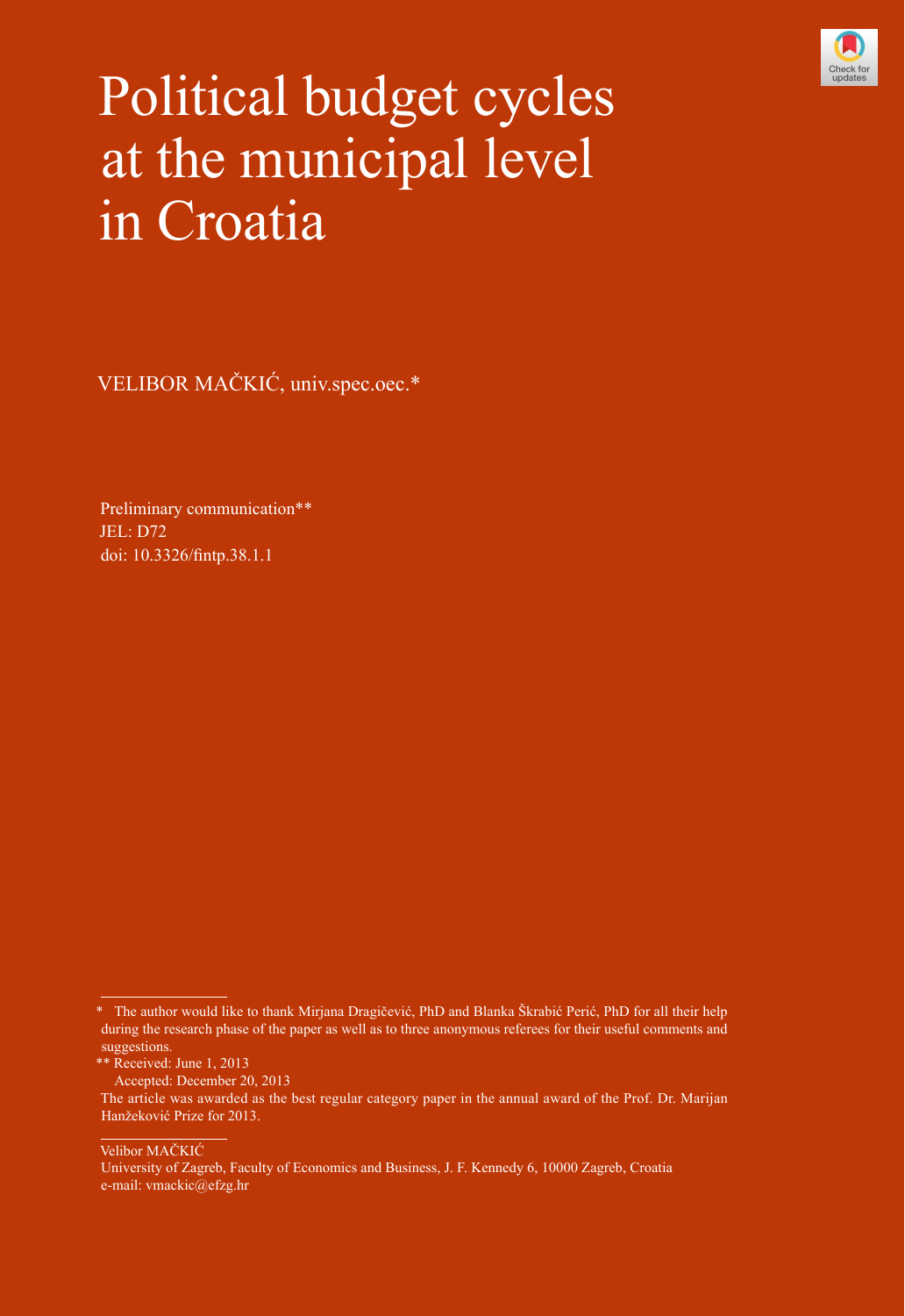# 2 **abstract**

*This paper examines the existence of the political budget cycle (PBC) at the local unit level in Croatia. The research was focused on a sample of 19 county centres, the City of Zagreb and Pula in the period from 2002 to 2011. During that time three parliamentary (in 2003, 2007 and in 2011) and two local elections (in 2005 and in 2009) were held and all the results are calculated at the level of the selected cities. The results do not confirm the existence of opportunistic PBCs, either when the analysis takes in all five elections or when it considers only the parliamentary polls. They do however indicate the restructuring of total expenditures based on second-best strategies and institutional constraints. Analysis of local elections alone indicates the existence of Rogoff's model of information asymmetry. The paper also presents various theoretical models of the PBC together with a survey of empirical research regarding the existence of PBCs in the developed, transitional and developing countries.* 

*Keywords: political-budget cycles, elections, dynamic panel data analysis* 

#### **1 introduction**

In the context of the path transition has taken in Croatia since the 1990s the problem with budget deficits at all government levels (national, regional and local) indicates the importance of analysing political constraints in the processes of both budget and economic policy formulation and implementation. Political constraints are the result of heterogeneity of preferences among economic agents as defined by public choice theory (politicians, voters, bureaucrats and interest groups) and their mutually confronting interests. They arise due to self-interest on the behalf of incumbents and their re-election motives. In other words, they are shown in a sub-optimal allocation of budget resources and in the creation of budget deficits. Thus, a wider perception of these constraints can be beneficial both for economic policy makers as well as for researchers, voters and other economic agents as defined by public choice theory. Additionally, the size and the influence of the state in the economy (measured as the percentage of GDP that is distributed through political decisions) is of too great an importance to keep the focus strictly on the analysis of market decisions and to claim that politicians and their preferences are exogenous.

The political-budget cycle (PBC) has been vigorously studied in the literature, from both theoretical (e.g. Rogoff and Siebert, 1988; Rogoff, 1990; Shi and Svensson, 2002; Drazen and Eslava, 2006) and empirical aspects (e.g. Persson and Tabellini, 2002; Brender and Drazen, 2004; Alt and Lassen, 2006; Schneider, 2010) with various country samples and methodological instruments. Despite the importance of political constraints in the formulation and implementation of optimal economic policies, PBCs in Croatia represent an area of research where scientific empirical literature has been rather silent, especially at the local level.

FINANCIAL THEORY PRACTICE 38 (1) 1-35 (2014) 38 (1) 1-35 (2014) practice financial theory and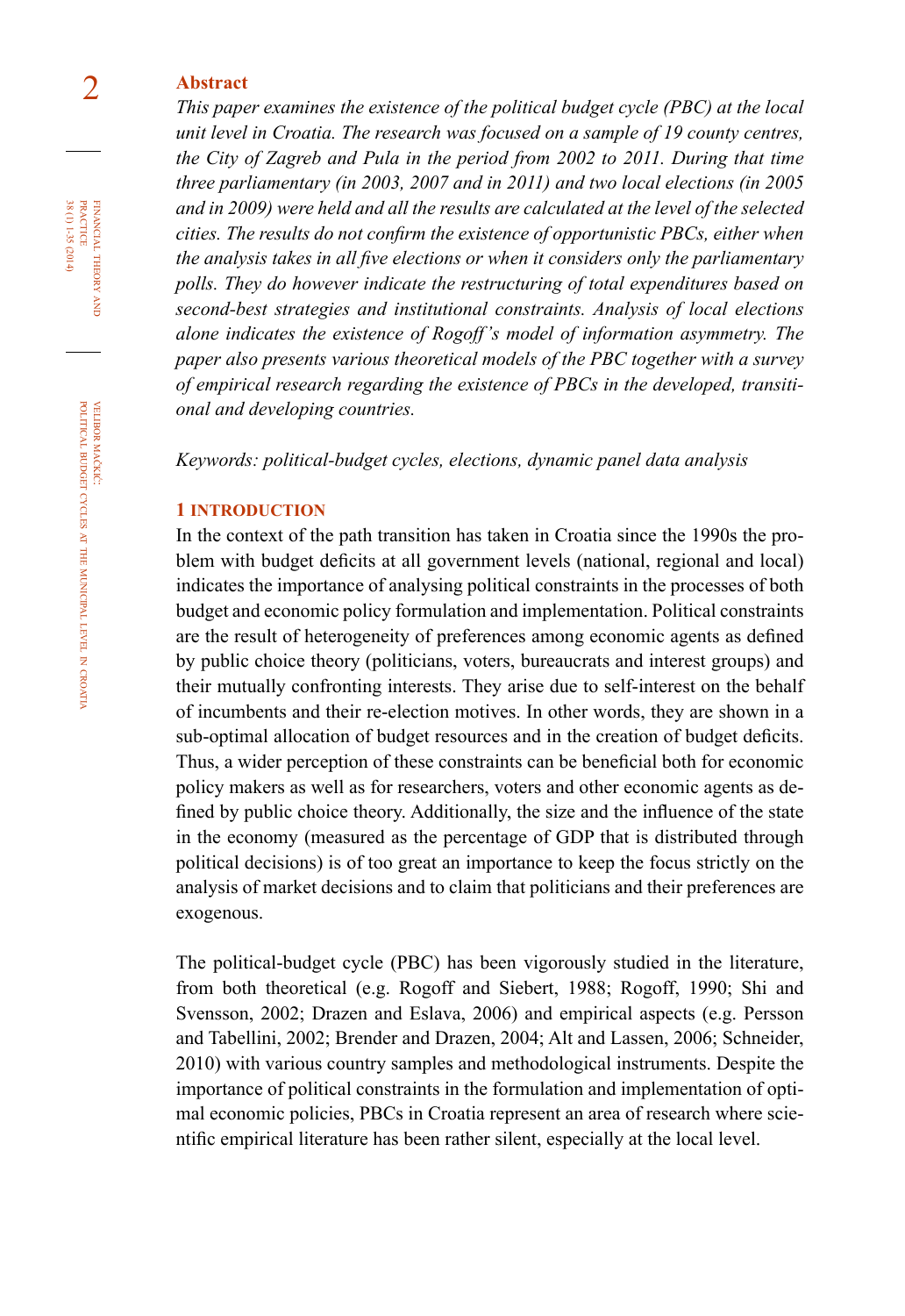PBC models represent one of the most active branches of research within the new 3 (positive) political economy (NPE). Due to their theoretical foundations and empirical validation they have almost entirely replaced previous research focused on political business cycles. PBC models can be defined as periodical fluctuations in fiscal policy induced by the electoral cycle. With respect to the model, fluctuations can take the form of a budget deficit or a change in the magnitude (increase) and composition of public spending or a reduction in public revenues. From this originates the primary goal of this paper, namely to establish which of the theoretical political budget cycle models is suitable for Croatia.

The main hypothesis of the paper is that in Croatia PBCs do exist at the municipal level and an additional hypothesis is that any party ideology shared at the municipal and national level is likely to be visible in public spending. More directly, public spending will rise if municipal and national incumbents share the same party ideology. To the best of the author's knowledge, there is no scientific empirical paper in the domestic literature that has tested the existence of PBCs at the municipal level. The fundamental contribution of this paper to the existing literature is in providing an empirical analysis of the results of combined parliamentary and local elections, and an analysis of separately held local and separately held parliamentary elections on a sample of Croatian cities.

Results that refer to joint parliamentary and local elections and to solely parliamentary elections do not confirm the main and the additional hypothesis. In election years, total spending decreases, which results in a lower budget deficit. Due to the institutional limitations set on the size of public debt at the local level, incumbents use opportunistic manipulations within public spending items. In other words, they cut capital and increase current spending. The analysis of solely local elections confirms the existence of PBCs at the municipal level and suggests that Rogoff's model of asymmetric information is optimal. The increase of the budget deficit in election years in combination with an increase in the average number of employees in the local bureaucracy and budgetary users corresponds with the theoretical predictions of the stated model. Both results indicate opportunistic behaviour on the part of the incumbent and the rent-seeking role of the local bureaucracy in the election process.

The article is organised as follows. The next section presents basic terms from the NPE and from public choice theory (PCT) that serve as the common ground on which both political business cycle and PBC models were developed. Section 3 presents three key PBC models: asymmetric information, moral hazard and the model of incumbent asymmetric preferences (pork barrel cycles), which constitute the theoretical basis of the empirical analysis. A survey of the empirical literature on PBC models in developed, transition and developing countries is presented in section 4. Data, methodology and the empirical results obtained are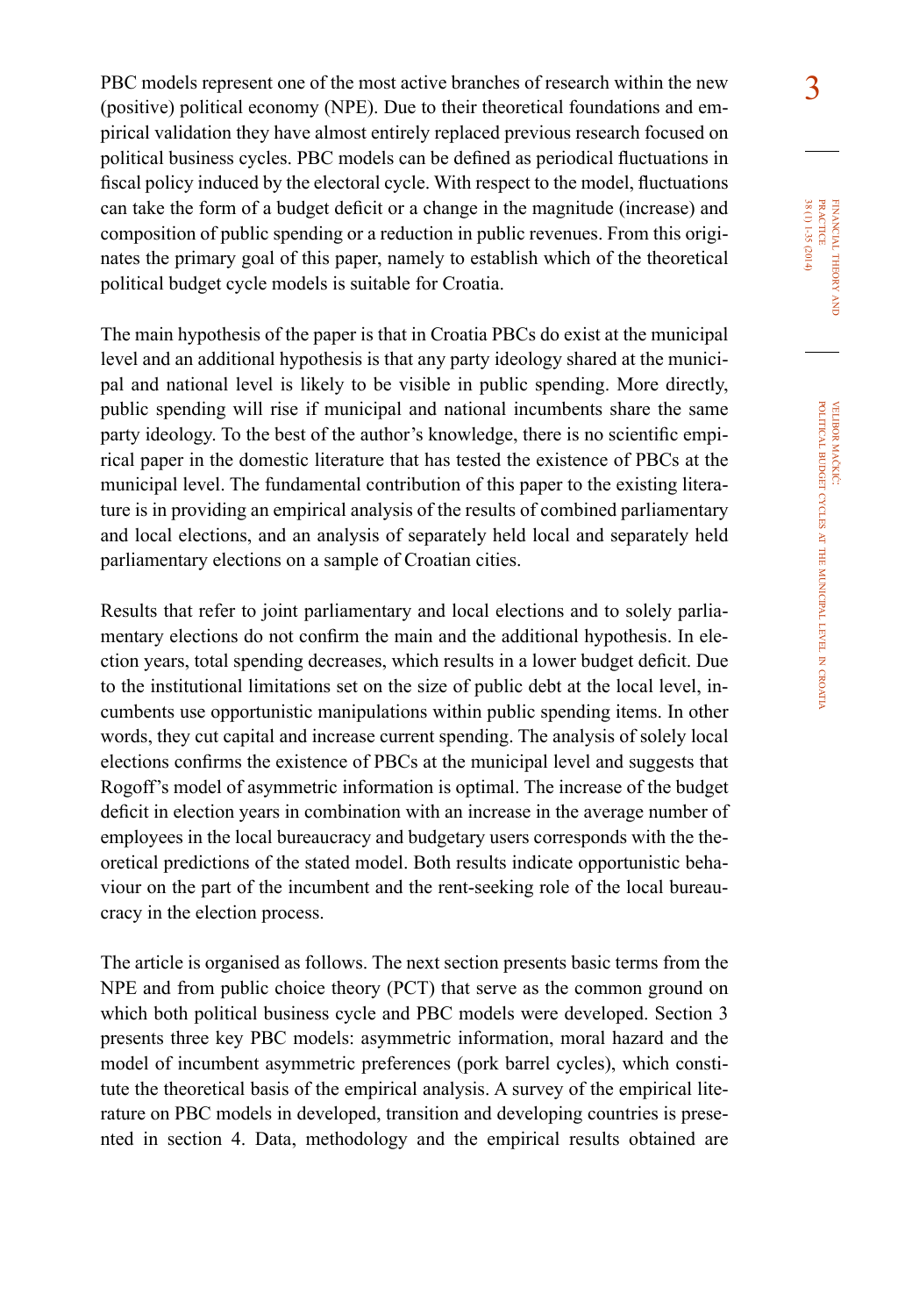## **2 the new political economy and public choice theory**

The roots of the NPE as a research area can be traced to the theory of macroeconomic policy (Lucas' critique), rational choice theory and public choice theory (PCT) (Persson and Tabellini, 2000:2-3). Although founded on PCT grounds (methodological individualism<sup>1</sup> and utility maximisation) the NPE is primarily interested in the analysis of the economic effects of politics. In other words, the NPE takes the current institutional framework as a given constraint in the optimisation process without having any explicit intention of changing it.

Drazen (2000:7) argues that actual policies are often quite different from optimal policies due to technical, informational and political constraints. The NPE explains the choice of policies and thus economic outcomes that differ from optimal policies, and the outcomes those policies would imply. In this light the two following propositions are important for the NPE. First, heterogeneity and conflicts of interests among economic agents are a necessary condition for political constraints to exist. And second, the effect of politics on economics follows from the mechanisms by which these conflicts are resolved. It is the latter that is the key focus of the NPE.

The economic effects of political behaviour, within the existing literature, are divided between political business cycle and the PBC. Both theoretical and empirical researches into these phenomena stem from PCT. As an interdisciplinary research area, PCT unites theoretical paradigms of economics and political science and applies it in the analysis of behaviour of key economic agents within the theory itself (politicians, voters, bureaucrats and interest groups). PCT can be defined as a special form of "economic imperialism"<sup>2</sup> , as an economic theory of politics or based on Buchanan (2005:8) as "politics without romance". PCT is based on three assumptions: of self-interest, exchange and methodological individualism (Udehn, 2003:154). From these assumptions follows the behaviour of economic agents that aim to maximize their utility with respect to the given constraints.

Elections play a twofold role in this process. First, they include politicians and their preferences in economic models which in turn make them "richer" and more real. In that way, by incorporating the interactions of all economic agents, the economic models include conflicts due to incompatible preferences. Finally, through the election process, voters decide on the collective action (i.e. its start/ end, intensity, etc.).

<sup>&</sup>lt;sup>1</sup>The term highlights that it is the individual and his (rational) choices that are in the centre of the analysis. Arnsperger and Varoufakis (2006) suggest that methodological individualism implies the idea that all socioeconomic explanations should be sought at the level of individual economic agent.

<sup>&</sup>lt;sup>2</sup> The term is derived in the works of Tullock (1972), Stiegler (1984) and Udehn (2003).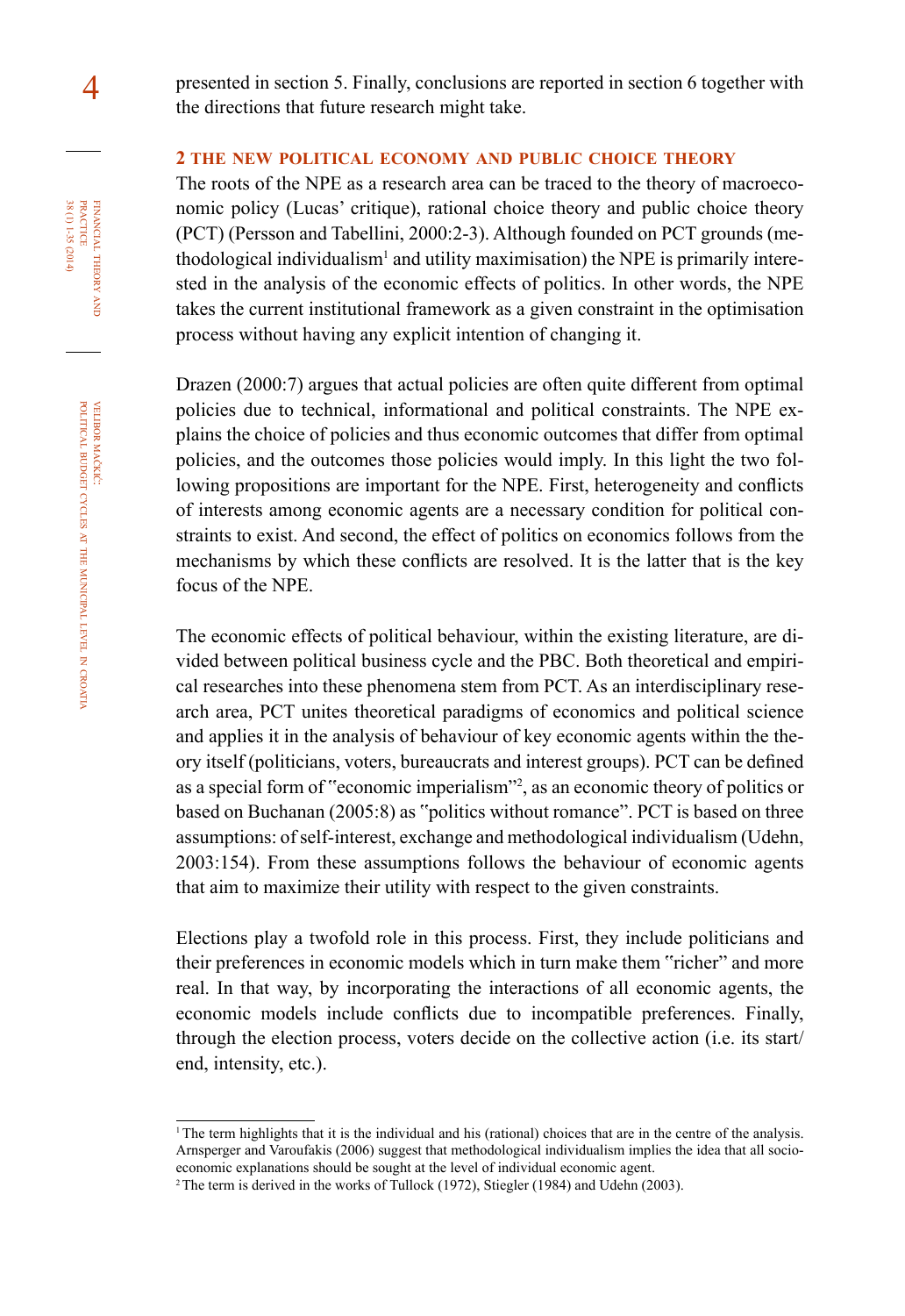The relationship between economic agents within PCT is best described through  $\overline{5}$ the agent-principal model in which preferences, in most cases, do not coincide. For instance, the agent (politician) can trick his principal (voter) due to information asymmetry prior, during or even after the election period. Once the elections are held, economic agents start negotiating and voting on various public policies. The policies chosen are then delegated to bureaucrats who are in charge of implementing them. During this whole process, interest groups apply pressure in order to bring about an outcome of the collective action that is in their favour.

McLean (1997:39, 41) analyses politicians as entrepreneurs that provide specific public goods and as "ideological entrepreneurs". The first are responsible for producing and trading public goods, but are also characterised by their tendency to trade private goods also. It is their role as entrepreneurs that represents the basis for their re-election aspirations in front of the electorate. On the other hand we see "ideological entrepreneurs" who are genuinely interested in the contents of politics and the political. They ensure public goods regardless of the free rider problem. "Ideological entrepreneurs" do not expect to be compensated and consider their work as their calling.

Voters represent rational and self-interested economic agents that can be compared to consumers in the market. Their act of voting serves as a means to maximize their utility function. The biggest problem in the analysis of voter behaviour is that voters actually do not know how to vote for their own interests. The cost of acquiring information, in a (pre)election period, is too high for a rational *homo economicus*. Additionally, if information does not exist or is asymmetric the optimal strategy for every voter is to act as a rational ignoramus.<sup>3</sup> In such a case, a rational voter ignores all pre-election events and votes ideologically. In return, it is exactly the combination of rational ignorance, ideological voting and the so called "problem of full supply"4 that stimulates politicians in their sub-optimal behaviour.

According to Niskanen's model of bureaucracy, bureaucrats will aim to maximize their own budget due to the fact that they cannot maximize profit (McLean, 1997:100-101). Since they are monopolistic suppliers of their own goods this represents the only way in which they can ensure compensation through various privileges: bigger offices, higher salaries, public reputation, etc. Most theoreticians of public choice claim that during this process bureaucrats will tend to produce more than the politicians (and probably voters) would like them to do or that they will do it at a higher price (Lemieux, 2004:27). The literature also emphasises the role of information asymmetry or the power of bureaucracy to determine the agenda (Mueller, 2003:333, 342-343).

<sup>&</sup>lt;sup>3</sup>But rational ignorance is also asymmetric, with the essential role of interest groups and incumbents in that process.

<sup>&</sup>lt;sup>4</sup>The situation in which none of the programs offered to voters fully reflects their preferences.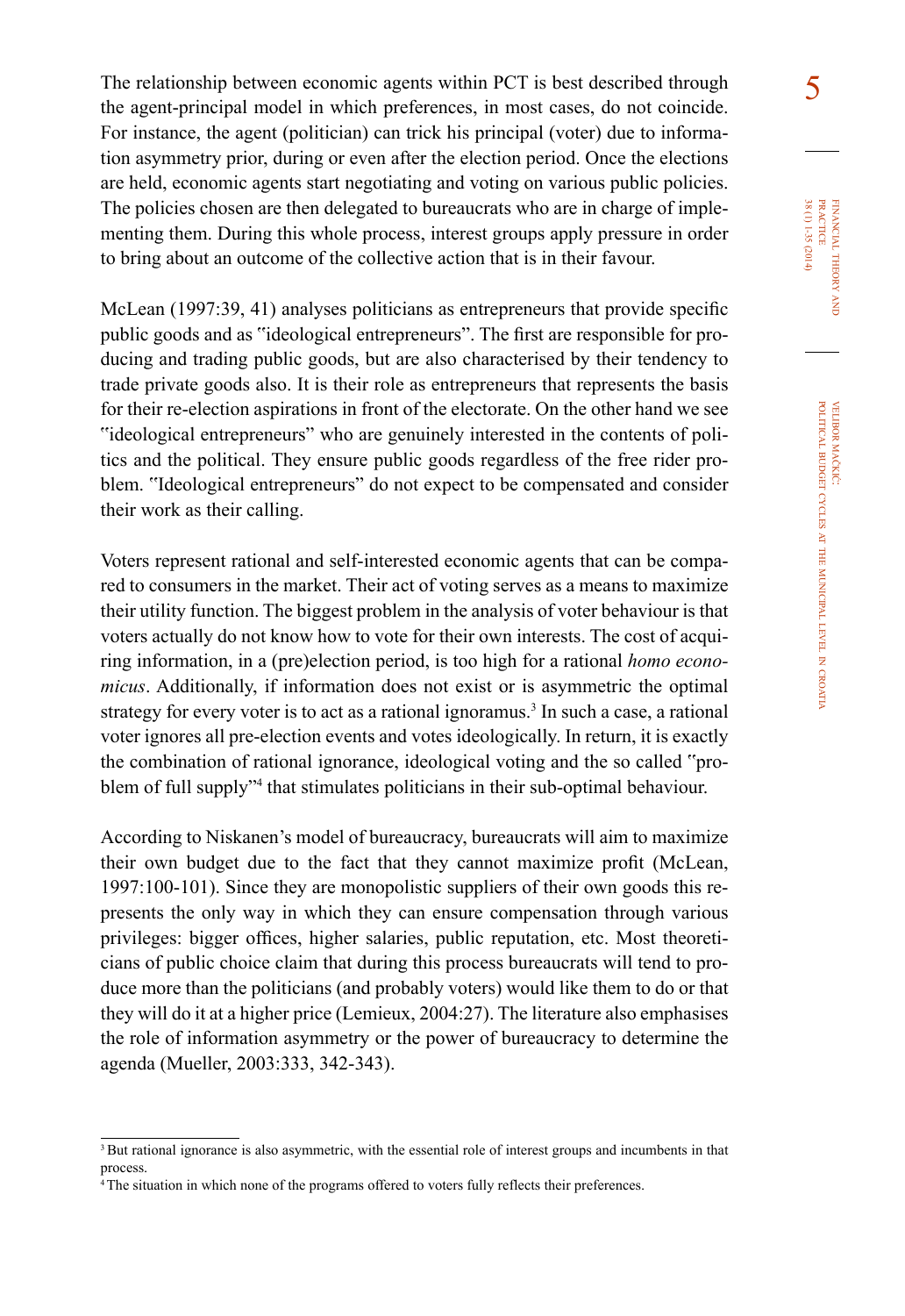6 Interest groups represent groups of individuals with common interests that conduct collective actions: caveats, lobbying, financing political party campaigns, etc. Their goal is to influence the outcome of collective actions that very often have the characteristics of a public good. Their activities rarely come to the tight bonding to those political options that would, in their opinion, best represent their interests in exchange for their support in the elections. Promoting the joint interest of their members, at the expense of others, is the main reason why interest groups enter into politics.

#### **3 political budget cycles**

Political decisions have economic outcomes that are visible in movements of economic variables and instruments. Political business cycle models represent election driven cycles in (macro)economic variables: unemployment rates, inflation rates and production. With respect to the rational expectations hypothesis and incumbents' motives (opportunistic vs. partisan) the existing political business cycle models can be divided into four large groups: adaptive opportunistic, adaptive partisan, rational opportunistic and rational partisan political business cycle models (Alesina, 1988:16). Drazen (2000:259) supplemented Alesina's division with "Hibb's model of changing objectives", which represents a synthesis of previous models in an environment characterised by rational expectations.

PBC models represent a periodical fluctuation in governmental fiscal policy induced by the cyclicality of elections (Shi and Svensson, 2003:67), that is, an increase in public spending (total or in certain items), budget deficit creation and a decrease in public revenues in election year. The key difference between PBC and political business cycle models is that the former focus on the analysis of instruments that are under the direct control of politicians. Various PBC models study the effects of political pressures aimed at increasing public spending and creating budget deficits. Just as in the political business cycle models, political pressures can take two forms: opportunistic and partisan. In the first case, opportunistic politicians can increase either total spending or individual budget items aimed at certain groups in order to improve their chances of re-election. Alternatively, incumbents might be beholden to a partisan constituency that gains from certain kinds of expenditure (Lohmann, 2006:534).

According to Mueller's ethical voter hypothesis that focuses on economic voting, the voter has an objective function, which he tries to maximize, with the two following variables: personal and social welfare.<sup>5</sup> In PBC models, voters value only personal, direct benefit from governmental programmes. Since information is asymmetric, their voting is labelled as rational retrospective, meaning that it

financial

FINANCIAL THEORY PRACTICE 38 (1) 1-35 (2014)

38 (1) 1-35 (2014) practice

theory and in the set

<sup>&</sup>lt;sup>5</sup> Mueller (2003:298-299) denotes these two terms as egotropic and sociotropic variables in the objective function that the voter is trying to maximize. Egotropic variables measure voter expectations regarding the effect of the government's policies on the voter's own income, employment status, and so on. Sociotropic variables measure voter expectations regarding the effect of the government's policies on the economy at large, that is, on the welfare of all citizens.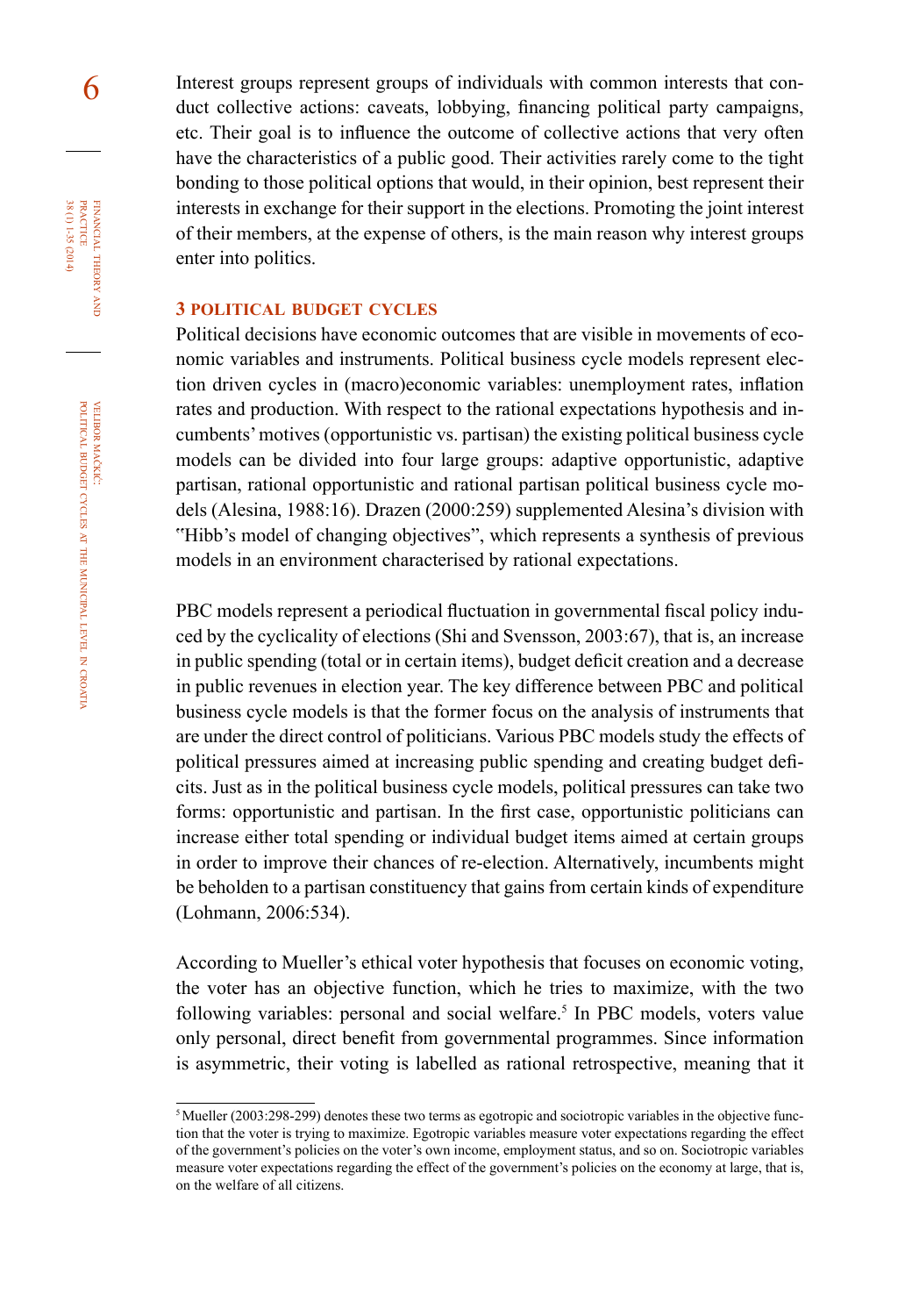follows from the incumbents' observed results during their term in the office  $\frac{7}{7}$  (Alesina et al., 1997). In this way, voters are trying to determine exactly how much the incumbents contribute to their objective utility functions. In so doing, a rational voter will react to pre-election manipulation, e.g. when an incumbent tries to signalise its high level of competence through increased public spending and lower taxes or when it changes the structure of public spending in the (pre)election period. Under these conditions, the incentives faced by the politicians to manipulate budget items and to create budget deficits primarily depend on the fiscal preferences of voters (whether they prefer "high spending" or "low spending" politicians) and on the transparency of the budget process.

Shi and Svensson (2003:69-70) distinguish two types of PBC models: signal models (adverse selection-type models), that are based on asymmetric information regarding the politicians' level of competence, and models based on moral hazard. Drazen and Eslava (2006:16) expand this division with their own model of incumbents' asymmetric preferences (pork barrel cycles) in which alongside the overall level of expenditures one also observes the structure of expenditures among voters.

The key reason for analysing PBC models is in their empirical confirmation, which is stronger in the case of macroeconomic instruments than in that of macroeconomic results (Drazen, 2000:242-244). At the same time, empirical results clearly indicate that the manipulation of instruments by incumbents who wish to improve their re-election chances through opportunistic economic policies is more evident in the case of fiscal than in the case of monetary policy (Snowdon and Vane, 2005:536). This follows from Rogoff's concept of conservative central banker whose primarily goal is price stability (Snowdon and Vane, 2005:552). Cycles that arise are shorter and have lower intensity, but the empirical advantage of PBC models is that they permit research into cycles at both national and local levels.

#### **3.1 model based on asymmetric preferences**

This model is based on signals that incumbents have sent to their electorate in the form of lower taxes and/or higher expenditures. The goal of incumbents in the (pre)election period is to present themselves as more competent then they really are. In that way, they create the illusion that they can provide a given level of public services with lower levels of public revenues.<sup>6</sup>

The basic argument of the model is that voters prefer public expenditures, but constantly undervalue their tax costs, i.e. they suffer from "fiscal illusions". The problem increases if the costs are postponed so voters support incumbents who financial

38 (1) 1-35 (2014) practice

38 (1) 1-35 (2014)

theory

at the

municipal

level in

croatia

<sup>6</sup>Rogoff and Siebert (1988:2) define competence as the minimum amount of public revenues needed to ensure the given levels of public services.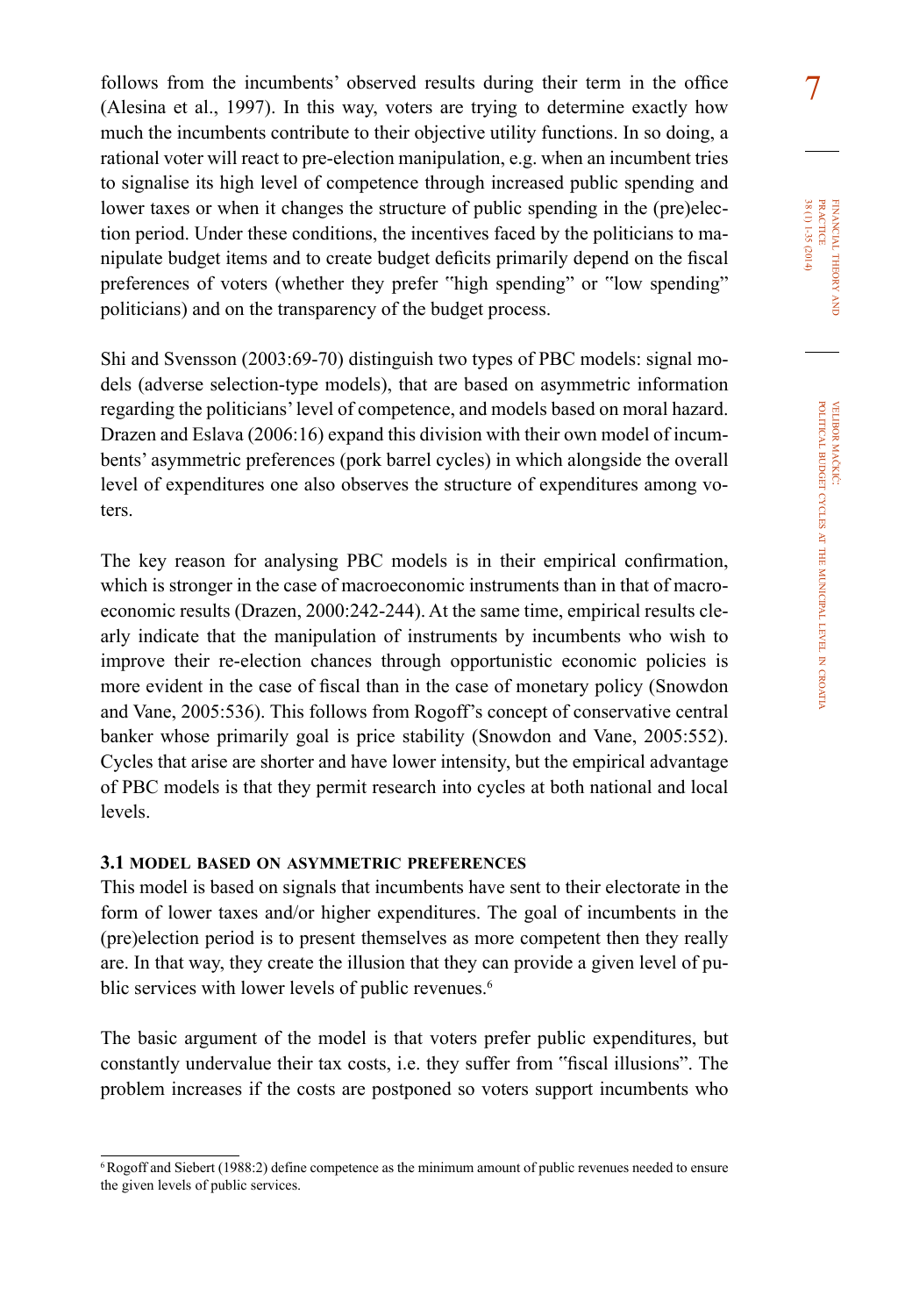8 can provide high levels of public expenditures, financed through public debt, and remove those who cannot.

## **3.1.1 Rogoff and siebert Pbc model**

The PBC model by Rogoff and Siebert in 1988 assumes that each politician has a competence level (high or low) which is only known to him and not to the electorate. As a consequence, during elections, voters form their rational expectations based on observable current fiscal policy outcomes. A high-type incumbent will attempt to signal his type by engaging in expansionary fiscal policy, which leads to a pre-election budget deficit. A low-type incumbent will avoid this manoeuvre. The reason for this originates from the theoretical predictions of the model, in which both types of politicians put equal weights on re-election and social welfare.

Elections are held every two years and the incumbent provides a well-known, fixed level of public services financed through distortive (e.g. bond issuance) and non-distortive tax, depending also on the competence level of the incumbent (Rogoff and Siebert, 1988:5). Incumbents' competence is shown in the level and the structure of public revenues and it follows an  $MA(1)<sup>7</sup>$  process indicating that competence will not be signalised outside the election period. Voters vote taking into account the increase/decrease of their individual utility functions. Since they are all identical we are observing a representative voter who will, other things being equal, prefer a high-type incumbent who can finance public goods solely through non distortive taxes that do not further decrease voters' income level.

At the beginning of each election period, voters receive a signal from the incumbent in the form of a non-distortive tax. Only after the elections are held do voters infer the second signal, which is loss of income (e.g. costs of debt financing). This enables incumbents to signalise a higher level of competence, i.e. to provide more public goods for a given level of (non-distortive) taxes, in the election period through budget deficit creation (Rogoff and Siebert, 1988).

#### **3.1.2 Rogoff's Pbc model**

In Rogoff's PBC model of 1990 public goods are divided into "consumption" and "investment" goods. Pre-election manipulations are shown in the structure of public expenditures that decreases capital expenditures for "investment" goods and increases transfers and current spending. The model also incorporates an ego rent for the incumbent that represents a non-monetary benefit for holding office (e.g. honour), but which "does not exclude a possibility of rent seeking behaviour" (Rogoff, 1990:2).

croatia

financial

FINANCIAL THEORY PRACTICE  $38(1)1-35(2014)$ 

38 (1) 1-35 (2014) practice

theory and

<sup>7</sup>MA(1) denotes a moving-average model which is conceptually a linear regression of the current value of the series against current and previous (unobserved) white noise error terms or random shocks.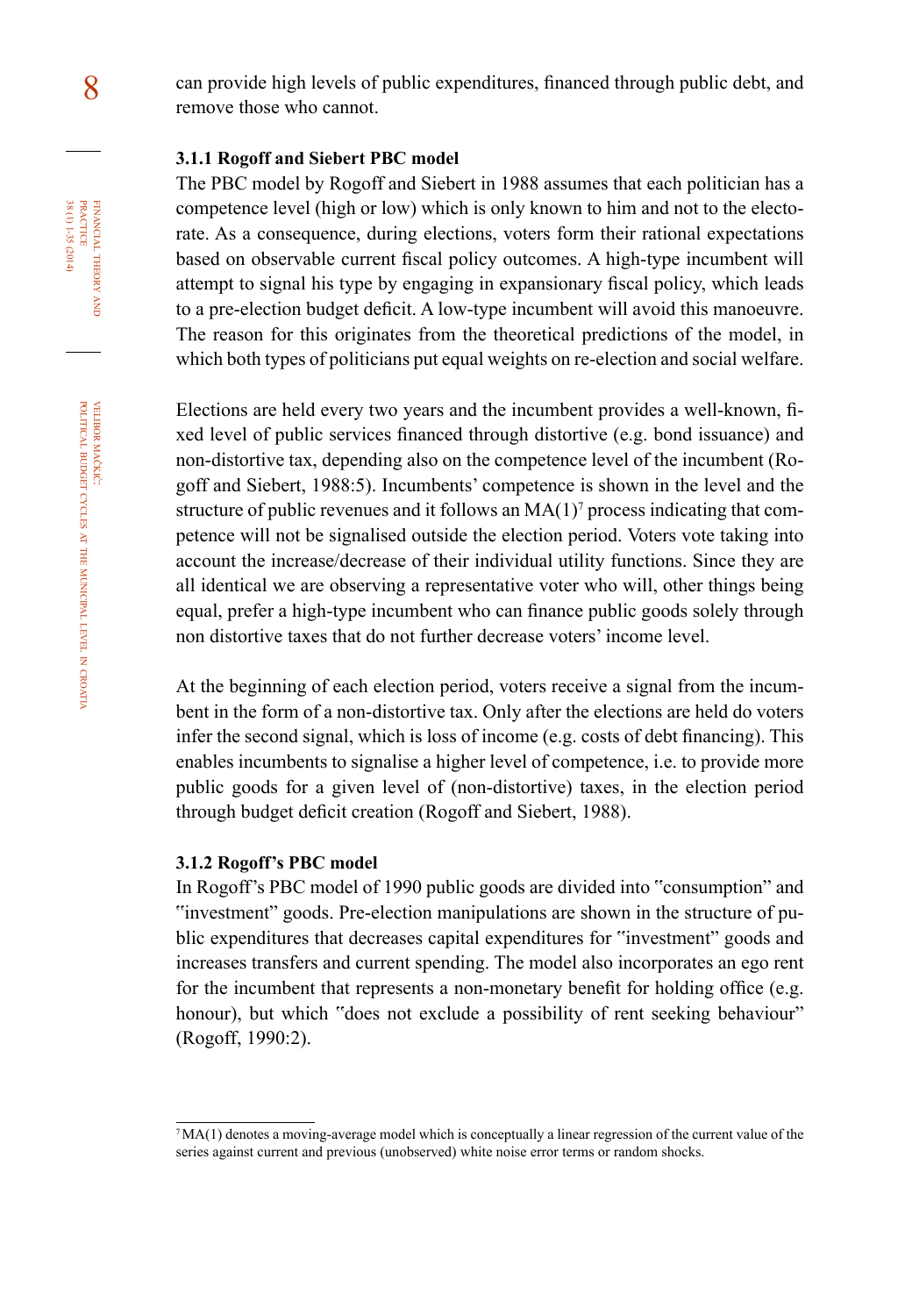According to Rogoff's 1990 model an incumbent's competence follows the 9 MA(1) process and we analyse the public goods production function, but in *per capita* amounts. The production of public goods depends on the level of (non-distortive) tax and incumbent's (administrative) competence,<sup>8</sup> indicating that a competent incumbent is able to provide a given level of public goods at a lower level of taxes. Since the level of taxes and the amount of public "consumption" goods can be inferred by voters in time period  $t$ , which is the election period, the incentive for the incumbent to increase the amount of public "consumption" goods is evident. The exact level of the incumbent's competence will be clear in time period  $t + I$ , once the production of public "investment" goods is noted. Thus in the election period voters do not know whether the increased amount of goods and services is a sign of higher competence or a result of a fiscal manipulation.

## **3.2 model based on moral hazard**

In a PBC model based on moral hazard it is assumed that neither the electorate nor the politician can observe the politician's competence contemporaneously. A competent politician is defined by their ability to produce public goods without raising taxes. The easiest way to do this is through short-term excess borrowing, which voters infer only after the elections. Thus all politicians, regardless of their level of competence, will incur excessive pre-election budget deficits.

The supply of public goods depends on the incumbent's level of competence, taxes, excessive short-term borrowing and the cost function of public debt. The incumbent's competence also follows the MA(1) process, implying that the same level of competence does not last more than two periods. Exactly after these two periods, the elections are held.

At the beginning of period *t* incumbent decides on the level of taxes and excess short-term borrowing. During the observed time period there is shock in the incumbent's level of competence. The result of this shock is the *ex ante* uncertainty of the incumbent of his ability to convert revenues into public goods, i.e. his own competence. Since the elections are held at the end of the period, voters' ability correctly to evaluate the incumbent's decisions depends on the level of information. A share of the informed voters  $\sigma$  will know exactly the levels of taxes, public debt and public goods at the time of the election. A share of the uninformed voters  $(1 - \sigma)$  will only have information on variables that directly affect their level of utility (public goods and tax levels). Thus it follows that incumbents will more easily manipulate fiscal instruments when the level of uninformed voters is bigger. The model implies that countries with lower levels of voter awareness and higher "ego" rents will have higher levels of public debt, but also that "ego" rents will decrease with the development of institutions and higher transparency of budget process (Shi and Svensson, 2006:1376-1377).

<sup>8</sup> Rogoff (1990:23) identifies competence of politicians with the level of administrative intelligence quotient.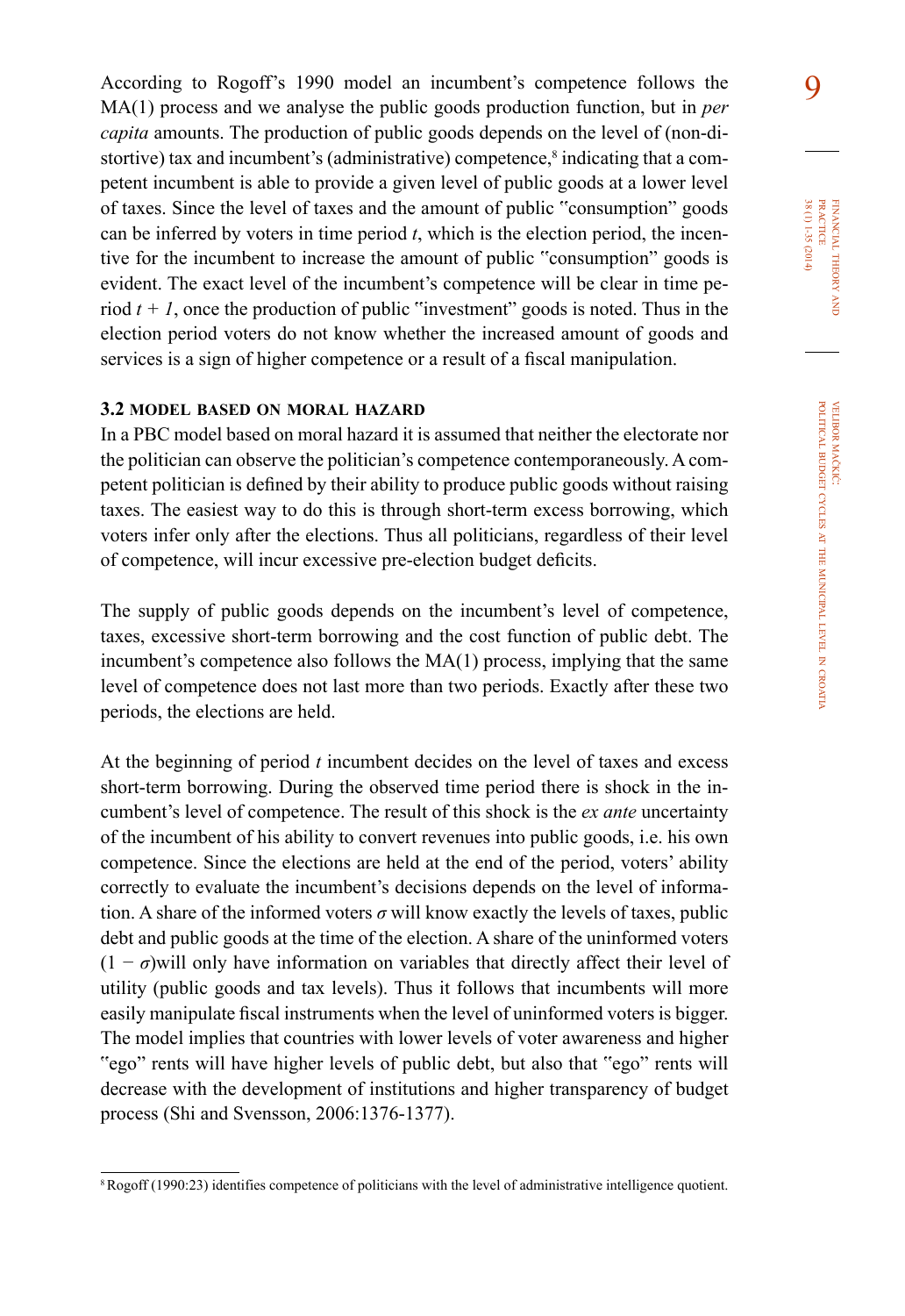# 10 **3.3 model of incumbent's asymmetric preferences: pork barrel cycle**

Drazen and Eslava (2006) developed a PBC model in which incumbents influence voters by targeting government spending to specific group of voters at the expense of other voters or other expenditures. Using targeted spending, aimed at more "useful" voters, enables electoral manipulation with no effect on total spending and/or budget deficit. This is especially important for so called "old" democracies, where empirical research confirms that voters are "fiscal conservatives" who punish incumbents who generate budget deficits (Eslava, 2011:22). In the model, voters exactly know how the increase of spending is financed. Their only interest is in whether this structure of spending will continue to favour them once the elections are over. Total spending takes the three following forms in the model:

- geographically concentrated investment projects (a more narrow definition of "pork barrel spending"),
- expenditures and transfers targeted to specific demographic groups,
- tax cuts benefiting certain sectors.

A key innovation that enables the creation of PBCs is so called "policy" preferences of the incumbent over different voting groups that are not revealed to the electorate. Voters try to detect them by monitoring public goods spending over regions in the previous term. At the same time it is assumed that the incumbent has unobserved preferences concerning groups of voters or types of expenditure, which have some persistence over time. Monitoring the level of expenditures on public goods in one region enables the voter to infer the importance of that region in the time period *t* (election year) for the incumbents and their likely preferences in the future. In other words, a voter can rationally evaluate all future benefits if the incumbent remains in office (Drazen and Eslava, 2006).

## **4 survey of empirical research on the political budget cycle**

This part of the paper presents 8 studies which empirically test the existence of PBC in OECD countries. All the papers are theoretically founded either on the asymmetric information or the moral hazard basis. Methodologically, research has been conducted via a static or a dynamic panel model. Six studies have been conducted at the local and the remaining two at the national level. The results in four studies confirm the existence of PBCs, while research undertaken by Rose (2006) indicates that PBCs are conditional on institutional constraints within the observed federal states of USA. Studies on federal states in the former West Germany yield interesting results. Seitz (2000) and Schneider (2010) reject the hypothesis that PBCs exist, while Galli and Rossi (2002) confirm it. Table 1 contains all the mentioned studies and lists: author names, methodology, variables and conclusions.

FINANCIAL THEORY PRACTICE 38 (1) 1-35 (2014) 38 (1) 1-35 (2014) practice financial theory and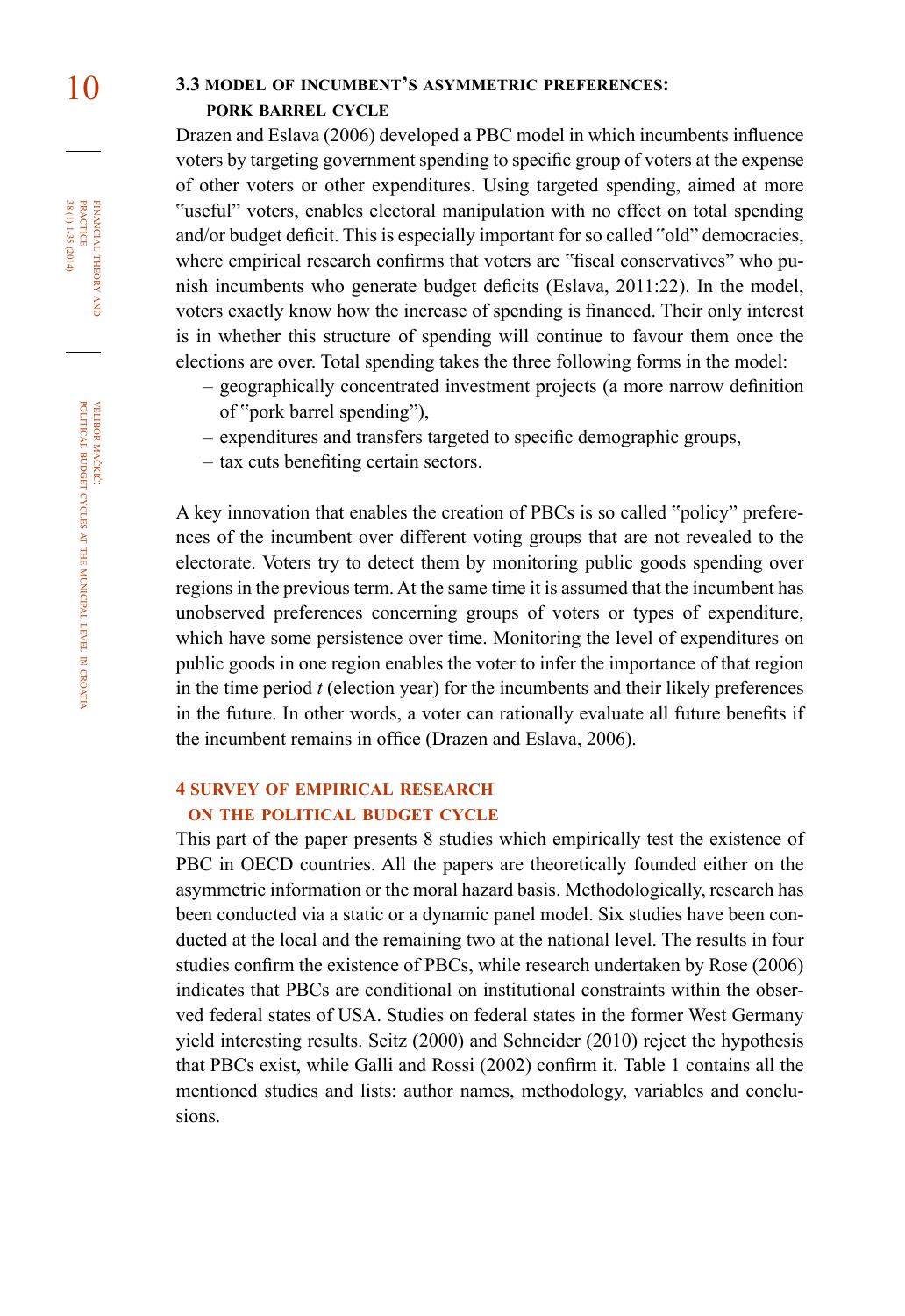| $T_{ABLE}$ 1                                                              |                                                     |                                                                                                                                                       |                                                                                                                                                                                                                                                                                                                                                                                                                 |
|---------------------------------------------------------------------------|-----------------------------------------------------|-------------------------------------------------------------------------------------------------------------------------------------------------------|-----------------------------------------------------------------------------------------------------------------------------------------------------------------------------------------------------------------------------------------------------------------------------------------------------------------------------------------------------------------------------------------------------------------|
| Empirical research on PBC in developed countries                          |                                                     |                                                                                                                                                       |                                                                                                                                                                                                                                                                                                                                                                                                                 |
| <b>Authors</b>                                                            | Methodology                                         | Variables                                                                                                                                             | Conclusion                                                                                                                                                                                                                                                                                                                                                                                                      |
| Seitz (2000): 11 federal states<br>of West Germany, 1970-1996             | ffect estimator<br>static panel data)<br>Fixed-E    | expenditures, capital expenditures,<br>expenditures, total revenues, tax<br>federal grants, unemployment<br>Primary budget balance, total<br>revenues | Partisan PBC model not confirmed.                                                                                                                                                                                                                                                                                                                                                                               |
| Sweden, 288 municipalities,<br>Pettersson-Lidbom (2000):<br>1974-1998     | (dynamic panel data)<br>Anderson-Hsiao<br>estimator | aggregate growth of the Swedish<br>Total spending, income tax rate,<br>economy                                                                        | In accordance with Rogoff's model, spending is raised and taxes are cut in election year,<br>in the post-election year spending is higher and taxes are lower for re-elected than for<br>post-election year as compared to the election year, conditional on taxes, spending is<br>newly elected governments, re-elected governments spend less and tax more in the<br>positively related to electoral success. |
| 11 federal states of West<br>Galli and Rossi (2002)<br>Germany, 1974-1994 | Fixed-Effect estimator<br>(static panel data)       | education, roads and social security<br>public administration, health care,<br>Total expenditure, surplus/deficit,                                    | Opportunistic PBC model confirmed, government spending increases in an election<br>period.                                                                                                                                                                                                                                                                                                                      |
| Rose (2006): 43 federal states<br>of USA, 1974-1999                       | (dynamic panel data)<br>GMM estimator               | Budget balance, taxes, expenditure,<br>federal grants (per capita)                                                                                    | Fiscal restrictions on borrowing in federal states limits politically-motivated fiscal<br>volatility.                                                                                                                                                                                                                                                                                                           |
| 19 OECD countries, 1990-1999<br>Alt and Lassen (2006):                    | (dynamic panel data)<br>estimator<br><b>GMM</b>     | Budget balance (% GDP), fiscal<br>transparency index                                                                                                  | Politically more polarized and fiscally less transparent countries record cycles in budget<br>balance in the election years.                                                                                                                                                                                                                                                                                    |
| 278 municipalities in Portugal,<br>Veiga and Veiga (2006):<br>1979-2001   | (dynamic panel data)<br>GMM estimator               | Budget balance, taxes and total<br>expenditures (per capita)                                                                                          | Opportunistic behaviour of local governments consistent with asymmetric information<br>models, in pre-election periods they increase total expenditures and change their<br>composition favouring items that are highly visible to the electorate.                                                                                                                                                              |
| Schneider (2010): federal states<br>of West Germany, 1970-2003            | (static panel data)                                 | Fixed-Effect estimator Growth rates of deficit/surplus, total<br>expenditure and social benefits                                                      | Due to institutional constraints incumbents manipulate budget structures, but there is no<br>cycle in budget balance and total expenditure.                                                                                                                                                                                                                                                                     |
| 19 OECD countries, 1972-1999<br>Katsimi and Sarantides (2012):            | Fixed-Effect estimator<br>panel data)<br>static     | Budget balance, total expenditures<br>and revenues                                                                                                    | Moral hazard PBC model was tested, only the negative effect of elections on revenue<br>attributed to a fall in direct taxation was statistically significant.                                                                                                                                                                                                                                                   |
| Source: The author.                                                       |                                                     |                                                                                                                                                       |                                                                                                                                                                                                                                                                                                                                                                                                                 |

mačkić: budget cycles at the municipal level in croatia

velibor

political

11

financial

theory FINANCIAL THEORY AND<br>PRACTICE<br>38 (1) 1-35 (2014) 38 (1) 1-35 (2014) practice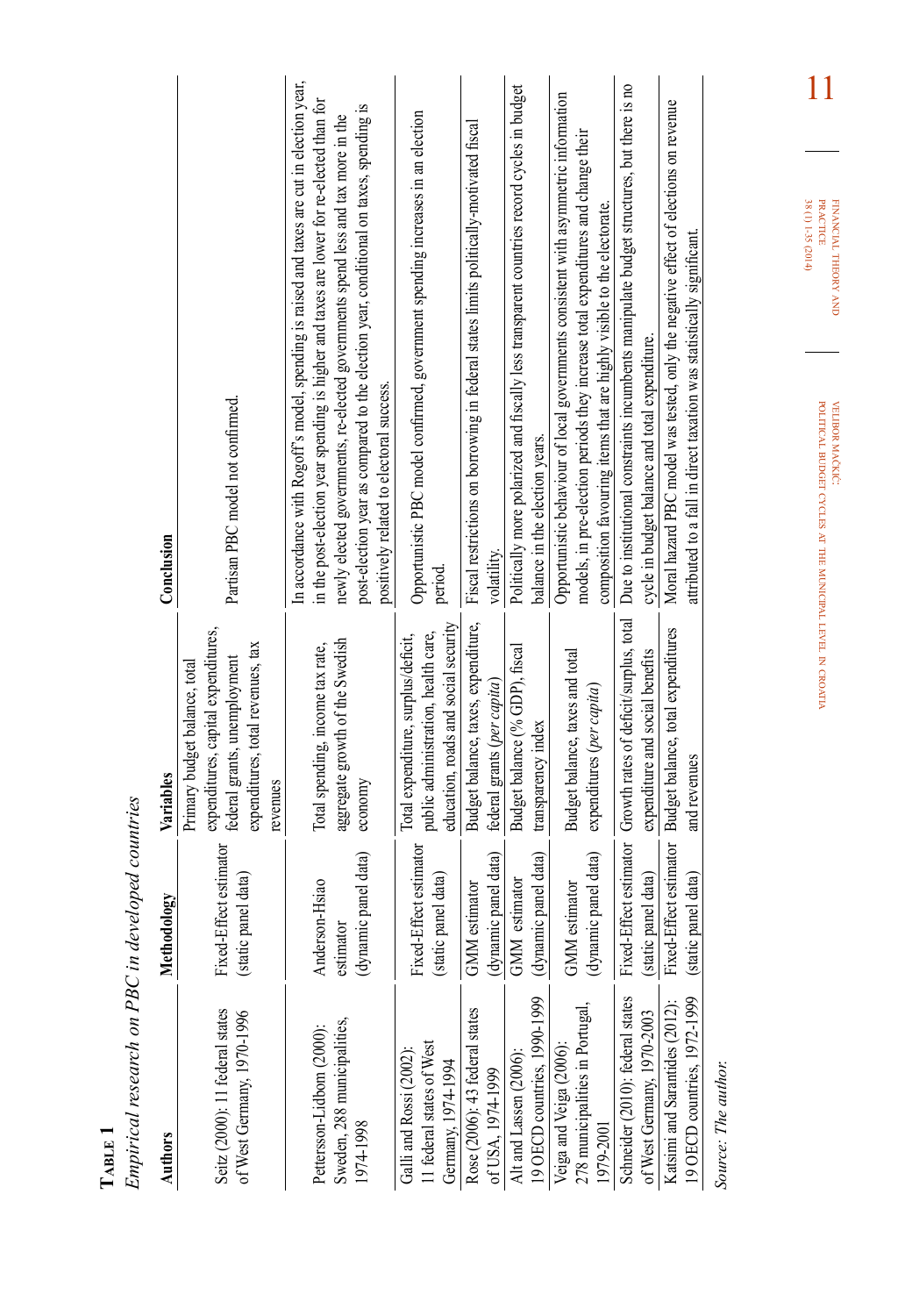|                                                                                |                                                                  |                                                                                                                                                                                                                                                                                                                       | 12<br>38 (1) 1-35 (2014)<br>FINANCIAL THEORY AND<br><b>PRACTICE</b><br>POLITICAL BUDGET CYCLES AT THE MUNICIPAL LEVEL IN CROATIA<br>VELIBOR MAČKIĆ:                                                                                                                                                                                                                                                                                                                                             |
|--------------------------------------------------------------------------------|------------------------------------------------------------------|-----------------------------------------------------------------------------------------------------------------------------------------------------------------------------------------------------------------------------------------------------------------------------------------------------------------------|-------------------------------------------------------------------------------------------------------------------------------------------------------------------------------------------------------------------------------------------------------------------------------------------------------------------------------------------------------------------------------------------------------------------------------------------------------------------------------------------------|
| $T_{ABLE}$ 2                                                                   |                                                                  | Empirical research on PBC in transition and developing countries                                                                                                                                                                                                                                                      |                                                                                                                                                                                                                                                                                                                                                                                                                                                                                                 |
| <b>Authors</b>                                                                 | Methodology                                                      | Variables                                                                                                                                                                                                                                                                                                             | Conclusion                                                                                                                                                                                                                                                                                                                                                                                                                                                                                      |
| $(2000)$ : 10 new EU member<br>Hallerber and de Souza<br>states, 1990-1999     | Time series<br>analysis                                          | Budget balance, money supply and exchange rate                                                                                                                                                                                                                                                                        | Countries with fixed exchange rate exhibit an increase of budget deficit around<br>1.5% of GDP in pre-election period, while countries with flexible exchange<br>rates exhibit an increase in money supply around 0.14 % of GDP in pre-<br>election period if the central bank is not independent.                                                                                                                                                                                              |
| Akhmedov and Zhuravskaya<br>(2004): Municipal level in<br>Russia, 1996-2003    | estimator (static<br>and<br>Fixed-Effect<br>panel data)<br>LOGIT | expenditures, media expenditures, expenditures on<br>Total expenditures, social expenditures, education<br>expenditures, expenditures on culture, health care<br>media expenditures, total revenues, tax revenues,<br>industry, share of social expenditures, share of<br>deficit, transfers, growth, inflation, wage | (current expenditures rise), the magnitude of cycle decreases with institutional<br>Rogoff's type of PBC model is confirmed, existence of an opportunistic cycle<br>development and over time, pre-electoral manipulation increases incumbents'<br>in the level and structure of total expenditure in election period is confirmed<br>chances for re-election.                                                                                                                                  |
| countries, Bulgaria, Romania<br>and Croatia, 1990-2005<br>Maurel (2006): 25 EU | estimator (static<br>Fixed-Effect<br>panel data)                 | Budget balance, total expenditures, total revenues,<br>money aggregate M3                                                                                                                                                                                                                                             | Increase in total expenditures and budget deficit in the election period in both<br>"old" ad "new" member states.                                                                                                                                                                                                                                                                                                                                                                               |
| Klašnja (2008): 25 post-<br>communist countries,<br>1990-2006                  | static<br>Fixed-Effect<br>panel data)<br>estimator (             | i.e. instruments that can be socially or geographi-<br>and capital expenditures, personnel expenditures,<br>Budget balance, total expenditures and revenues,<br>social transfers and "local public goods" (current<br>cally targeted) (% GDP)                                                                         | with presidential democracy and majoritarian election system exhibit cycles in<br>social transfers with simultaneous cuts in tax revenues that are not recorded in<br>social transfers in an election and 0.45% in a post-election period, countries<br>Increase in budget deficit of 1.05% and in total expenditures of 0.82% in an<br>countries with parliamentary democracy and proportional election system.<br>election period, within total expenditures there is an increase of 0.63% on |
| Croatia, 1995-2008<br>Vučković (2010):                                         | Time series<br>analysis                                          | Budget balance, total expenditures, total revenues<br>% GDP                                                                                                                                                                                                                                                           | Opportunistic cycles in the total expenditures (increase in last quarter prior to<br>elections and decrease in first quarter after elections).                                                                                                                                                                                                                                                                                                                                                  |
| 24 developing countries,<br>Schuknecht (2000)<br>1973-1992                     | estimator (static<br>Fixed-Effect<br>panel data)                 | Budget balance, total expenditures, total revenues,<br>capital and current expenditures and personnel<br>expenditures                                                                                                                                                                                                 | Total expenditures increase in pre-election period, together with an increase in<br>capital as compared to current expenditures in pre-election period                                                                                                                                                                                                                                                                                                                                          |
|                                                                                |                                                                  |                                                                                                                                                                                                                                                                                                                       |                                                                                                                                                                                                                                                                                                                                                                                                                                                                                                 |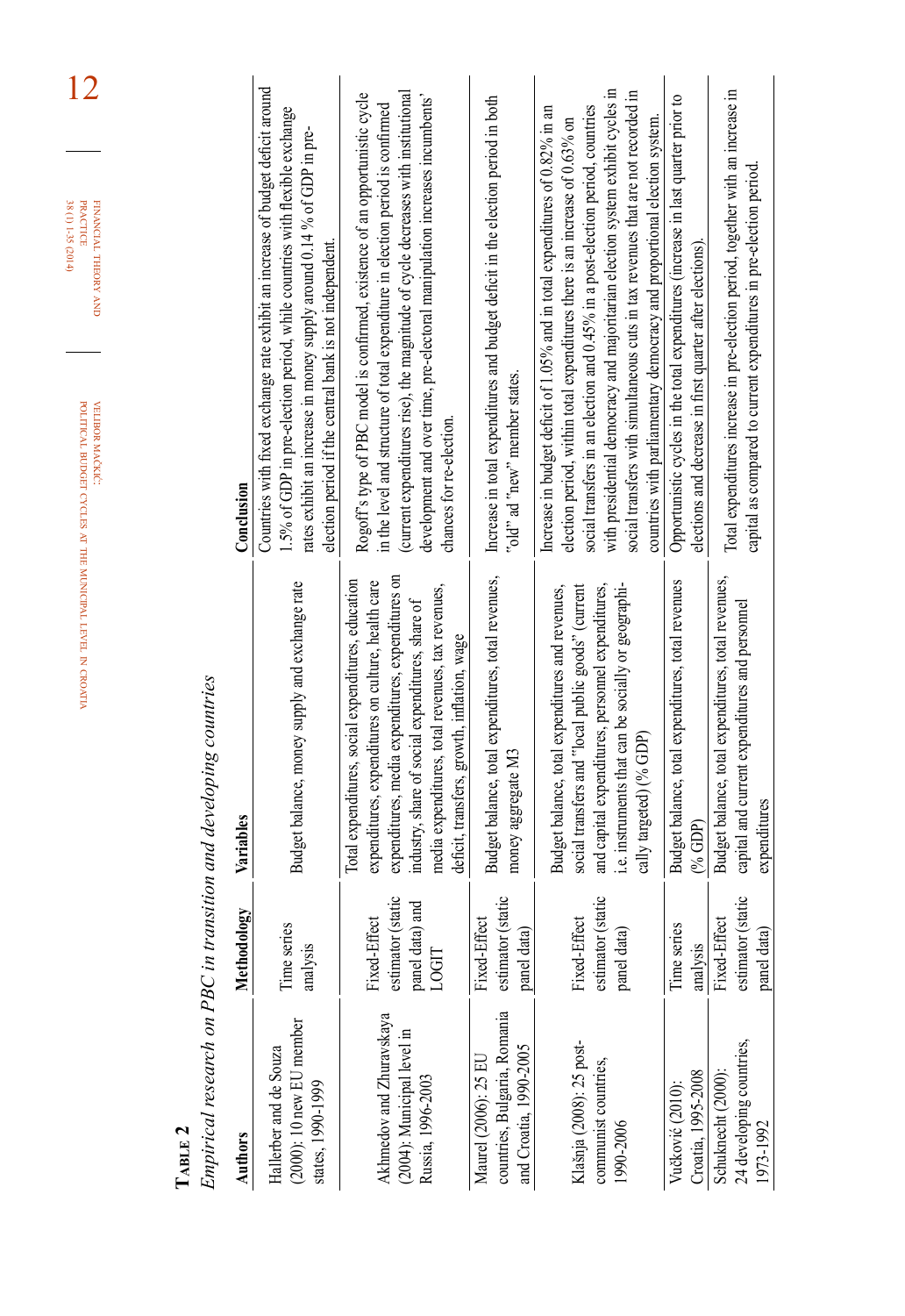| Authors                                                                         | <b>Methodology</b>                                 | Variables                                                                                                                                                                                                                                                                                                            | Conclusion                                                                                                                                                                                                                                                             |
|---------------------------------------------------------------------------------|----------------------------------------------------|----------------------------------------------------------------------------------------------------------------------------------------------------------------------------------------------------------------------------------------------------------------------------------------------------------------------|------------------------------------------------------------------------------------------------------------------------------------------------------------------------------------------------------------------------------------------------------------------------|
| Gonzalez (2002): Mexico,<br>1957-1997                                           | Time series<br>analysis                            | Budget balance, total expenditures and revenues,<br>capital expenditures and social transfers                                                                                                                                                                                                                        | Capital expenditures in infrastructure and social transfers confirm the existence<br>of an opportunistic PBC model                                                                                                                                                     |
| Persson and Tabellini (2002):<br>60 countries, 1960-1998                        | estimator (static<br>Fixed-Effect<br>panel data)   | Total expenditures, total revenues, deficit/surplus,<br>social expenditures                                                                                                                                                                                                                                          | ß<br>democracies, but only the latter exhibit expenditure cuts and tax increases in<br>laxes decrease in pre-election period in both parliamentary and presidential<br>post-election period                                                                            |
| Khemani (2004): 14 federal<br>states in India, 1960-1994                        | Time series<br>analysis                            | Budget balance, public investment, total<br>expenditures, total revenues                                                                                                                                                                                                                                             | correlated with certain consumption taxes, there is no cycle in budget deficit.<br>Election year is positively correlated with public investments and negatively                                                                                                       |
| Brender and Drazen (2004):<br>68 countries, 1960-2001                           | estimator (static<br>Fixed-Effect<br>panel data    | Budget balance, total expenditures, total revenues<br>$(*GDP)$                                                                                                                                                                                                                                                       | Both expenditures and budget deficits increase in election years in countries<br>labelled as "new" democracies.                                                                                                                                                        |
| Columbia (municipal level),<br>Drazen and Eslava (2005):<br>1992-2000           | <b>GMM</b> estimator<br>panel<br>(dynamic<br>data) | Current expenditures, capital expenditures,<br>investment, debt service                                                                                                                                                                                                                                              | There is no increase in total expenditures in the election period, rather a change<br>expenditures increase with an increase in personnel expenditures for permanent<br>in the structure of total expenditures, current expenditures decrease and capital<br>personnel |
| 85 developed and developing<br>Shi and Svensson (2006):<br>countries, 1975-1995 | GMM estimator<br>panel<br>(dynamic<br>data)        | Budget balance as a percentage of GDP                                                                                                                                                                                                                                                                                | Budget deficit increases around 1% in election year, stronger effect exhibited in<br>developing countries due to weaker institutional variables and lack of access to<br>information                                                                                   |
| Brender and Drazen (2009):<br>74 countries, 1970-2003                           |                                                    | that) and BALCH ey (change in balance/GDP ratio<br>in the election year compared to change in balance/<br>BALCH term (change in balance/GDP ratio in the<br>balance/GDP ratio in the period of 2 years prior to<br>period of 2 years prior to elections compared to<br>GDP ratio in the year prior to election year) | Budget deficit in the election year decreases or does not have a statistically<br>significant effect on re-election chances.                                                                                                                                           |
| Menezes-Filho (2011).<br>Naruhiko Sakurai and<br>Brazil, 1989-2005              | GMM estimator<br>panel<br>(dynamic<br>data)        | Budget balance, total expenditures (current and<br>capital), tax revenues of local municipalities                                                                                                                                                                                                                    | Existence of opportunistic and partisan cycles at the local level in accordance<br>with Rogoff's PBC model, budget deficit increase due to increase of current<br>expenditures and decrease of local tax revenues in the election period                               |
| Source: The author.                                                             |                                                    |                                                                                                                                                                                                                                                                                                                      | 13<br>38 (1) 1-35 (2014)<br><b>PRACTICE</b><br>FINANCIAL THEORY AND<br>POLITICAL BUDGET CYCLES AT THE MUNICIPAL LEVEL IN CROATIA<br>VELIBOR MACKIC:                                                                                                                    |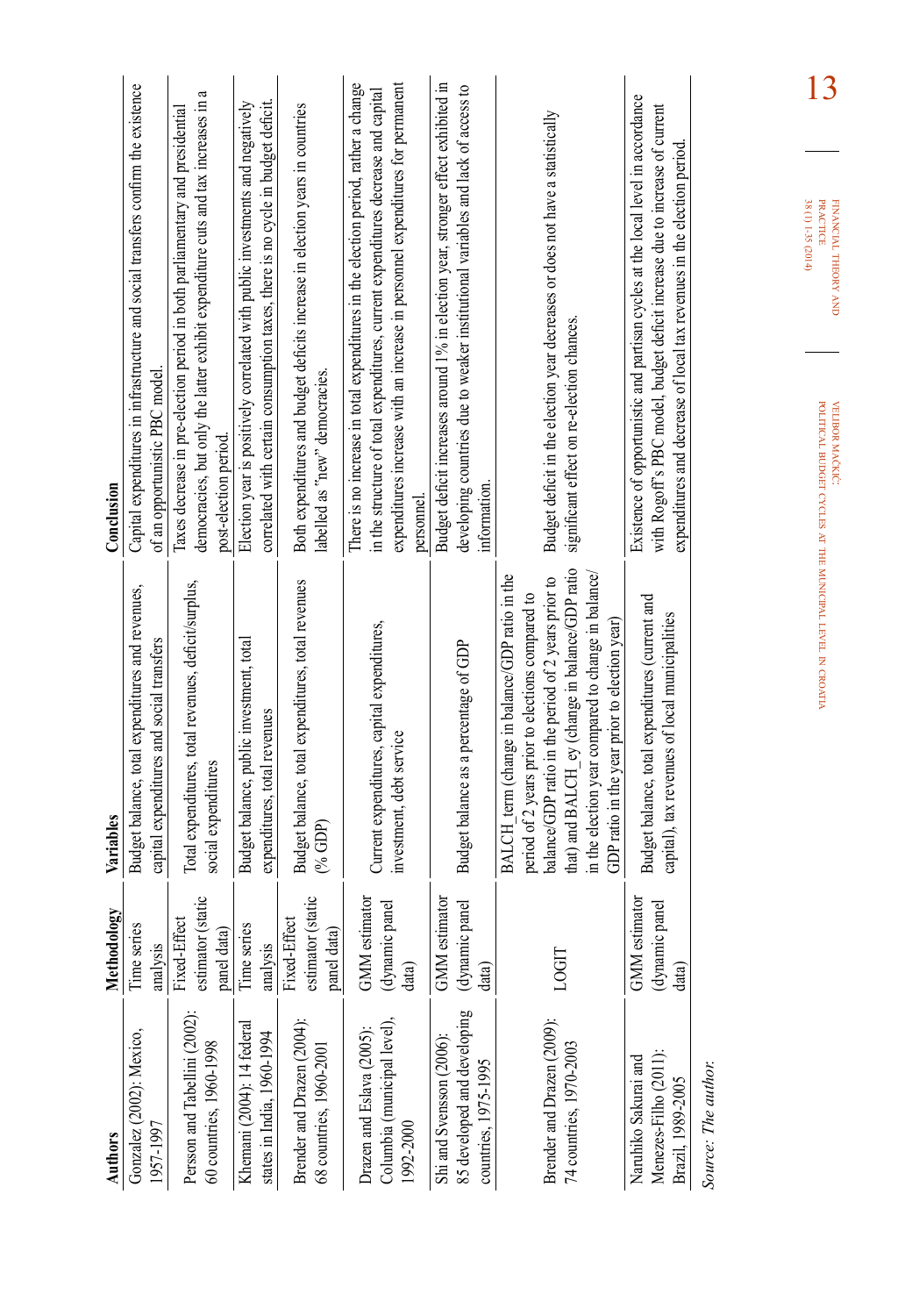14 A survey of empirical studies of the existence of PBCs in the sample of transition and developing countries encompasses 13 studies, out of which 10 confirm the existence of PBCs. Methodologically, research was also conducted via static or dynamic panel models on a large sample of countries, but also via time series analysis. Brender and Drazen (2009) did not test for existence or statistical significance of budgetary variables in election period rather whether opportunistic creation of cycles helps boost re-election chances for the incumbent with LOGIT regression.<sup>9</sup> Also Akhmedov and Zhuravskaya (2004) use LOGIT regression but combine it with static panel analysis. Methodology, variables and conclusions of surveys are presented in table 2 in chronological order. First are listed surveys in transition countries and after them surveys for developing countries, also in chronological order.

# **5 research on political budget cycles at the municipal level in croatia**

#### **5.1 DATA**

The model encompasses 21 cities (19 county centres plus the City of Zagreb and Pula) in time period from 2002 till 2011. In the observed time period 3 parliamentary elections (2003, 2007 and 2011) and 2 local elections (2005 and 2009) were held, with all results calculated and shown at the municipal (local) levels. The sample encompasses all the county centres and the City of Zagreb, but instead of Pazin, in Istarska County, it includes Pula. Since Pula represents the economic, financial, cultural, transportation, health and educational hub of Istarska County, the choice was obvious. These 21 cities, out of the 33 that have taken over decentralised functions, were selected because of their size and due to the fact that they are generators of trends in fiscal variables at the local level. Furthermore, the NPE is based on a Hamiltonian approach to political economy which emphasises not just the importance of economic incentives, but also of political constraints, in its analysis of economic outcomes. The latter are shown in the symbolic value of holding office in the selected cities for all political parties. From that, it clearly follows that political constraints will significantly influence economic outcomes.

Data used in the model come from Ministry of Finance local budget archives, the State Election Committee and the Croatian Bureau of Statistics. As the starting year of the analysis, 2002 was chosen, because it was the year when the fiscal decentralisation process started and local-level data became available.

Dynamic panel regressions with dependent variables taken from local budgets are used in the model. Stated dependent variables in the model are:

- 1) Budget balance (% of total revenues),
- 2) Total expenditures (% of total revenues),

financial

FINANCIAL THEORY<br>PRACTICE  $38(1)1-35(2014)$ 

38 (1) 1-35 (2014) practice

theory and

<sup>9</sup>LOGIT or logistic regression is a special form of regression analysis in which the dependent variable is a binary variable (Hair et al., 1995:130). In survey conducted by Brender and Drazen (2008) dependent variable takes the value of 1 if incumbent remains in office and 0 otherwise.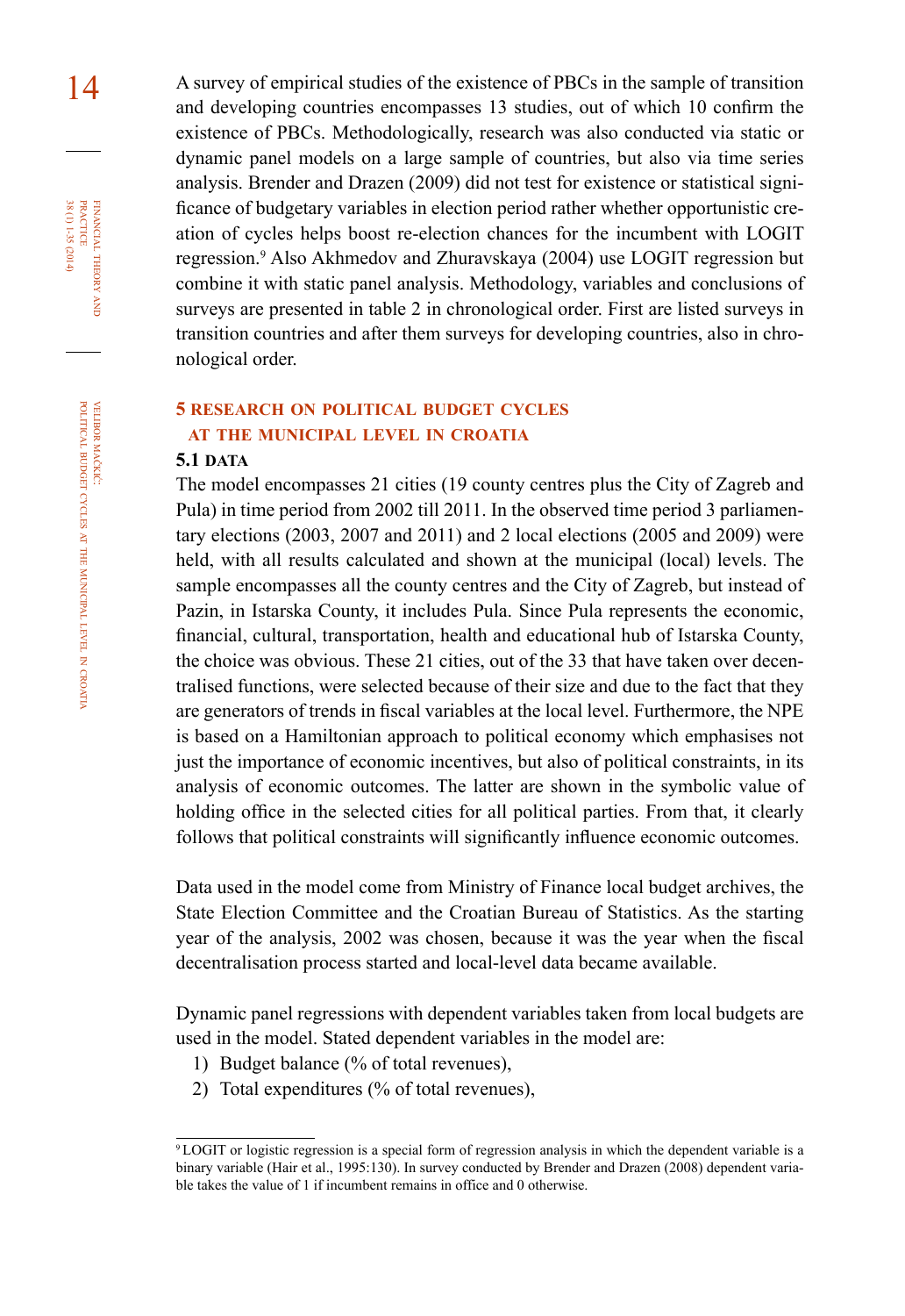- 3) Current expenditures (% of total revenues),  $15$
- 4) Other expenditures (% of total revenues),
- 5) Capital expenditures (% of total revenues),
- 6) Average number of employees in local bureaucracy (% of total population),
- 7) Average number of employees in budgetary users (% of total population),
- 8) Personnel expenses for local bureaucracy (% of total revenues),
- 9) Personnel expenses for budgetary users (% of total revenues).

Model also includes 6 binary/dummy variables:

- 1) *Election year* (which takes the value of 1 in election year and 0 otherwise),
- 2) *Pre-election year* (which takes the value of 1 in pre-election year and 0 otherwise),
- 3) *Post-election year* (which takes the value of 1 in post-election year and 0 otherwise),
- 4) Partisan compatibility between national and local incumbents */IDEO*/ (which takes the value of 1 if national and local incumbent share the same party membership and 0 otherwise),
- 5) *Margin* (which takes the value of 1 if the percentage spread of votes received by the electoral winner is less than 5% compared to the runner up and 0 otherwise),
- 6) *Crises* (which takes the value of 1 in the period 2009-2011 and 0 otherwise).

The paper shares and uses the assumption that elections take place every second year, as stated in theoretical PBC models of asymmetric information.<sup>10</sup> The goal of the paper is to empirically test whether total expenditures and budget deficits increase in an election period, i.e. is there an opportunistic cycle at the municipal level in Croatia.

The dummy variable *IDEO* is used to test whether partisan alliances at national and local level result in an increase of total expenditures in an election period. Results are compared to Naruhiko Sakurai and Menezes-Filho (2011) who tested for a similar effect on fiscal variables in their paper.

In accordance with Brender and Drazen (2009) the paper includes following control variables as an additional control of business cycle: GDP *per capita* and GDP gap.<sup>11</sup> This is primarily due to the fact that the revenue side of the local budget depends on revenues from the central budget through shared taxes. As in Pettersson-Lidbom (2000) we also add population as a final control variable.

<sup>10</sup>Having elections every two years follows from the assumption of incumbent's competence, which follows the structure of the MA (1) process, meaning it lasts exactly two periods after which it needs to be signalised again.  $11$  GDP gap was calculated in EViews 7 with Hodrick-Prescott's filter ( $I=100$ ).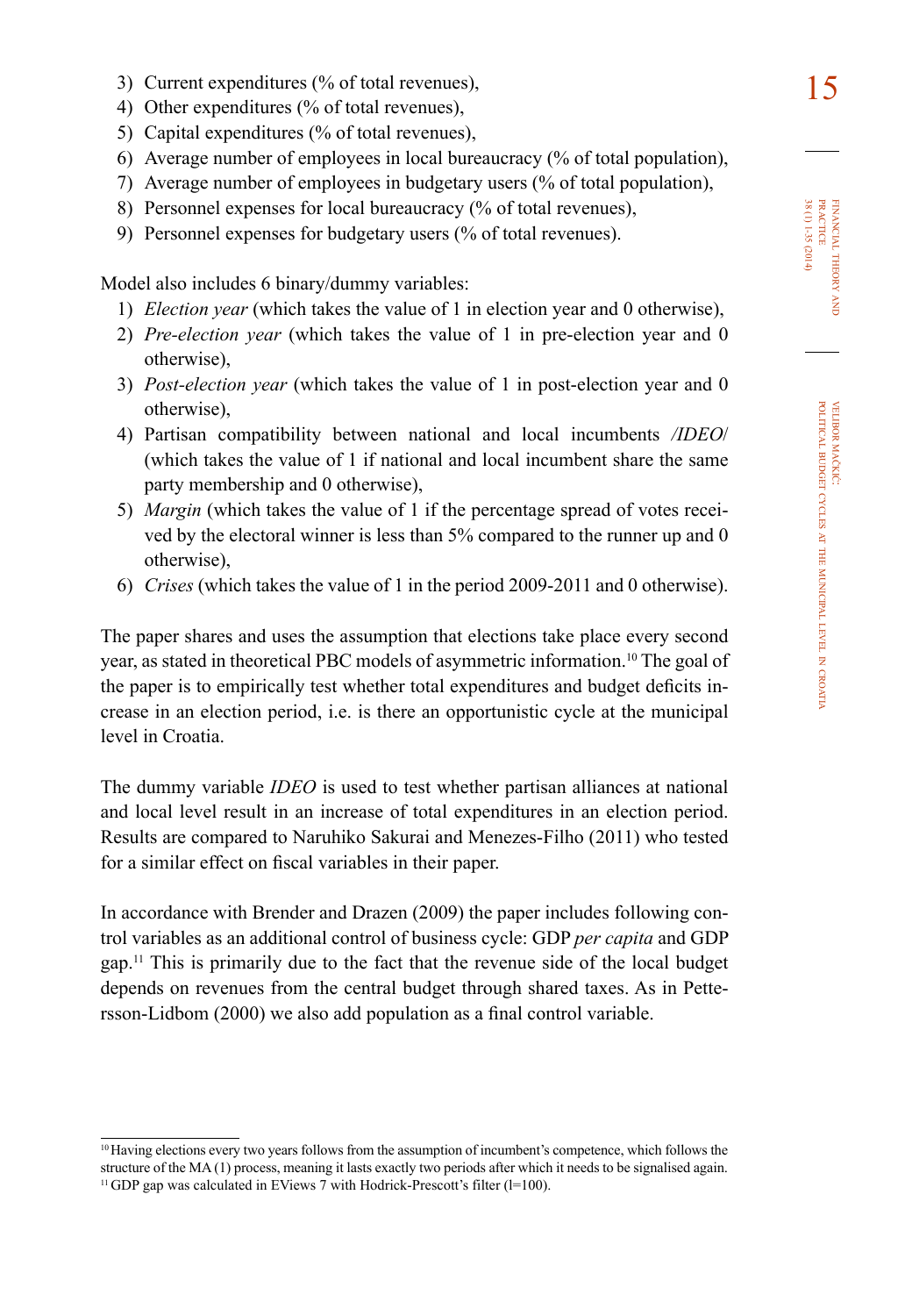# 16 **5.2 methodology**

As a research method, dynamic panel data analysis is applied in economic research in which the current value of a variable, for example, total expenditure budget, depends on the previous values of the same variable (Baltagi, 2008:135). Since autocorrelation is not included in the static panel model assumptions, the optimal choice is a dynamic panel model. Otherwise, the estimated parameters will be consistent, but inefficient, and the standard error of the estimated parameters will be biased (Škrabić, 2009:28). The advantage of dynamic panel analysis is also reflected in its wider economic application. Using the dependent variable with one or more lags, regardless of whether the estimated coefficients are of direct interest, significantly affects the consistent assessment of other parameters in the model (Bond, 2002). A dynamic panel model, which contains a dependent variable with  $t - 1$  lag and K independent variables  $x_{ik}$ ,  $k = 1, \dots K$ , is written as:

$$
y_{ii} = \mu + \gamma y_{i,t-1} + \beta_1 x_{i,t} + \beta_2 x_{i,t} + \beta_k x_{i,t} + \alpha_i + \varepsilon_{ii}, i = 1, ...N, t = 1, ...T,
$$
 (1)

where *N* denotes the number of units of observation, *T* the number of periods, and  $x_{i,t}$ ,  $k = 1$ , ...*K* denotes the value of *k* independent variables in period *t*. The parameter *α* is a random or fixed effect, and  $\beta_1$ , ... $\beta_k$  parameters are exogenous variables to be estimated in the model. It is assumed that the idiosyncratic shocks  $\varepsilon$ <sub>*it*</sub> are *IID*  $(0, \sigma_z^2)$ .

Since the lagged dependent variable  $y_{i,t-1}$  is included in the model, it is correlated with the individual-specific effect  $\alpha$ <sub>1</sub>. If the above model is estimated using least squares, OLS estimators of model parameters would be biased and inconsistent, even in the case where  $\varepsilon$ <sub>*i*</sub> are mutually uncorrelated, random variables. Arellano and Bond (1991:277-297) propose a new GMM (generalized method of moments) estimator for dynamic panel models.<sup>12</sup> Given this, the first difference of equation (1) can be written as follows:

$$
y_{it} - y_{i,t-1} = \gamma (y_{i,t-1} - y_{i,t-2}) + \beta_1 (x_{it-1} - x_{i,t-1,1}) + \beta_2 (x_{it-1} - x_{i,t-1,2}) + \beta_k (x_{it-1} - x_{i,t-1,0}) + (\varepsilon_{it} - \varepsilon_{i,t-1}), \quad i = 1, \dots, N, t = 1, \dots, T. \tag{2}
$$

In order to ensure that parameter estimator of  $\gamma$  was consistent in dynamic panel model we need to include additional instruments. The valid instruments for (*y*<sub>*i*,t−1</sub> − *y*<sub>*i*,t−2</sub>) are lagged values of the dependent variable in level (*y*<sub>*i*1</sub>, *y*<sub>*i*2,..., *y*<sub>*i*</sub>, -2</sub>). Through the introduction of additional instruments for the independent variables, the GMM procedure solves the problem of endogenous variables and reverse causality. Valid instruments for values of independent variables in first differences (*xi,t−*1*,k − xi,t−*2*,k*), *k* = 1, 2, ..., *K* are lagged values of independent variables in level (*xi1k*, *xi*2*<sup>k</sup>* ,..., *xi,t−*2,*<sup>k</sup>* ), *k* = 1, 2, ..., *K*.

 $38(1)1-35(2014)$ FINANCIAL THEORY PRACTICE 38 (1) 1-35 (2014) practice financial theory and

<sup>&</sup>lt;sup>12</sup> Arrelano-Bond estimator is optimal in the analysis of panel data, which are characterized by large  $N$  (number of units of observation) and small *T* (number of periods), as is the case in this paper.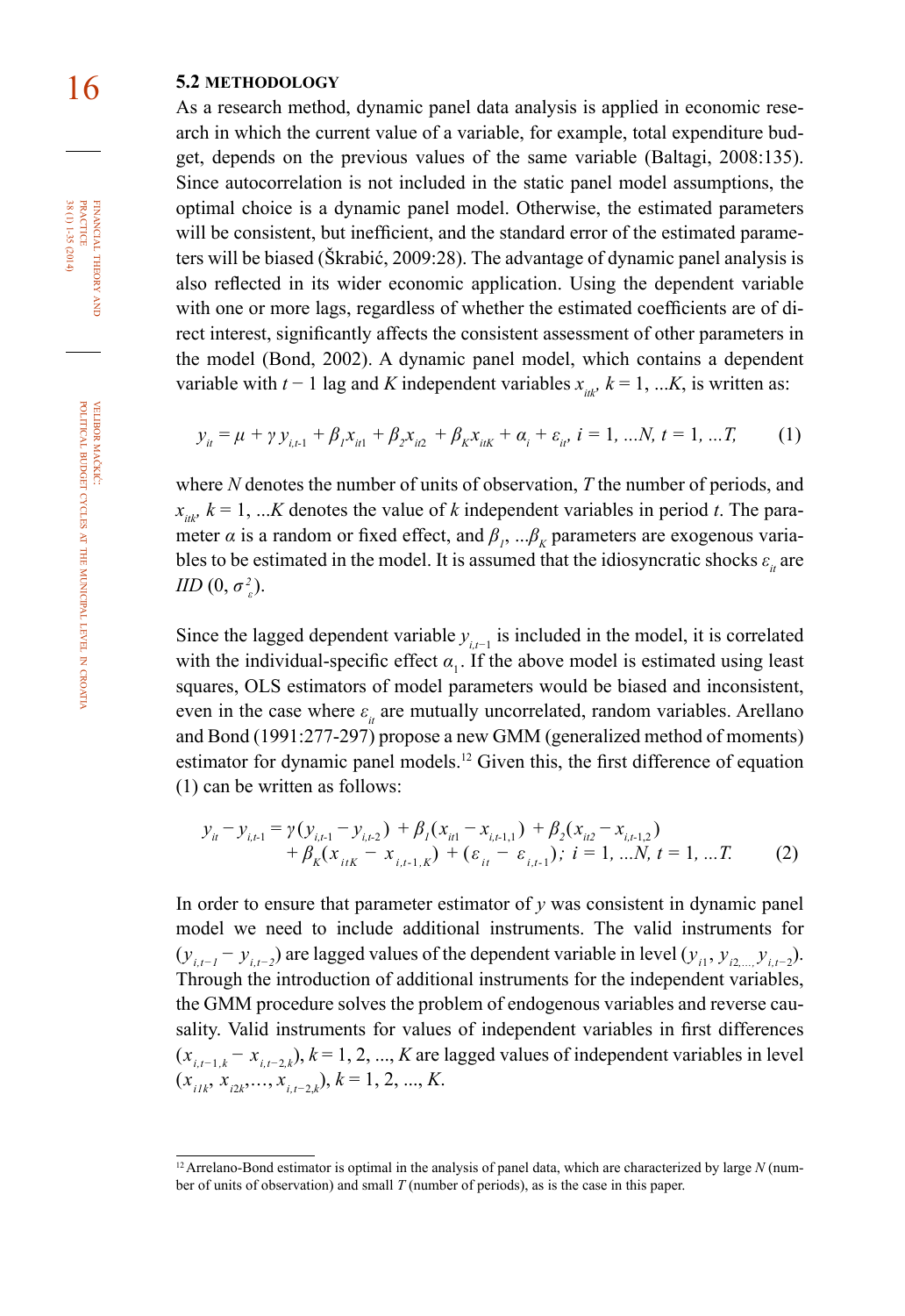Validity of chosen instruments for parameters estimation can be tested using the 17 Sargan test. If a null hypothesis is accepted by the Sargan test it means that all chosen instruments are valid, that is, the dynamic panel model is adequately specified. Arellano and Bond (1991:282) developed two additional diagnostic tests for serial correlation:  $m_1$  and  $m_2$ . The second-order autocorrelation in the differenced residuals would imply that the estimates are inconsistent.

The advantage of using a two-step GMM estimator is because a one-step estimation assumes the error terms to be independent and homoscedastic across countries and over time. A two-step estimator relaxes the assumption of independence and homoscedasticity by using the residuals obtained from the first step estimation to construct a consistent estimate of the variance-covariance matrix. Thus, when the error term  $\varepsilon$ <sub>*ii*</sub> is heteroscedastic the two step estimator is more efficient (Višić and Škrabić Perić, 2011:178).

When interpreting the model, special attention was given to the dummy variables and their estimated parameters  $\beta_1$ , ... $\beta_k$ . In the first step, we are interested in whether they are statistically significant and at what levels of significance. In the second step, we are interested in the sign of their coefficient, i.e. whether the sign corresponds to the theoretical predictions stated in PBC models.

#### **5.3 empirical results**

The dynamic panel model used in the paper is written as follows:

$$
BV_{ii} = \alpha + \gamma BV_{i,t-1} + \beta_1 GDP\_PC_{ii} + \beta_2 GDP\_GAP_{ii} + \beta_3 TOT\_POP_{ii}
$$
  
+  $\beta_4 IDEO_{ii} + \beta_5 ELE\_YEAR_{ii} + \beta_5 CRISES_{ii} + \beta_5 MARGIN_{ii} + \varepsilon_{ii}$ , (3)

where *BV<sub>it</sub>* represents one out of nine budget variables and *BV*<sub>*i*,t−1</sub> the value of the dependent variable in the previous period. Control variables are: *GDP PC<sub>it</sub>*, *GDP\_GAP<sub>it</sub>* and *TOT\_POP<sub>it</sub>*, while the dummy variables *IDEO<sub>it</sub>* and *ELE\_YEAR<sub>it</sub>* are used in order to test the existence of ideological alliances and opportunistic cycles, respectively. In the sub-samples that examine local and parliamentary elections separately, the model was expanded by two additional dummy variables: *ELE\_YEAR*  $(-1)$ <sub>*it*</sub> and *ELE\_YEAR*  $(+1)$ <sub>*it*</sub>. The former represent the pre-election and latter the post-election year. Finally, the model also includes two dummy variables: *CRISES<sub>it</sub>* and *MARGIN<sub>it</sub>*.

Nine different models are estimated in the paper using a two-step GMM Arellano Bond estimator. All calculations were made in the statistical program Stata/SE 11.

Appendix contains descriptive analysis together with the correlation matrix. At a 5% significance level we see that the independent variables are not strongly correlated, which indicates that in the estimated models there are no problems of multicollinearity. Estimated models that test the existence of PBC are shown in tables 3-5.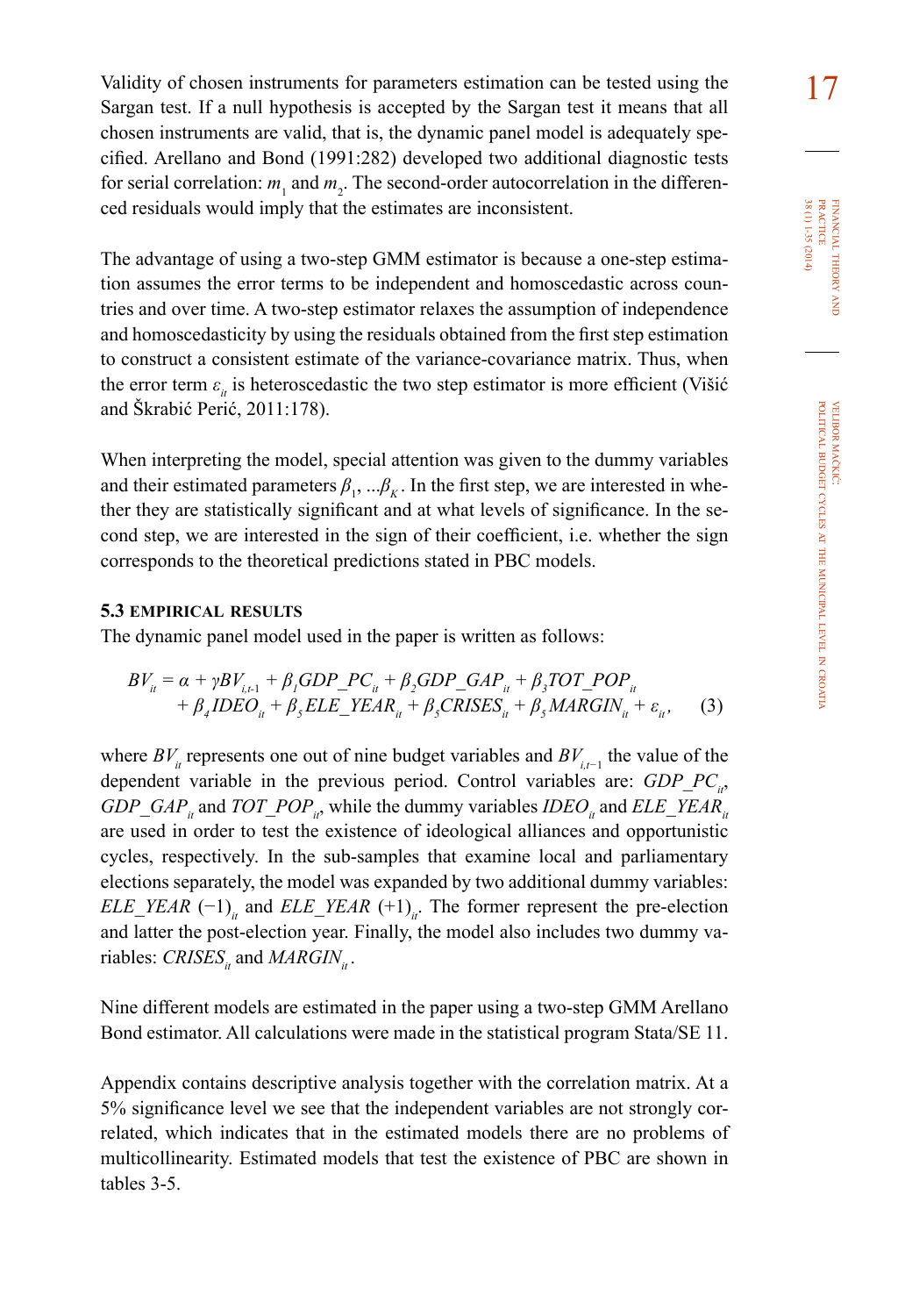financial theory FINANCIAL THEORY AND<br>PRACTICE<br>38 (1) 1-35 (2014) 38 (1) 1-35 (2014) practice

18

velibor mačkić: political budget cycles at the municipal level in croatia

**table 3**

The results of dynamic panel data analysis: joint parliamentary and local elections *The results of dynamic panel data analysis: joint parliamentary and local elections*

|                                                                                                                   | <b>Budget balance</b><br>(SAL) | Total expendi-<br>tures $(IR)$ | Current expendi-<br>tures $(TC)$ | Other expendi-<br>tures (TC_OST) | Capital expendi-<br>tures (RNFI) | Average number<br>of employees in<br>local burea-<br>ucracy (ZPT | Average number<br>oudgetary users<br>of employees in<br>(2PK) | Personnel expe-<br>bureaucracy<br>nses for local<br>(RZT | tary users (RZK)<br>Personnel expe-<br>nses for budge- |
|-------------------------------------------------------------------------------------------------------------------|--------------------------------|--------------------------------|----------------------------------|----------------------------------|----------------------------------|------------------------------------------------------------------|---------------------------------------------------------------|----------------------------------------------------------|--------------------------------------------------------|
| Dependent variable                                                                                                | $-0351355$                     | 173179***                      | .318688                          | 0704949*                         | 2981087*                         | $-1470291*$                                                      | $-2935822$ <sup>*</sup>                                       | 2167674*                                                 | .0381303                                               |
|                                                                                                                   | (1123043)                      | (1026024)                      | 1088477                          | .0355532                         | (0821392)                        | (0242799)                                                        | (0.47549)                                                     | (.02405)                                                 | .0648817                                               |
|                                                                                                                   | $2.29e-09*$                    | $-3.29e-09$                    | 7.63e-10***                      | $-5.18e-10*$                     | $-2.26e-09*$                     | $-6.20e-11*$                                                     | $-1.63e-10*$                                                  | $6.02e-11$                                               | $3.58e-10**$                                           |
| $GDP$ gap                                                                                                         | $(4.57e-10)$                   | $(6.22e-10)$                   | $(4.10e-10)$                     | $(1.98e-10)$                     | $(4.80e-10)$                     | $(2.71e-12)$                                                     | $(6.25e-12)$                                                  | $(8.06e-11)$                                             | $1.13e-10$                                             |
| $GDP$ pc                                                                                                          | $4.52e-06*$                    | $-7.46e-06*$                   | $-2.08e-06**$                    | $-3.37e-07$                      | $-4.83e-06*$                     | $-9.60e-08*$                                                     | $-2.39e-07*$                                                  | $-1.11e-07$                                              | $4.53e-08$                                             |
|                                                                                                                   | $(1.20e-06)$                   | $(1.54e-06)$                   | $(8.08e-07)$                     | $(4.23e-07)$                     | $(9.60e-07)$                     | $(4.06e-09)$                                                     | $(1.60e-08)$                                                  | $(2.23e-07)$                                             | $(1.91e-07)$                                           |
| Total population                                                                                                  | 5.02e-06                       | $-1.00e-05**$                  | 4.40e-07                         | $3.23e-06***$                    | $-0000102*$                      | $1.34e-07*$                                                      | 5.88e-07*                                                     | $-3.03e-07$                                              | $-8.11e-07$                                            |
|                                                                                                                   | $(3.90e-06)$                   | $(4.00e-06)$                   | $(2.22e-06)$                     | $(1.89e-06)$                     | $(3.23e-06)$                     | $(2.82e-0.8)$                                                    | $(1.28e-07)$                                                  | $(3.71e-07)$                                             | $(1.23e-06)$                                           |
| <b>DEO</b>                                                                                                        | 0198274                        | $-0460624*$                    | 0040866                          | .0114179**                       | $-0253755**$                     | $-8.69e-06$                                                      | $-0001955$                                                    | $-0004434$                                               | $-0.0055763$                                           |
|                                                                                                                   | (.0128713)                     | (0.08964)                      | (0.068872)                       | (004935)                         | (70098597)                       | (0000835)                                                        | (.0001803)                                                    | (0.0030327)                                              | (0062833)                                              |
|                                                                                                                   | $.0186727*$                    | $-0278911*$                    | $-0093125$                       | 0093686*                         | $-0136125***$                    | $-0005339*$                                                      | $-0.01467*$                                                   | .0027968*                                                | $-0.0056405*$                                          |
| Election year                                                                                                     | (.0054602)                     | (0079538)                      | (0.058173)                       | (.002925)                        | (.0077923)                       | (.000027)                                                        | (0001072)                                                     | (.0009586)                                               | (0007756)                                              |
| Crises                                                                                                            | $-0854314*$                    | $-100419*$                     | $-0846415*$                      | .0011065                         | .0026573                         | 0017613*                                                         | $0.0039293*$                                                  | $.0117726*$                                              | $0.190663*$                                            |
|                                                                                                                   | (.0132365)                     | (0155893)                      | 0128869)                         | .0061255)                        | (0166741)                        | .0000767                                                         | 0001801)                                                      | (0.0030927)                                              | .0036976)                                              |
|                                                                                                                   | $-0008164$                     | 0138415                        | $-0154585***$                    | $-0025566$                       | $0307741**$                      | 0003067*                                                         | 0006735*                                                      | -.0038908                                                | $-0061244**$                                           |
| Margin                                                                                                            | (.0115389)                     | .0165515)                      | (0093059)                        | (.0042739)                       | (.014926)                        | (0000482)                                                        | (0002458)                                                     | (0025652)                                                | (0027036)                                              |
|                                                                                                                   | $-7211676***$                  | 2.338167*                      | 1.060523*                        | $-1524102$                       | 1.672986*                        | $-0029356$                                                       | $-0354755**$                                                  | $085889**$                                               | 2049066                                                |
| cons                                                                                                              | (.3229327)                     | .3242469                       | (2795429)                        | (1705197)                        | .2824686                         | 0030242                                                          | (0150286)                                                     | (0411293)                                                | (.1281029)                                             |
| z                                                                                                                 | 168                            | 168                            | 168                              | 168                              | 168                              | 168                                                              | 168                                                           | 168                                                      | 168                                                    |
| Sargan test (p-value)                                                                                             | 0.9996                         | 1.0000                         | 0.9995                           | 0.9998                           | 0.9997                           | 0.9955                                                           | 0.9904                                                        | 88660                                                    | 1.0000                                                 |
| AR(1) test                                                                                                        | 0.0154                         | 0.0060                         | 0.1256                           | 0.0403                           | 0.0055                           | 0.0001                                                           | 0.0089                                                        | 0.0387                                                   | 0.2438                                                 |
| AR(2) test                                                                                                        | 0.8070                         | 0.8419                         | 0.1000                           | 0.0988                           | 0.3446                           | 0.7807                                                           | 0.0694                                                        | 0.5722                                                   | 0.4396                                                 |
| Note: *, **, *** denotes statistical significance at the level of 1%, 5% and 10%. Standard errors in parentheses. |                                |                                |                                  |                                  |                                  |                                                                  |                                                               |                                                          |                                                        |

*Source: Calculated by author.*

Source: Calculated by author.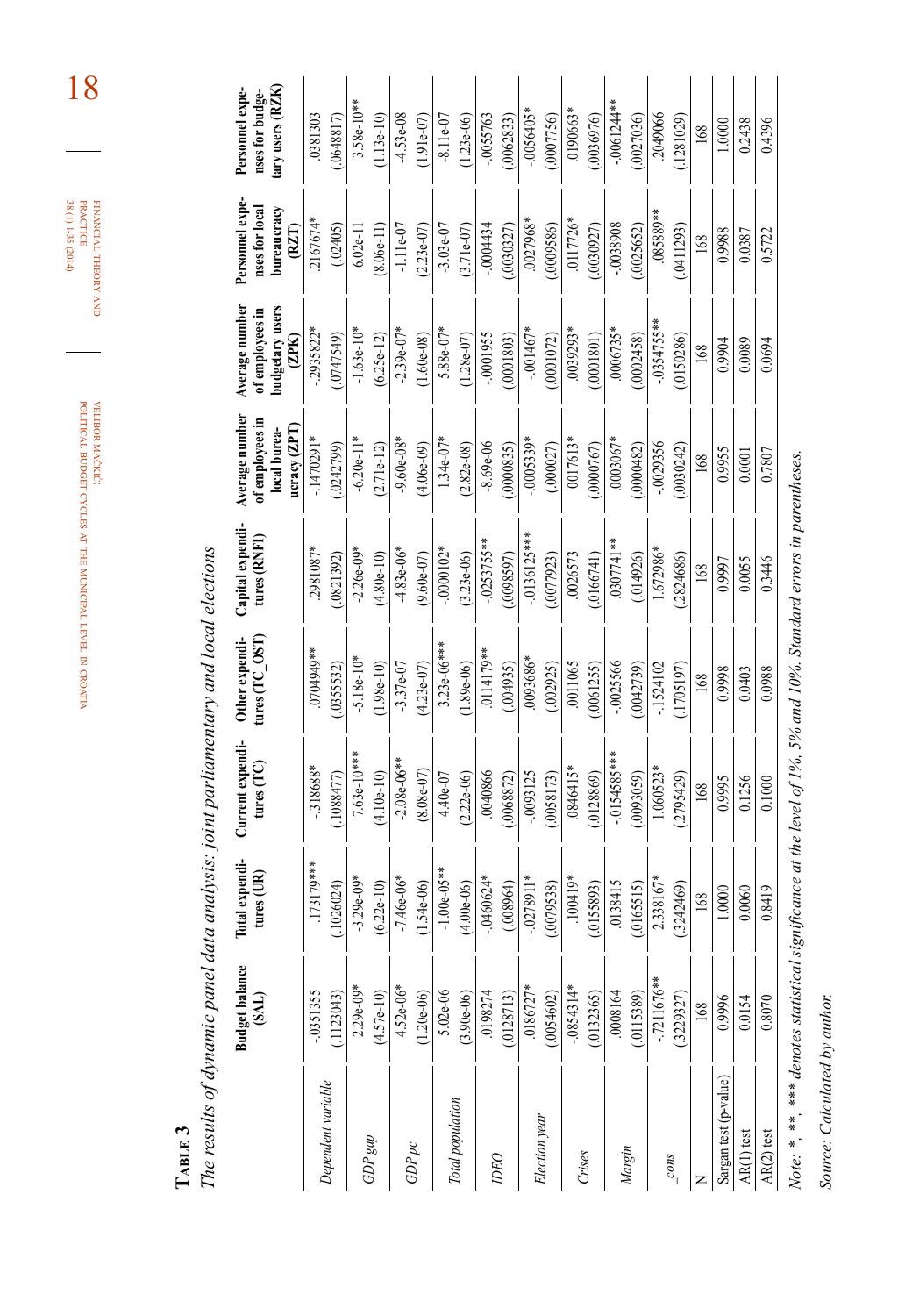Tax autonomy of cities is enabled because the total revenues of the majority of cities refer to tax revenues which again come mostly from taxes shared with the central government.<sup>13</sup> Papers by Bajo and Jurlina Alibegović (2008) and Rogić Lugarić (2010) also confirm this statement. Accordingly the revenue side of the budget has not been analysed and all other budgetary variables are presented as a proportion of total revenue. The other two variables, the average number of employees in local bureaucracy and in budgetary users, are expressed as a percentage of total population in the city selected in the reference year.

Results presented in tables 3-5 indicate that all three diagnostic tests for the validity of the estimated dynamic models are satisfied. Based on the results of Sargan's test, we can conclude that the instruments used are well chosen. The basic premise of dynamic panel models and the Arellano-Bond estimator that there is no autocorrelation of error terms of the first and second row of the first differences of residuals is rejected only in the case of a second-order autocorrelation. This is the case only in the model with other expenditures and in the model with the average number of employees in budgetary users in table 3 at a 10% significance level and in the model with current expenditures and in the model with other expenditures in table 4 and table 5 at a 10% significance level.

Results of the dynamic panel analysis (table 3) indicate a rejection of the hypothesis of the existence of PBC in the selected sample in the observed period. In the model with budget balance and in the model with total expenditures, the dummy variable election year is statistically significant, but the coefficient has a sign which is opposite to the theoretically expected one. That is, in election years the budget balance, on average, increases by 1.9% of total revenue, while total expenditures, on average, decrease by 2.8% of total revenues.

Based on the obtained results, the selected Croatian cities cannot be classified into the paradigm set by the "old democracies". Brender and Drazen (2004) obtained a negative coefficient for this group of countries and more importantly the coefficient was statistically insignificant. In accordance with Rose (2006), the results indicate that the opportunistic manipulation of fiscal instruments is determined by the institutional context within the budgetary process takes place. Limitations on borrowing at the local level in Croatia represent a confirmation of the findings of Bajo and Jurlina Alibegović (2008) and Primorac (2011). Therefore, these results indicate that budgetary constraints regarding public debt accumulation at the local level<sup>14</sup> actually reduce the magnitude of opportunistically motivated PBC.<sup>15</sup> The implications of this conclusion, at the national level, could potentially result in a

<sup>&</sup>lt;sup>13</sup> In the selected sample the share of tax revenues in total revenues amounted up to 64-68% in the observed time period.

<sup>&</sup>lt;sup>14</sup> Government and the Ministry of Finance restrict local government borrowing up to 2.3% of total revenues of all local units (Bajo and Jurlina Alibegović, 2008:135).

<sup>&</sup>lt;sup>15</sup> Primorac (2011:461) states that cities can borrow through utility companies that are in their possession and thus circumvent institutional constraints specified in the Budget Law and the Law on State Budget Execution.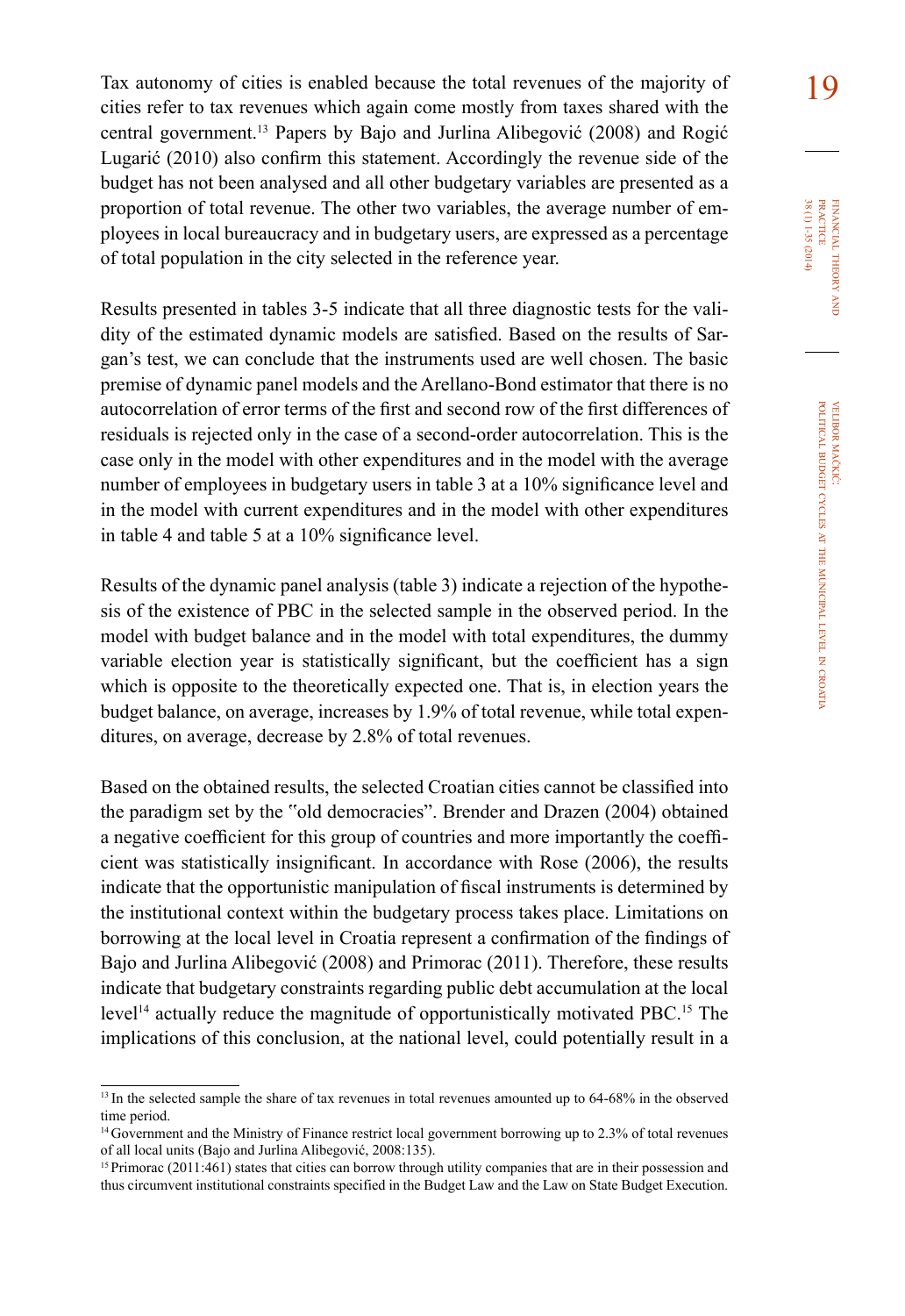20 reduction of total expenditures in election years which is a point strongly advocated by the constitutional political economy. Furthermore, Vučković (2011) finds that the only statistically significant variable with the expected theoretical sign, at the consolidated central government level, is total expenditures. This raises a number of questions connected with the conduct of economic policy within such a context, the most important being the limited use of countercyclical fiscal policy. Descriptive analysis (figure 1) shows that capital expenditures have declined since 2008 while personnel expenditures have increased or remained at the same level. In other words, fiscal policy was not used as a countercyclical instrument, rather it was a result of "state capture" and rent-seeking behaviour by the bureaucracy.

## **figure 1**



*Budget balance, current and capital expenditures (in billion kuna)*

Econometric analysis also confirms that in election years capital expenditures decrease (on average by 1.4% of total revenues), while other expenditures (on average by 0.9% of total revenue) and personnel expenditure for local bureaucracy (on average by 0.3% of total revenues) simultaneously increase. It follows that the manipulation of the structure of total expenditures serves as the second best strategy for the incumbent in election years. As in Schneider (2010) we find that incumbents use this fiscal strategy, the only one remaining due to institutional constraints.

The relationship between budget balance and personnel expenditure for local bureaucracy is shown in figure 2. It indicates that personnel expenditure grew continuously until 2009, regardless of whether the budget was balanced or not. Personnel expenditures declined in 2010, but in the year of the last parliamentary elections, 2011, they again increased. Throughout this period, the budget balance of selected cities was in surplus only in 2002 and in 2007. This indicates not only the fiscal irresponsibility of the political elite at the local level, but also to political economy issues in planning and implementing budgetary policies and the appa-

financial

FINANCIAL THEORY<br>PRACTICE 38 (1) 1-35 (2014)

38 (1) 1-35 (2014) practice

theory and

*Source: Calculated by author.*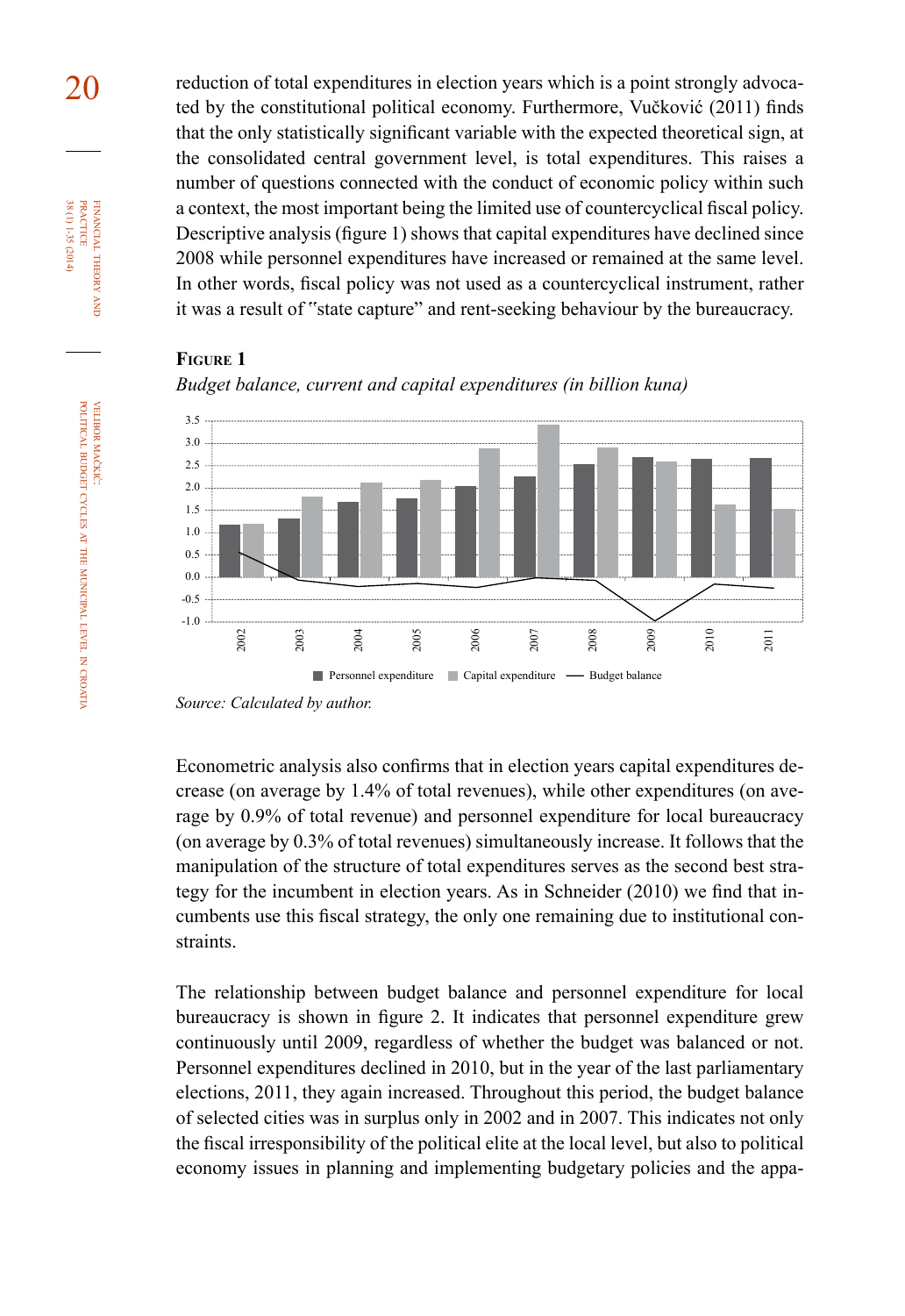rent rent-seeking behaviour of the local bureaucracy. Apparently incumbents calculate that this will provide them additional votes. Tullock (1987:1043) cites empirical studies, which confirm the above.

## **figure 2**

*Budget balance and personnel expenditure for local bureaucracy (in billion kuna)*



*Source: Calculated by author.*

Econometric analysis shows that while in election years the average number of employees both in local bureaucracy (on average by 0.15% of total population) and in budgetary users (on average by 0.15% of total population) decreases, the personnel expenditure for local bureaucracy increases on average by 0.27% of total revenue. Also, the decline in personnel expenditure for budgetary users (on average by 0.56% of total revenue) with the concurrent increase in personnel expenditure for local bureaucracy may be associated with incumbents' distribution policies, according to Lowi's typology of public policies (Petak, 2008:455). The increase in personnel expenditure for local bureaucracy apparently was financed by reducing other budget items. In this way, employees in local bureaucracy are protected and rewarded for their loyalty, while the salaries of employees in budget users are reduced. Employees in budget users, that is, particularly, in culture and education, are usually not politically reliable since their working place mandates certain professional knowledge that enables them to be free from the direct influence of the incumbent. The above coincides with the findings of Rogić Lugarić (2012:116-117) in a situation in which a budget surplus occurs in municipalities. Excess of revenue in the budget can be used to reduce existing taxes, to reduce debt or can be transferred to the next year and allocated to specific, mostly current, expenditure. Such a decision on the allocation of scarce resources is distributive and political. Drazen and Eslava (2005:22) also found a statistically significant increase in the personnel expenditures for permanent personnel, which reinforces the widespread belief that incumbents in Colombia trade jobs for political support and election votes.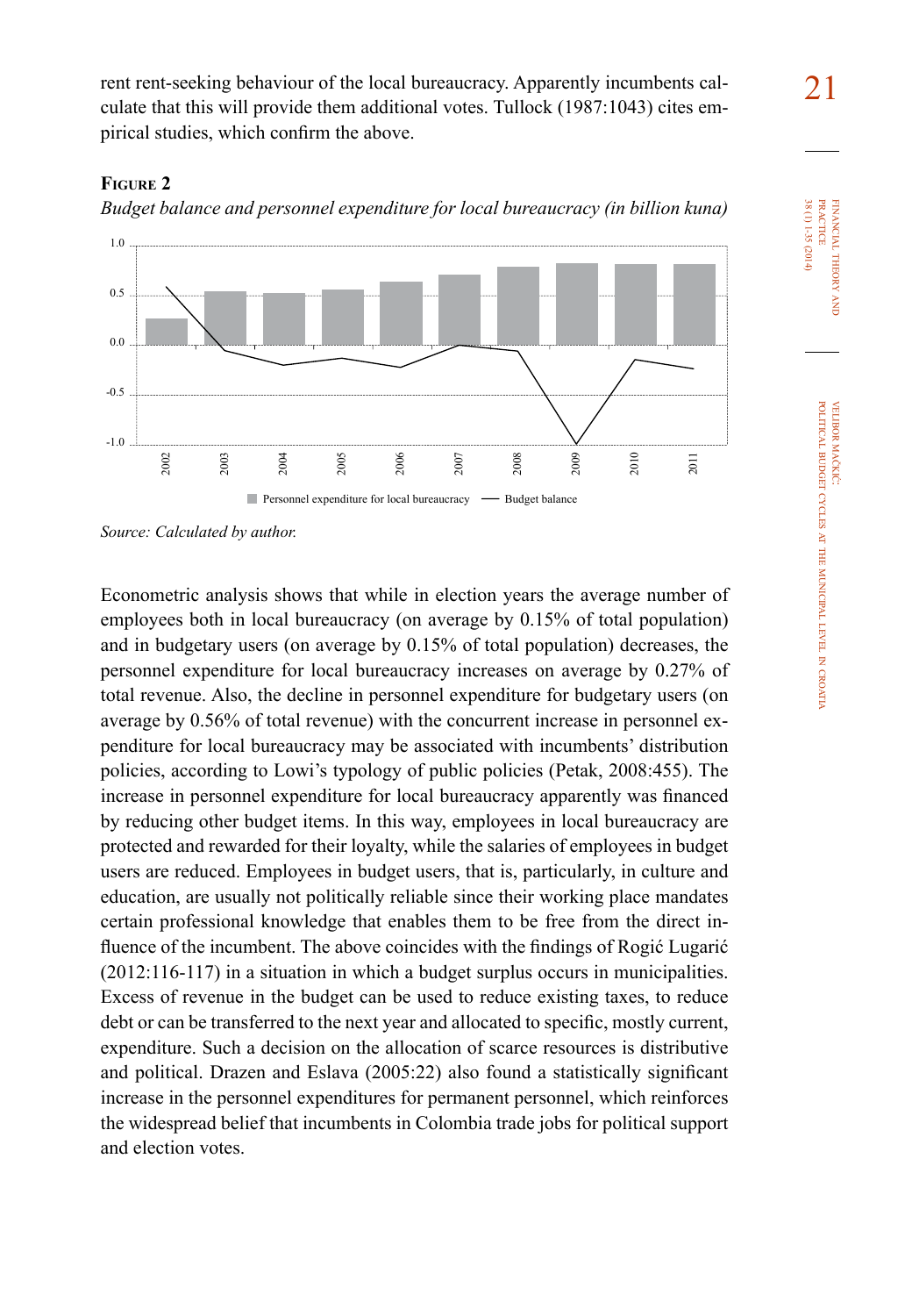22 Partisan compatibility between national and local incumbents, or variable *IDEO*, is statistically significant only in the case of the following variables: total expenditures, other expenditures and capital expenditures. All three variables are statistically significant even when we look at particular outcomes of parliamentary and local elections. Even their signs and the estimated coefficients are equal. A negative sign obtained for the variable total expenditure (a reduction, on average, by 4.6% of total revenue) and capital expenditures (a reduction, on average, by 2.53% of total revenue) points to the following two conclusions. First, the movement of these variables is the opposite of the expected theoretical direction and the results do not coincide with those of Naruhiko Sakurai and Menezes-Filho (2011) in the case of local elections in Brazil. Second, the resulting signs of coefficients are equal both for dummy variable *Election year* and *IDEO*, suggesting that partisan compatibility apparently does not play any role in the allocation/distribution of budget funds. As in Jurlina Alibegović et al. (2010) it is evident that the connections between central and local government units are primarily determined through decentralized functions and fiscal equalization model. With respect to the latter, Bajo and Bronić (2007), on a sample of 5% of cities and municipalities, and Bronić (2010), on a sample of counties, judge it inefficient, but in the identification of reasons do not find any related to party affiliation.

> In order to capture the potential benefits of pre-election manipulation, in a situation of uncertainty of election outcome, the model was augmented with an additional dummy variable – *margin*. The obtained results again indicate that the incumbent turns to his second best strategy in that situation. Through restructuring items on the expenditure side of the budget, the incumbent, in the election year, on average, reduces current expenditures by 1.5% of total revenue and simultaneously increases capital expenditures, on average, by 3.1% of total revenues. In other words, voters in these cities can expect an increase in capital investment, a reduction in current expenditures and no cycle in the budget balance. Khemani (2004) obtained identical results for local elections in 14 states in India. Also, the incumbent increases the average number of employees in the local bureaucracy, on average, by 0.03% of total population and the average number of employees in budgetary users, on average, by 0.06% of total population. This electoral manoeuvre is "paid for" by a decrease in personnel expenditures for budgetary users in the amount of, on average, 0.6% of total revenues.

> The dummy variable *crisis* unambiguously shows that in the period 2009-11 the budget balance deteriorated, on average, by 8.54% of total revenue. Total expenditures in the reporting period increased, on average, by 10.04% of total revenue as a result of the increase in current expenditures, on average, by 8.46% of total revenue. Franić (2012) analysed employment at the local level in Croatia in the 2008-11 period and found that the total number of employees that received wage from local and regional government increased by 15%. This increase was evident both in the absolute and the relative increase in the proportion of total expenditure.

financial

FINANCIAL THEORY PRACTICE 38 (1) 1-35 (2014)

38 (1) 1-35 (2014) practice

theory and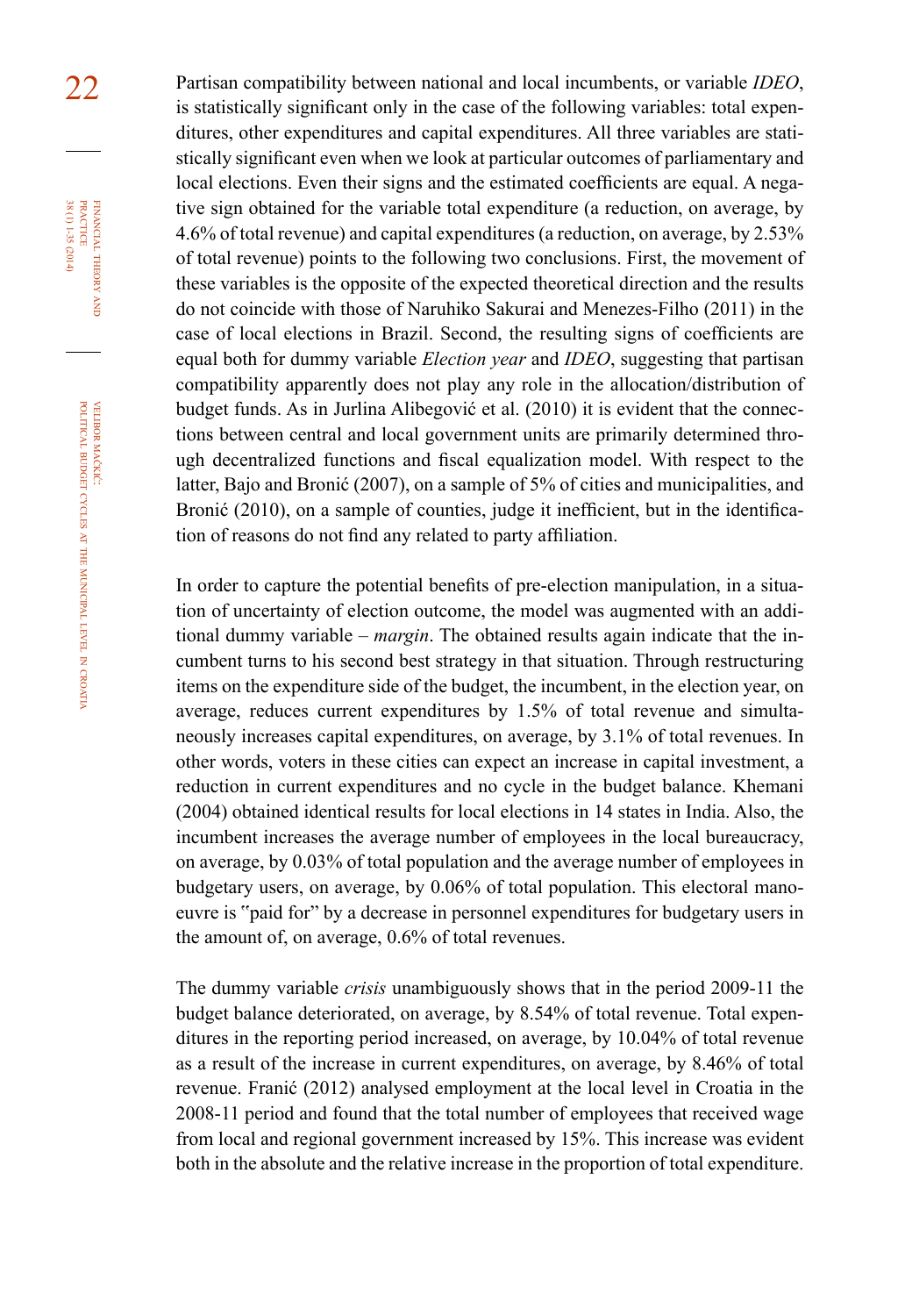Given that during this period new units were not established, and that no signifi- $23$ cant progress in decentralization was made, which would have required new jobs, it is evident that this was a political-economy answer to unemployment issues on the labour market. The same trend is observed in our sample of cities. The model records an increase in the average number of employees in local bureaucracy, on average, by 0.17% of total population and an increase in the average number of employees in budgetary users, on average, by 0.39 % of total population. Also, personnel expenditures for local bureaucracy, on average, increase by 1.17% of total revenues and personnel expenditures for budgetary users, on average, increase by 1.9% of total revenues.

If local elections are analysed separately then the hypothesis on the existence of PBC is confirmed. As in Naruhiko Sakurai and Menezes-Filho (2011), we find that budget deficit increases, on average, by 4.45% of total revenues. The budget deficit is also statistically significant in the pre-election and post-election year. In pre-election year, the budget deficit increases, on average, by 4.81% of total revenue and in post-election year the budget deficit increases, on average, by 2.36% of total revenue. Rašić Bakarić et al. (2013), on a sample of 127 cities, and Bratić (2008), in an analysis of the decision-making processes on local budgets in Croatia, conclude that political commitment does not affect the movement of budgetary variables. In other words, all politicians opportunistically manipulate budget items in order to ensure re-election.

In the model with total expenditures, there is a statistically significant increase in the pre-election (on average by 3.41% of total revenues) and the post-election year (on average by 2.06% of total revenues). In the composition of total expenditures, for all three selected periods, only other expenditures are statistically significant, decreasing, on average, by 1.65% of total revenues in the pre-election year.

Also, in each of the selected periods there is a statistically significant increase in variables that measure average numbers of employees in a local bureaucracy and in budgetary users with the most significant coefficients in a post-election year (0.105% and 0.296% of total population, respectively). In a situation in which the outcome of the elections is unclear, the dummy variable *margin* in the election year also confirms a statistically significant and positive coefficient of the mentioned variables (0.034% and 0.052% of total revenues, respectively). The above mentioned phenomenon points to the incumbents' motivation, which is for the incumbent to ensure political support in local elections by providing jobs to the electorate. Since the turnout in local elections is much lower than the turnout in the parliamentary elections (SEC, 2013) the marginal benefits of such a manoeuvre are much larger.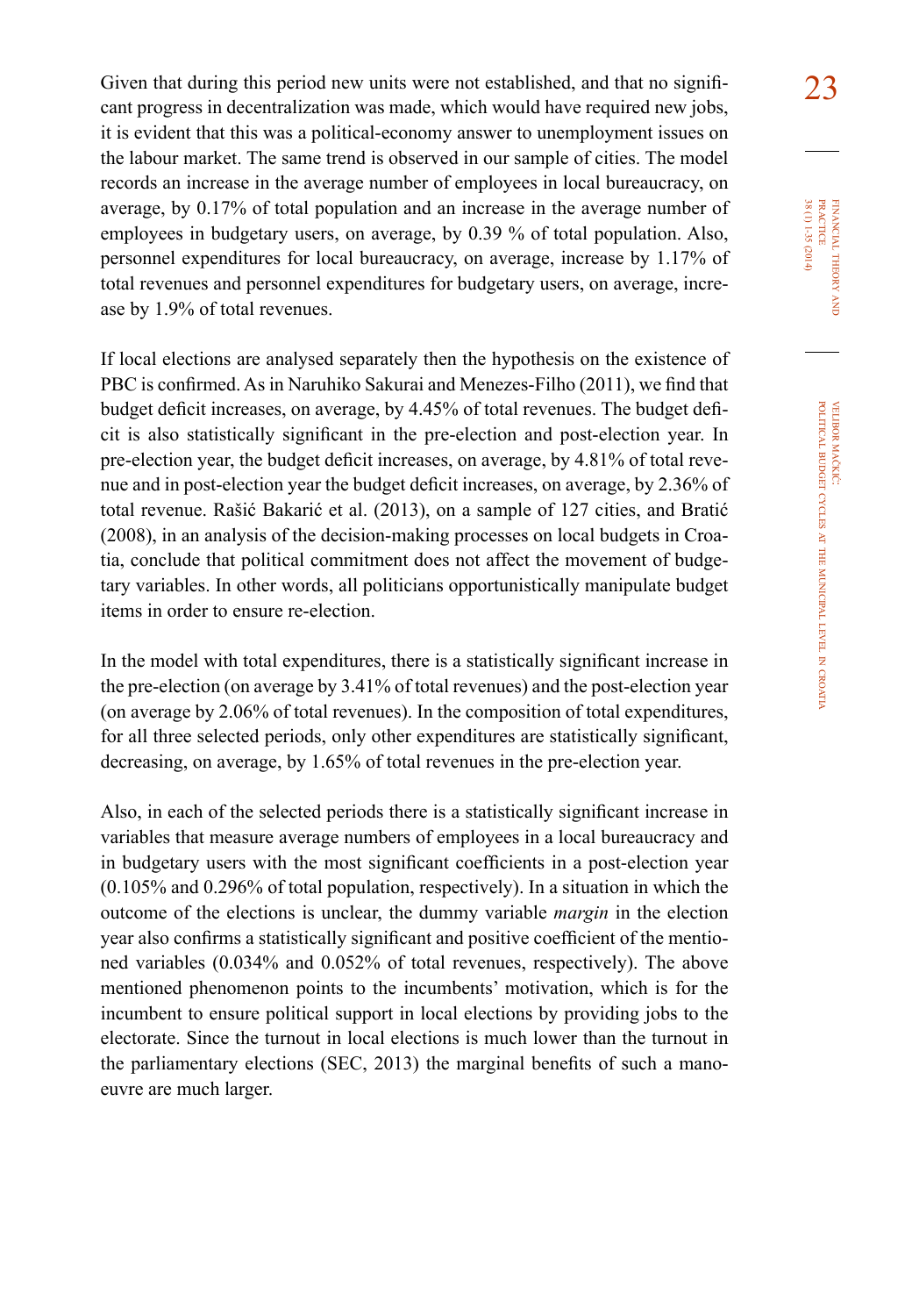|                    | <b>Budget balance</b><br>(M) | Total expendi-<br>tures $(UR)$ | Current expendi-<br>tures $(TC)$ | Other expendi-<br>tures ( $TC\_OST$ | Capital expendi-<br>tures (RNFI) | Average number<br>of employees in<br>ucracy (ZPT<br>local burea- | Average number<br>budgetary users<br>of employees in<br>(2PK) | Personnel expe-<br>nses for local<br>bureaucracy<br>(RZI) | tary users (RZK)<br>Personnel expe-<br>nses for budge- |
|--------------------|------------------------------|--------------------------------|----------------------------------|-------------------------------------|----------------------------------|------------------------------------------------------------------|---------------------------------------------------------------|-----------------------------------------------------------|--------------------------------------------------------|
| Dependent variable | $-1734933**$                 | $-0318814$                     | $-408451*$                       | .1589668**                          | 2882844**                        | 1326647*                                                         | $-1212022$                                                    | *1608494                                                  | 1414747**                                              |
|                    | 0866908)                     | (2095042)                      | (1519903)                        | (0759598)                           | (1347161)                        | 0503974)                                                         | (.133616)                                                     | (0.230038)                                                | 0559279)                                               |
|                    | $1.44e-09*$                  | $-2.07e-09*$                   | $1.22e-09*$                      | $-7.42e-10*$                        | $-2.36e-09*$                     | $-5.92e-11*$                                                     | $-1.52e-10*$                                                  | $-1.56e-11$                                               | $3.87e-10**$                                           |
| $GDP$ gap          | $(4.44e-10)$                 | $(6.33e-10)$                   | $(4.43e-10)$                     | $(2.56e-10)$                        | $(4.79e-10)$                     | $(2.51e-12)$                                                     | $(8.48e-12)$                                                  | $(1.02e-10)$                                              | $1.56e-10$                                             |
|                    | $4.49e-06*$                  | $-5.62e-06*$                   | $-1.35e-06**$                    | $-1.62e-07$                         | $-4.72e-06*$                     | $-8.12e-08*$                                                     | $-2.08e-07*$                                                  | $-4.04e-07$                                               | $-9.91e-08$                                            |
| GDPpc              | $(1.01e-0.6)$                | $(1.43e-06)$                   | $(5.37e-07)$                     | $(6.37e-07)$                        | $(9.39e-07)$                     | $(4.35e-09)$                                                     | $(2.04e-0.8)$                                                 | $(2.81e-07)$                                              | $(3.32e-07)$                                           |
|                    | $6.28e-06$                   | $-8.17e-06**$                  | 5.15e-07                         | $1.33e-06$                          | $-8.93e-06*$                     | $7.32e-08**$                                                     | $3.34e-07***$                                                 | 3.81e-07                                                  | $5.92e-07$                                             |
| Total population   | $(3.94e-06)$                 | $(3.88e-06)$                   | $(2.65e-06)$                     | $(2.31e-06)$                        | $(3.04e-06)$                     | $(4.19e-08)$                                                     | $(1.84e-07)$                                                  | $(6.64e-07)$                                              | $(1.42e-06)$                                           |
| DEO                | 0116954                      | $-0213806**$                   | .0111766                         | $.0110828**$                        | $-0258052**$                     | $-0000087*$                                                      | $-0.0002981*$                                                 | .0006123                                                  | $-008577$                                              |
|                    | (0097328)                    | .0099305)                      | (.0094053)                       | (.0055944)                          | (0120865)                        | (.0000482)                                                       | (.0001134)                                                    | (.0060345)                                                | (007873)                                               |
|                    | $-0.445553*$                 | .021568                        | .0075801                         | .002812                             | $-0012691$                       | $0005471*$                                                       | .0015661*                                                     | $-.0065418*$                                              | .0019676                                               |
| Election year      | .0124494)                    | (0148752)                      | (.0059256)                       | (.0027731)                          | (.0152777)                       | (.0000461)                                                       | (.0001054)                                                    | (.0011563)                                                | (.0029124)                                             |
| Pre-election year  | $-0481236*$                  | .0341971*                      | .0052825                         | $-0.16565*$                         | 012516                           | $0004098*$                                                       | $0008391*$                                                    | $-.0040639**$                                             | $-0107797*$                                            |
|                    | (.0098106)                   | (0117483)                      | (.0102531)                       | (.0053745)                          | (.0121139)                       | (.0000563)                                                       | (.000168)                                                     | (.001831)                                                 | (.0028454)                                             |
| Post-election year | $-0236024**$                 | $.0206571**$                   | .0150651                         | $-0.032058$                         | 0080385                          | 0010559*                                                         | .0029689*                                                     | $-.0066008*$                                              | 1807000.                                               |
| î+                 | (0.110145)                   | 0089672)                       | (084286)                         | (0044925)                           | (013395)                         | .0000577                                                         | (9661000)                                                     | .0008626                                                  | (0023724)                                              |
|                    | $-0.0547207*$                | 0750296*                       | 0667683*                         | 0050259                             | .0075472                         | $.001167*$                                                       | .0025568*                                                     | $.0162795*$                                               | $.018282*$                                             |
| Crises             | (.0140535)                   | 0170365)                       | (0139985)                        | .0081244                            | .0186699)                        | (6180000)                                                        | (1852000)                                                     | (0035466)                                                 | (0062298)                                              |
|                    | .005664                      | $-0.116937$                    | $-0128702$                       | -.0039785                           | .025805                          | 0003477*                                                         | $0005276***$                                                  | $-0049563**$                                              | $-0115283**$                                           |
| Margin             | (0.134177)                   | 0139365)                       | (.0113066)                       | (0.0051802)                         | 0183804)                         | .0000705)                                                        | (000294)                                                      | (.0023088)                                                | .0045706                                               |
|                    | $-.963466*$                  | 2.284333*                      | 1.098516*                        | 0027445                             | 1.599955*                        | $-0011136$                                                       | $-0106099$                                                    | .04637                                                    | 0522293                                                |
| $\frac{const}{1}$  | (.3004852)                   | (.305952)                      | (2950632)                        | (224111)                            | (.3069513)                       | (00365]                                                          | (0273451)                                                     | (.0753964)                                                | (.13734)                                               |

velibor mačkić: political budget cycles at the municipal level in croatia

**TABLE 4**<br>The results of dynamic panel data analysis: local elections *The results of dynamic panel data analysis: local elections*

24

financial

theory FINANCIAL THEORY AND<br>PRACTICE<br>38 (1) 1-35 (2014) 38 (1) 1-35 (2014) practice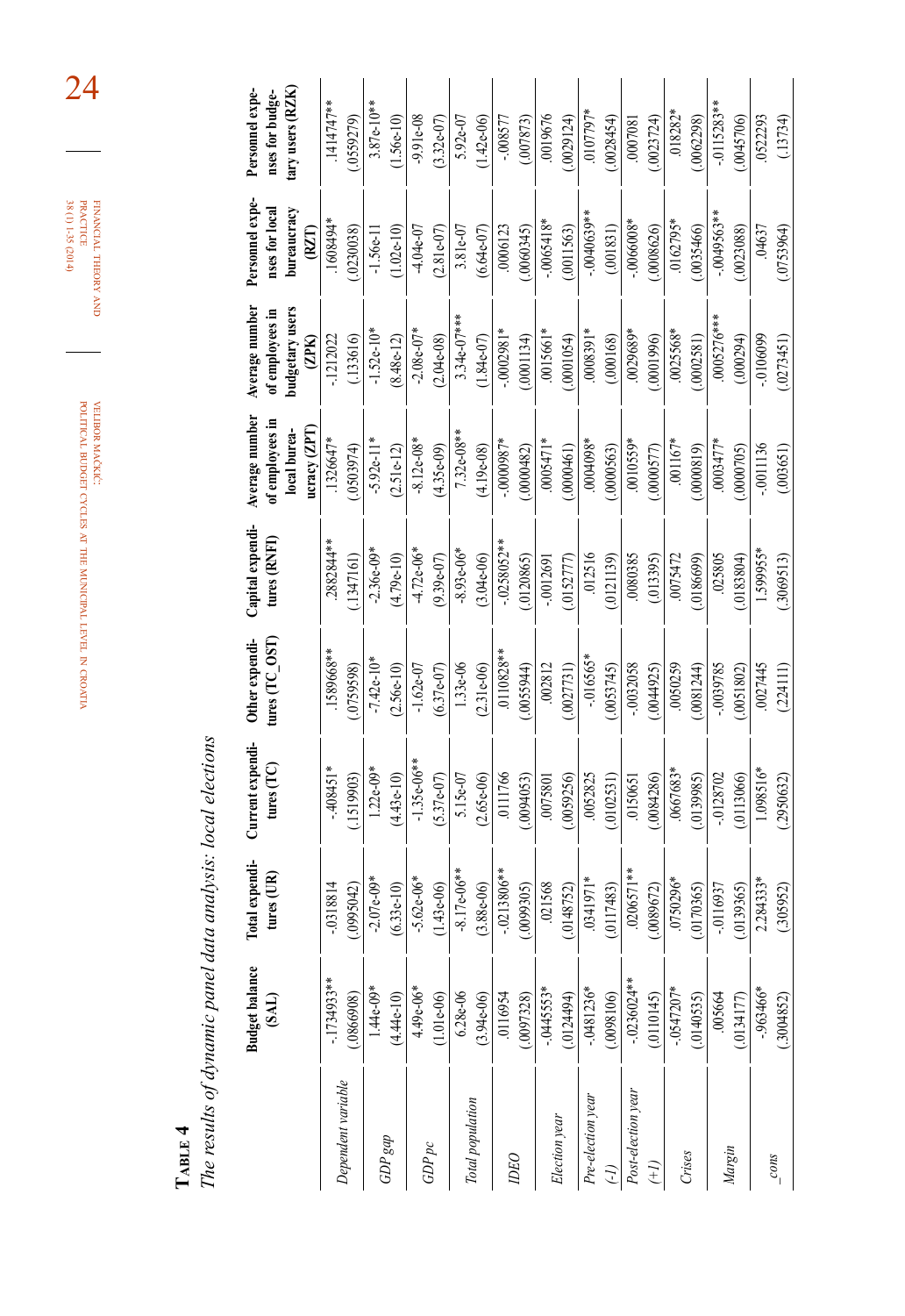|                    |                         | Total expendi-<br>tures (UR)                                                                         | Current expendi-<br>tures (TC)                                                                           | Other expendi-<br>tures (TC_OST)                                                                                   | Capital expenditures (RNFI)                                                       |                                                                                                                          |                                                                                                                       |                                                                                                                          |                                                                                                                             |
|--------------------|-------------------------|------------------------------------------------------------------------------------------------------|----------------------------------------------------------------------------------------------------------|--------------------------------------------------------------------------------------------------------------------|-----------------------------------------------------------------------------------|--------------------------------------------------------------------------------------------------------------------------|-----------------------------------------------------------------------------------------------------------------------|--------------------------------------------------------------------------------------------------------------------------|-----------------------------------------------------------------------------------------------------------------------------|
|                    |                         |                                                                                                      |                                                                                                          |                                                                                                                    |                                                                                   |                                                                                                                          |                                                                                                                       |                                                                                                                          |                                                                                                                             |
|                    |                         |                                                                                                      |                                                                                                          |                                                                                                                    |                                                                                   |                                                                                                                          |                                                                                                                       |                                                                                                                          |                                                                                                                             |
|                    |                         |                                                                                                      |                                                                                                          |                                                                                                                    |                                                                                   |                                                                                                                          |                                                                                                                       |                                                                                                                          |                                                                                                                             |
|                    |                         |                                                                                                      |                                                                                                          |                                                                                                                    |                                                                                   |                                                                                                                          |                                                                                                                       |                                                                                                                          |                                                                                                                             |
| rgan test (p-value |                         | $\begin{array}{r l}\n 168 \\  \hline\n 1.0000 \\  \hline\n 0.0140 \\  \hline\n 0.9105\n \end{array}$ | $\begin{array}{r l} & 168 & \\ \hline 1.0000 & \\ & 0.3844 & \\ \hline & 0.0861 & \\ \hline \end{array}$ | $\begin{array}{r l} & 168 \ \hline 1.0000 & & \\ \hline & 0.0280 & & \\ \hline & 0.0280 & & \\ \hline \end{array}$ | $\begin{array}{r} 168 \\ 0.9994 \\ \hline 0.0113 \\ \hline 0.4385 \\ \end{array}$ | Werage number<br>of employees in<br>local burea-<br>local bureacy <i>(ZPT</i> )<br>$\frac{168}{168}$<br>0.0003<br>0.0003 | Average number<br>of employees in<br>of employees in<br>budgetary uses<br>$\frac{(ZPK)}{168}$<br>$\frac{168}{0.9933}$ | Personnel experiments<br>anses for local<br>meraucracy<br>hureaucracy<br>(RZT)<br>$\frac{168}{168}$<br>0.59955<br>0.5006 | Personnel experiment<br>anse for budge-<br>hary uses (RZK)<br>any uses (RZK)<br>$\frac{168}{1000}$<br>$\frac{1000}{0.7927}$ |
|                    | $\frac{0.9999}{0.0139}$ |                                                                                                      |                                                                                                          |                                                                                                                    |                                                                                   |                                                                                                                          |                                                                                                                       |                                                                                                                          |                                                                                                                             |
|                    |                         |                                                                                                      |                                                                                                          |                                                                                                                    |                                                                                   |                                                                                                                          |                                                                                                                       |                                                                                                                          |                                                                                                                             |
|                    |                         |                                                                                                      |                                                                                                          |                                                                                                                    |                                                                                   |                                                                                                                          |                                                                                                                       |                                                                                                                          |                                                                                                                             |

Note: \*, \*\*, \*\*\* denotes statistical significance at the level of 1%, 5% and 10%. Standard errors in parentheses. *Note: \*, \*\*, \*\*\* denotes statistical significance at the level of 1%, 5% and 10%. Standard errors in parentheses.*

Source: Calculated by author. *Source: Calculated by author.*

financial theory FINANCIAL THEORY AND<br>PRACTICE<br>38 (1) 1-35 (2014) 38 (1) 1-35 (2014) practice

> velibor mačkić: political budget cycles at the municipal level in croatia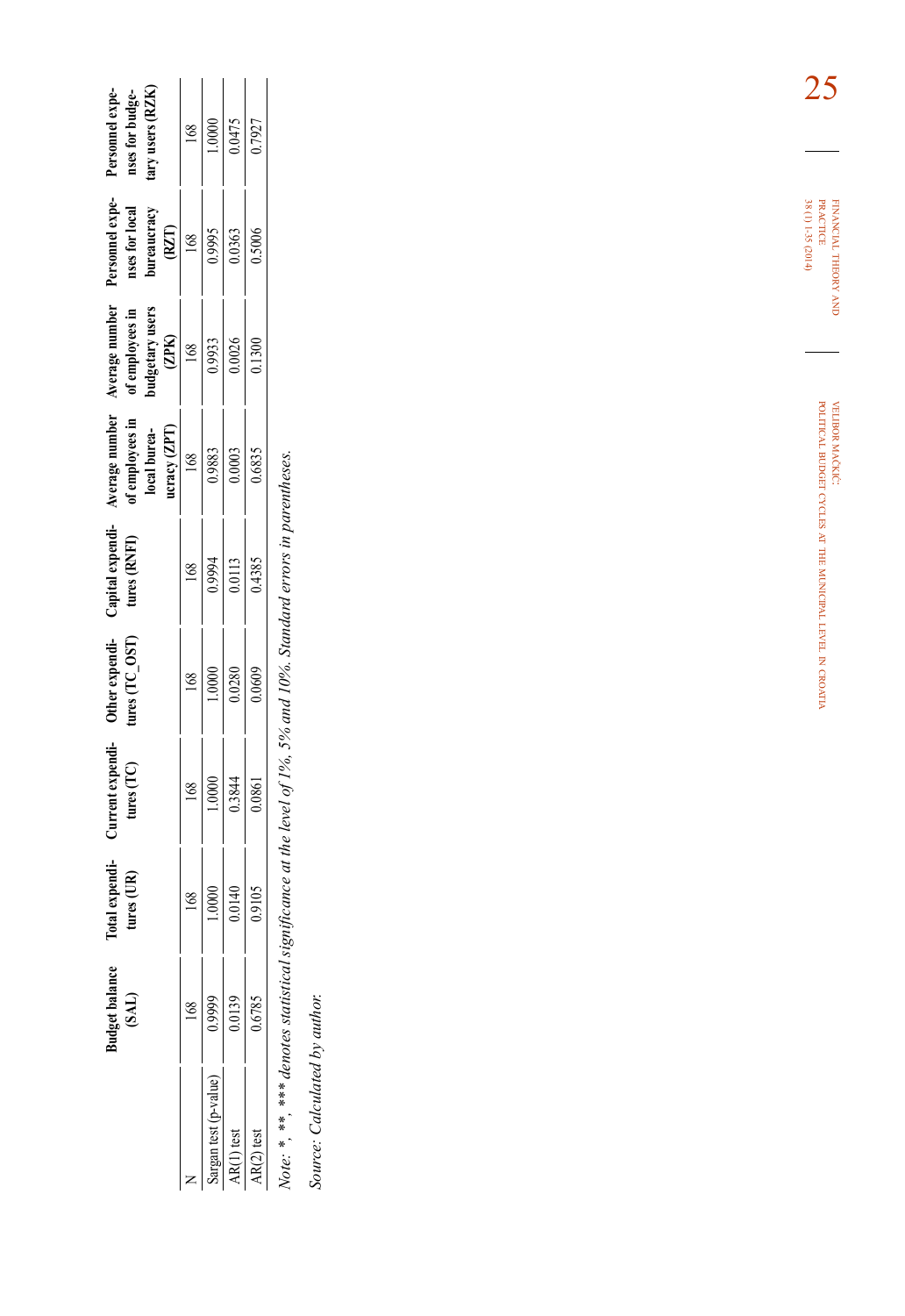|                    | <b>Budget balance</b><br>(BAI) | Total expendi-<br>tures $(IR)$ | Current expendi-<br>tures $(TC)$ | Other expendi-<br>tures $(TC_$ OST | Capital expendi-<br>tures (RNFI) | Average number<br>of employees in<br>ucracy (ZPT<br>local burea- | Average number<br>budgetary users<br>of employees in<br>(2PK) | Personnel expe-<br>nses for local<br>bureaucracy<br>(RI) | tary users (RZK)<br>nses for budge-<br>Personnel expe- |
|--------------------|--------------------------------|--------------------------------|----------------------------------|------------------------------------|----------------------------------|------------------------------------------------------------------|---------------------------------------------------------------|----------------------------------------------------------|--------------------------------------------------------|
|                    | $-1734933**$                   | $-0.318814$                    | $-408451*$                       | 1589668**                          | 2882844**                        | 1326647*                                                         | $-1212022$                                                    | #1608494.                                                | 1414747**                                              |
| Dependent variable | (8069980)                      | (2405600)                      | (1519903)                        | 0759598)                           | (1347161)                        | (40503974)                                                       | (.133616)                                                     | (0.230038)                                               | (0559279)                                              |
|                    | $1.44e-09*$                    | $-2.07e-09*$                   | $1.22e-09*$                      | $-7.42e-10*$                       | $-2.36e-09*$                     | $-5.92e-11*$                                                     | $-1.52e-10*$                                                  | $-1.56e-11$                                              | $3.87e-10**$                                           |
| $GDP$ gap          | $(4.44e-10)$                   | $(6.33e-10)$                   | $(4.43e-10)$                     | $(2.56e-10)$                       | $(4.79e-10)$                     | $(2.51e-12)$                                                     | $(8.48e-12)$                                                  | $(1.02e-10)$                                             | $1.56e-10$                                             |
|                    | $4.49e-06*$                    | $-5.62e-06*$                   | $-1.35e-06**$                    | $-1.62e-07$                        | $-4.72e-06*$                     | $-8.12e-08*$                                                     | $-2.08e-07*$                                                  | $-4.04e-07$                                              | $-9.91e-08$                                            |
| GDPpc              | $1.01e-06$                     | $(1.43e-06)$                   | $(5.37e-07)$                     | $(6.37e-07)$                       | $(9.39e-07)$                     | $(4.35e-09)$                                                     | $(2.04e-08)$                                                  | $(2.81e-07)$                                             | $(3.32e-07)$                                           |
|                    | $6.28e-06$                     | $-8.17e-06**$                  | 5.15e-07                         | 1.33e-06                           | $-8.93e-06*$                     | $7.32e-08***$                                                    | $3.34e-07***$                                                 | 3.81e-07                                                 | 5.92e-07                                               |
| Total population   | $(3.94e-06)$                   | $(3.88e-06)$                   | $(2.65e-06)$                     | $(2.31e-06)$                       | $(3.04e-06)$                     | $(4.19e-08)$                                                     | $(1.84e-07)$                                                  | $(6.64e-07)$                                             | $(1.42e-06)$                                           |
|                    | .0116954                       | $-0213806**$                   | 0111766                          | .0110828**                         | $-0258052***$                    | $***8600000$ -                                                   | $-0002981*$                                                   | .0006123                                                 | $-0.08577$                                             |
| DEO                | (0097328)                      | (5069900)                      | (.0094053)                       | (.0055944)                         | (.0120865)                       | (.0000482)                                                       | (.0001134)                                                    | (.0060345)                                               | (.007873)                                              |
|                    | .0445553*                      | $-.021568$                     | $-.0075801$                      | $-002812$                          | .0012691                         | $-0005471*$                                                      | $-.0015661*$                                                  | .0065418*                                                | $-0019676$                                             |
| Election year      | (0124494)                      | (0.0148752)                    | (0.059256)                       | (.0027731)                         | (.0152777)                       | (0000461)                                                        | (.0001054)                                                    | (.0011563)                                               | (.0029124)                                             |
| Pre-election year  | .0209529**                     | $-0000108$                     | 007485                           | $-0060179$                         | .0093077                         | \$8005000.                                                       | .0014028*                                                     | $-0000589$                                               | $-0.012595$                                            |
|                    | (400000)                       | (.0121103)                     | (0.009289)                       | (0.045741)                         | (6005000)                        | (0000262)                                                        | (.0001245)                                                    | (.0010896)                                               | (.0018583)                                             |
| Post-election year | -.0035683                      | .0126291                       | $-0022976$                       | $-0.019377*$                       | .0137851                         | $-.0001373*$                                                     | $-0007269*$                                                   | .0024779                                                 | $.0088121*$                                            |
| $\widetilde{(+)}$  | .0126467                       | 0143909)                       | (009935)                         | .0047772                           | .0121386)                        | (0000355)                                                        | (281182)                                                      | (0016217)                                                | (0032807)                                              |
|                    | $-0.0547207*$                  | 0750296*                       | .0667683*                        | .0050259                           | 0075472                          | $.001167*$                                                       | .0025568*                                                     | .0162795*                                                | $.018282*$                                             |
| Crises             | (.0140535)                     | .0170365                       | (0.139985)                       | .0081244                           | .0186699)                        | (0.0000819)                                                      | 0002581)                                                      | (0035466)                                                | (0062298)                                              |
|                    | .005664                        | $-0.116937$                    | $-.0128702$                      | -.0039785                          | .025805                          | $-0003477*$                                                      | $0005276***$                                                  | $-0.0049563**$                                           | $-0115283***$                                          |
| Margin             | (0.134177)                     | (0139365)                      | (.0113066)                       | (.0051802)                         | (183804)                         | (.0000705)                                                       | (000294)                                                      | (.0023088)                                               | (0.045706)                                             |
|                    | $-1.008021*$                   | 2.305901*                      | 1.106096*                        | .0055566                           | 1.598686*                        | .0005666                                                         | 8\$40600.                                                     | .0398282                                                 | 0541969                                                |
| $\frac{cons}{}}$   | (.3013278)                     | (.3056829)                     | (2946027)                        | (2248378)                          | (.3060791)                       | (.0036633)                                                       | (.0273811)                                                    | (0.0754164)                                              | (1391131)                                              |

**table 5**

*The results of dynamic panel data analysis: parliamentary elections*

The results of dynamic panel data analysis: parliamentary elections

financial FINANCIAL THEORY AND<br>PRACTICE<br>38 (1) 1-35 (2014) 38 (1) 1-35 (2014) practice

26

theory

velibor mačkić: political budget cycles at the municipal level in

croatia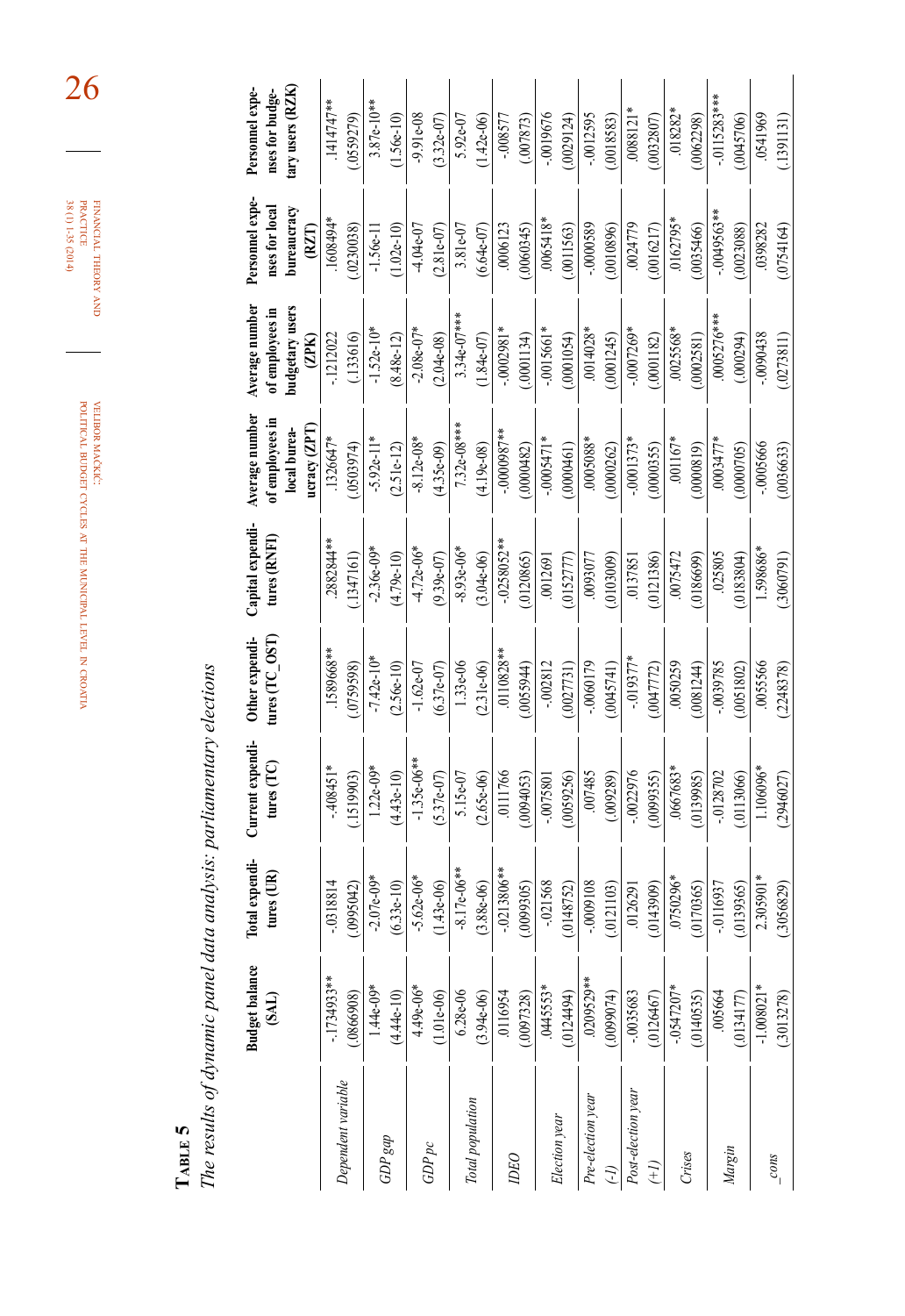|                     | ıdget balan             | Total expendi-<br>tures (UR)                                                                                                        | Current expendi-<br>tures (TC)                                                                  | Other expendi-<br>tures (TC_OST)                                                                   | Capital expendi-<br>tures (RNFI)                                           | Nverage number<br>of employees in<br>local burea-<br>local bureacy (ZPT)<br>$\frac{168}{0.9883}$<br>0.0003<br>0.0003 | Werage number<br>of employees in<br>of employees in<br>budgetary users<br>$\frac{(ZPK)}{168}$<br>$\frac{168}{0.0933}$<br>$\frac{0.9933}{0.026}$ | Personnel experience<br><b>nses for local</b><br><b>bureaucracy</b><br>$\frac{(RZT)}{168}$<br>$\frac{168}{0.9995}$<br>0.5006 | Personnel expe<br>nses for budge-<br>nry users (RZK                                                |
|---------------------|-------------------------|-------------------------------------------------------------------------------------------------------------------------------------|-------------------------------------------------------------------------------------------------|----------------------------------------------------------------------------------------------------|----------------------------------------------------------------------------|----------------------------------------------------------------------------------------------------------------------|-------------------------------------------------------------------------------------------------------------------------------------------------|------------------------------------------------------------------------------------------------------------------------------|----------------------------------------------------------------------------------------------------|
|                     |                         |                                                                                                                                     |                                                                                                 |                                                                                                    |                                                                            |                                                                                                                      |                                                                                                                                                 |                                                                                                                              |                                                                                                    |
| urgan test (p-value | 0.9999                  | $\begin{array}{r l} & 168 \ \hline 1.0000 & & \\ \hline 1.0000 & & \\ \hline 0.0140 & & \\ \hline 0.9105 & & \\ \hline \end{array}$ | $\begin{array}{r l} & 168 & \\ \hline 1.0000 & \\ & 0.3844 & \\ \hline 0.0861 & \\ \end{array}$ | $\begin{array}{r}\n 168 \\  \hline\n 1.0000 \\  \hline\n 0.0280 \\  \hline\n 0.0609\n \end{array}$ | $\begin{array}{r} 168 \\ 0.9994 \\ \hline 0.0113 \\ 0.0113 \\ \end{array}$ |                                                                                                                      |                                                                                                                                                 |                                                                                                                              | $\begin{array}{r}\n 168 \\  \hline\n 1.0000 \\  \hline\n 0.0475 \\  \hline\n 0.7927\n \end{array}$ |
|                     | $\frac{0.0139}{0.6785}$ |                                                                                                                                     |                                                                                                 |                                                                                                    |                                                                            |                                                                                                                      |                                                                                                                                                 |                                                                                                                              |                                                                                                    |
|                     |                         |                                                                                                                                     |                                                                                                 |                                                                                                    |                                                                            |                                                                                                                      |                                                                                                                                                 |                                                                                                                              |                                                                                                    |

Note: \*, \*\*, \*\*\* denotes statistical significance at the level of 1%, 5% and 10%. Standard errors in parentheses. *Note: \*, \*\*, \*\*\* denotes statistical significance at the level of 1%, 5% and 10%. Standard errors in parentheses.*

Source: Calculated by author. *Source: Calculated by author.*

financial theory FINANCIAL THEORY AND<br>PRACTICE<br>38 (1) 1-35 (2014) 38 (1) 1-35 (2014) practice

> velibor mačkić: political budget cycles at the municipal level in croatia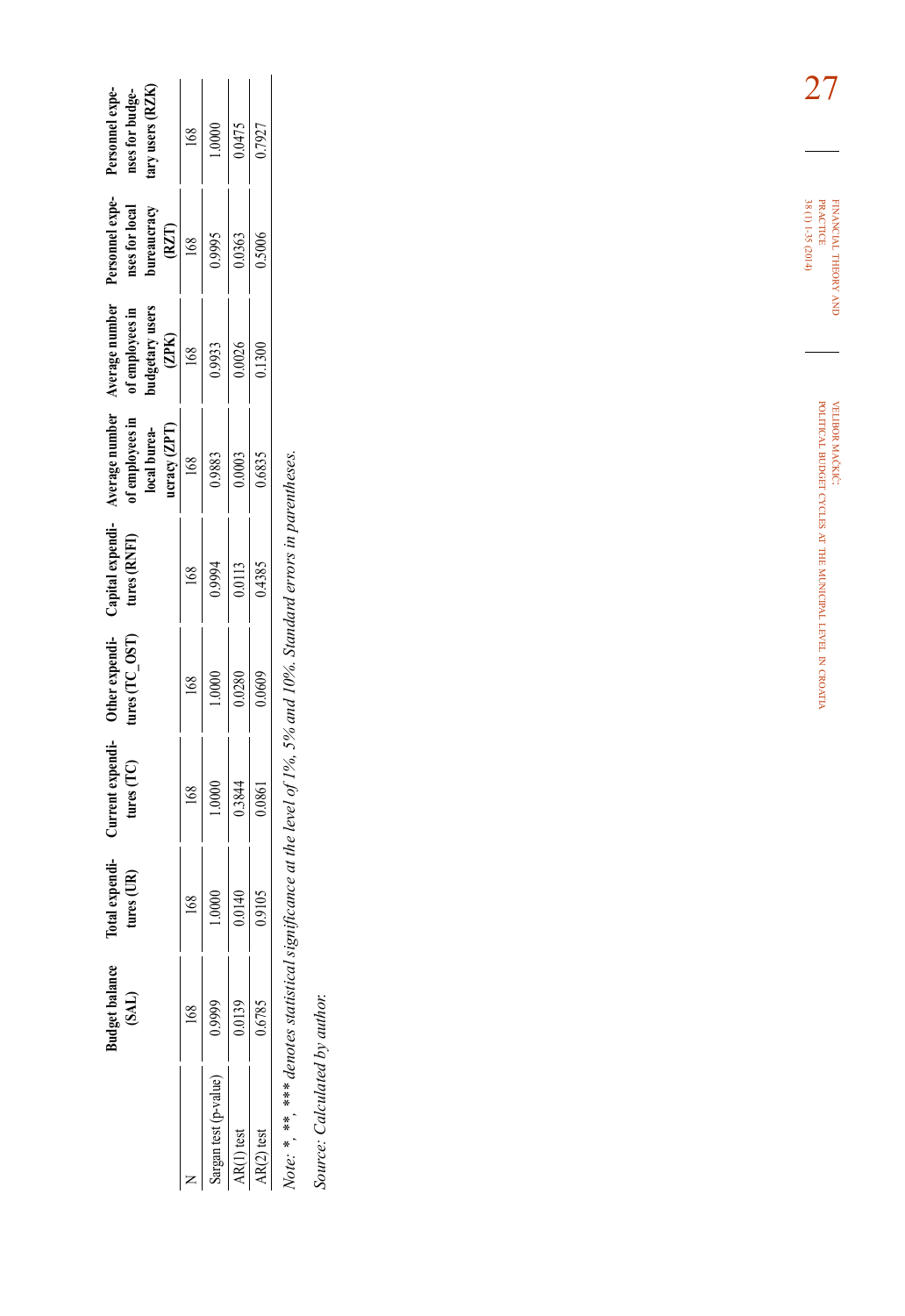28 The dummy variable *margin* indicates a decrease of personnel expenditures for local bureaucracy (on average, by 0.49% of total revenues) and for budgetary users (on average, by 1.15% of total revenues). At the same time, personnel expenditures for a local bureaucracy, on average, decreases in each of the three periods, with the most significant coefficient in the *post-election year* (on average, by 0.66% of total revenues). On the other hand, personnel expenditures for budgetary users, in a *pre-election year*, showed a statistically significant increase, on average, by 1.07% of total revenues. Having all that in mind, one can conclude that in the case of local elections too there is a certain amount of restructuring among expenditure items in order to finance the increased number of personnel. The increase in "visible" expenditures (the average number of employees and personnel expenditures) in combination with an increase in the budget deficit refers to the theoretical assumptions of Rogoff's PBC model.

> Given the budget constraints that apply to the local level, incumbents are aware that the budget deficit created may be minimal as confirmed by the items that change in the election years (the average number of employees and personnel expenditures for the local bureaucracy). Thus, the legislator took a "weapon" from the incumbents' hands at the local level, but did not manage to diminish their motives and their tendency to opportunistic behaviour. Furthermore, the existence of budget constraints for borrowing *de facto* abolishes the distinction between competent and incompetent incumbent. In the selected period, the average value of the budgetary balance (appendix, print out A1) indicates an average deficit in the observed time period, meaning that all incumbents take their toll in creating a deficit. The only question is how the incumbents restructure expenditure items and guess the preferences of the electorate.

> Identical variables are statistically significant for the dummy variable *crisis* (SAL, UR, TC, ZPT, ZPK, RZT and RZK), as they were in the joint analysis of local and parliamentary elections. All estimated coefficients are positive and lower than those estimated for the joint analysis, except for the coefficient related to personnel expenditures for local bureaucracy, which, on average, increases by 1.62% of total revenue. In addition, estimated coefficients have the same sign and size in both local and parliamentary elections.

> The variables SAL, ZPT, ZPK and RZT are statistically significant in the analysis of parliamentary elections, but they have opposite signs of the estimated coefficients in relation to the analysis of local elections. That is, budget deficit decreases, on average, by 4.45% of total revenue as well as the average number of employees in local bureaucracy (by 0.05% of the total population on average) and in budgetary users (by 0.15 % of the total population on average). The last two results are equivalent to those obtained in the joint sample, while the personnel expenditure for local bureaucracy in the election year increases, on average, by 0.65 % of total revenue. In a pre-election year, the average number of employees

financial

FINANCIAL THEORY PRACTICE 38 (1) 1-35 (2014)

38 (1) 1-35 (2014) practice

theory and

croatia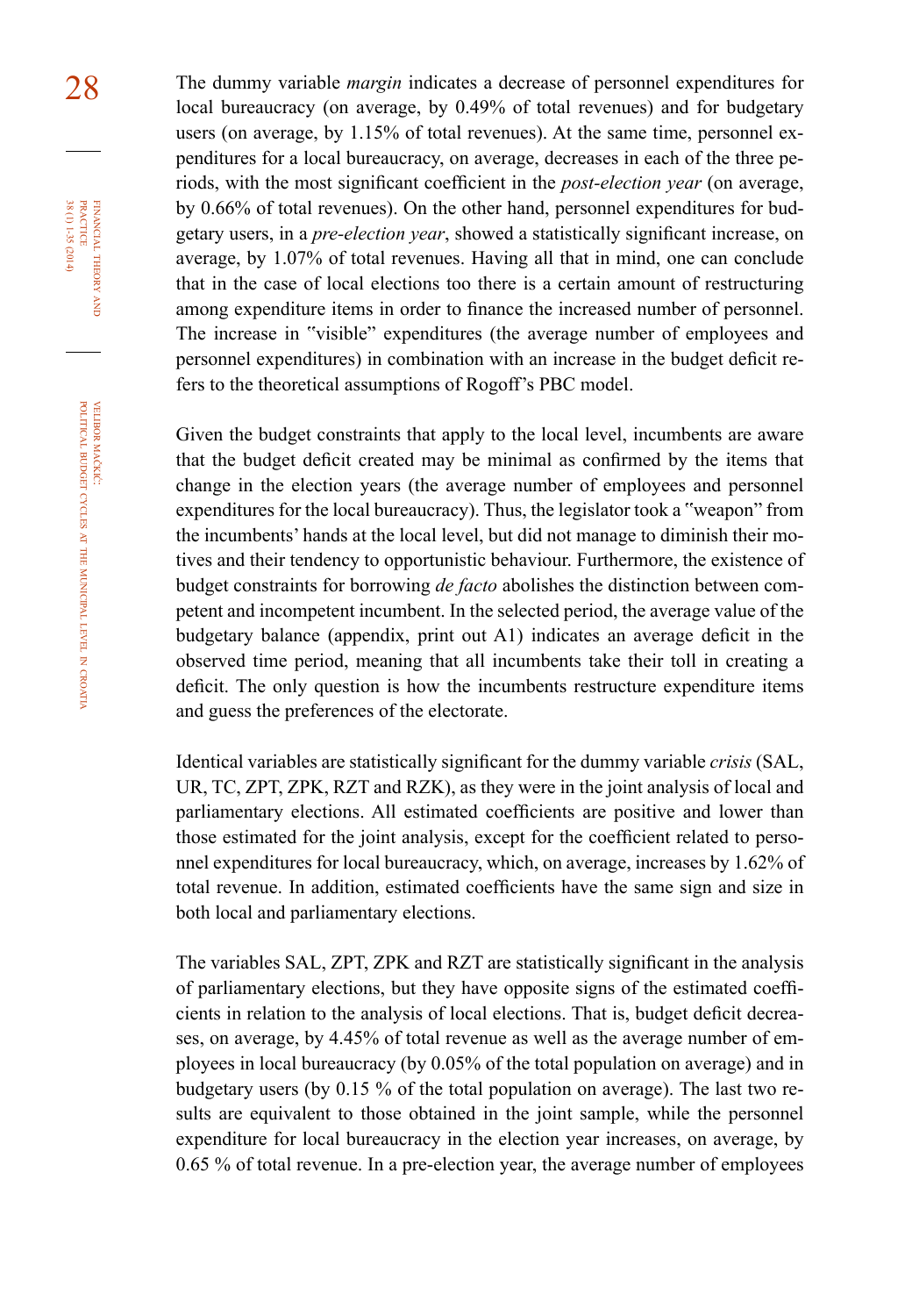in the local bureaucracy and in budgetary users increases, while the budgetary  $29$ deficit decreases. A post-election year records a statistically significant decrease in other expenditures and in the average number of employees in the local bureaucracy and budgetary users, with a simultaneous increase in personnel expenses for budgetary users. The signs and estimated coefficients on the dummy variables margin and crisis have exactly the same sign and size in both local and parliamentary elections.

## **6 conclusion**

From the viewpoint of political economy, analysis of the informational, technical and political constraints faced by incumbents and by other participants in PCT is becoming increasingly relevant in an environment characterized by fiscal consolidation. In accordance with Aristotle's notion that man is "a political animal", every individual, directly or indirectly, creates an environment in which market and non-market activities take place. Therefore, any analysis of non-market decision making processes (such as decisions in the budget process) that ignores political constraints is incomplete and inadequate.

This paper investigates the relationship between PBC theory and its empirical implications on a sample of Croatian cities. The fiscal strategies of incumbents seeking re-election within the institutional constraints placed at the local level have also been analysed. The correlation between budget items in selected Croatian cities (19 county centres, the City of Zagreb and Pula) with the election results in the period 2003-11 has been empirically tested. Dynamic panel models have been estimated using the Arellano and Bond two-step GMM estimator. The paper presents not only the empirical part but also various theoretical models of PBC as well as a review of empirical research on the existence of PBC in developed, transition and developing countries. A total of 27 econometric models in three different samples have been estimated. The first nine models were related to the joint analysis of the impact of local and parliamentary elections on budgetary variables in a selected sample of cities; the following nine on impacts of local elections and the last nine on impacts of the parliamentary elections.

The results of dynamic panel analysis on the joint sample indicate a rejection of the hypothesis that opportunistic PBCs exist at the level of the observed Croatian cities. In election years, the budget deficit and total expenditures decrease as opposed to the theoretical assumptions of the model. Due to the institutional constraints on local level public borrowing incumbents manipulate the structure of total expenditure in order to maximize re-election. The results indicate that budget constraints on public borrowing result in a decrease of opportunistically motivated PBCs. This has important repercussions when applied to the level of consolidated central government and consolidated general government.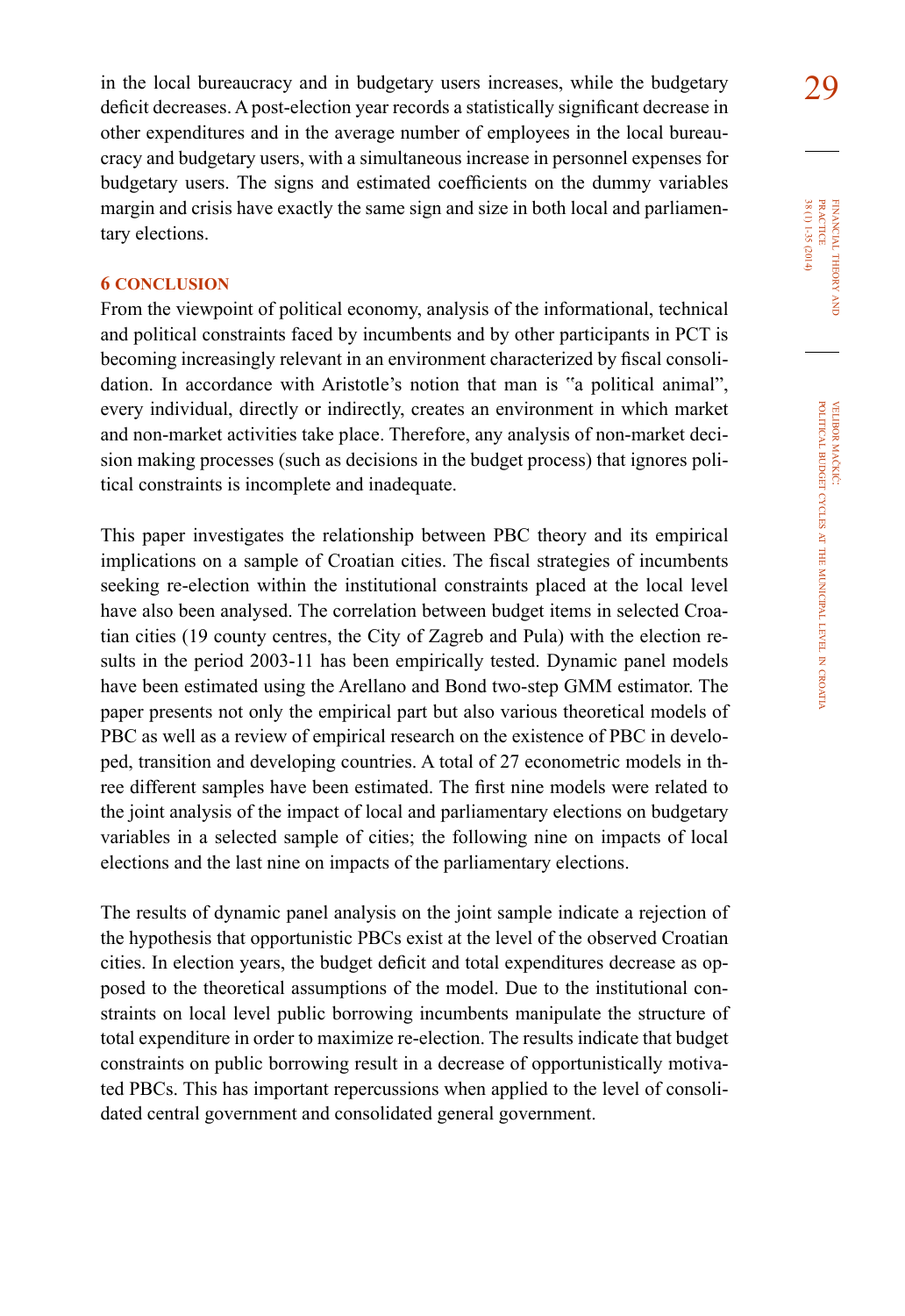30 An increase in current expenditures (personnel expenditure for local bureaucracy and other expenditures) and a decrease in capital expenditures represents a second best strategy for incumbents. This underscores the rent-seeking role of the bureaucracy in the electoral process, which is consistent with Niskanen's assumptions on the maximization of the bureaucrats' budget. At the same time this represents a rational decision on behalf of incumbents, who count on a turnout of public servants in the elections that is high compared to the rest of electorate. In a situation in which the outcome of the election is uncertain, the estimated models suggest that incumbents increase the average number of employees in local bureaucracy and in budgetary users. In addition to that, there is an increase in capital expenditures with a simultaneous reduction of current expenditures.

> In the sample of parliamentary elections, the results of the analysis do not differ significantly from those obtained from the joint sample. The budget deficit reduces in election years, while total expenditures are not statistically significant at standard levels of significance. Incumbents' strategy in election years is marked by an increase in the average number of employees in local bureaucracy and in budgetary users, combined with a reduction in personnel expenditures.

> Confirmation of the hypothesis of the existence of opportunistic PBC's at the level of observed Croatian cities was found in a sample analysing only local elections. Estimated coefficients in models with budget balance, average number of employees in local bureaucracy and an average number of employees in budgetary users are statistically significant and in line with the theoretical predictions of Rogoff's PBC model presented in chapter 3.

> The results of the dynamic panel analysis in none of the three samples confirm the additional hypothesis that an increase of public expenditure follows when the incumbents at the central and local level share the same party membership. Given that the central and local levels are connected via financing of the decentralized functions and through the fiscal equalization model, incumbents at the central level do not have any additional space for discretion in the election cycle.

> The limitation of this study stems from the relatively short time series. Furthermore, a more complete analysis of the opportunistic motives of incumbents at the local level should include utility companies owned by local units and their respective budget. It is through utility companies and their excessive short-term borrowing that the municipalities are able to circumvent budget constraints on public borrowing. The latter also represents a direction for future research. Also, according to the theoretical foundations of the model of an incumbent's asymmetric preferences and the extreme fiscal centralization in Croatia, it would be interesting to analyse the impact of spending from the central government budget targeted to specific social groups and/or geographical areas, and the results of elections at local and regional levels.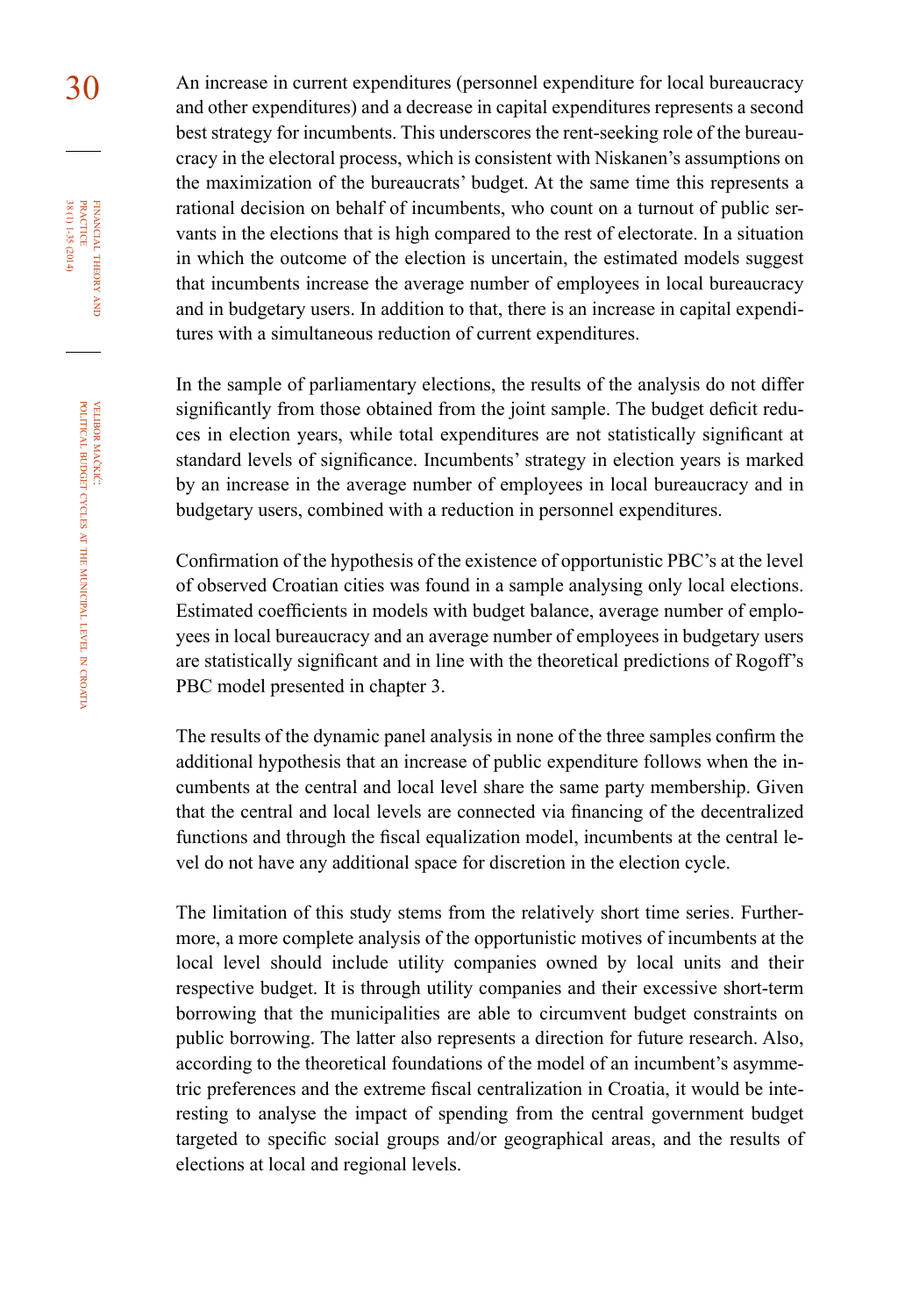# **print out a1**

#### *Descriptive analysis*

. summarize bdp\_jaz bdp\_pc br\_stan rnfi rzk rzt sal tc tc\_ost ur zpk zpt

| Variable | Obs | Mean       | Std. Dev.  | Min         | Max        |
|----------|-----|------------|------------|-------------|------------|
| bdp jaz  | 210 | 5.80e-06   | $1.48e+07$ | $-3.05e+07$ | $2.07e+07$ |
| bdp pc   | 210 | 55889.54   | 19930.38   | 27905.64    | 138195     |
| br stan  | 210 | 91873.93   | 160860.7   | 11832       | 793616     |
| rnfi     | 210 | 2295255    | .1035899   | .0362604    | .677106    |
| rzk      | 210 | .1434883   | .048639    | 0           | .2378531   |
|          |     |            |            |             |            |
| rzt      | 210 | .0787342   | .0377541   | $\Omega$    | .2968779   |
| sal      | 210 | $-0153087$ | .0838408   | $-2339418$  | .2229724   |
| tc       | 210 | .7857832   | .0865491   | .4152943    | .9790033   |
| tc ost   | 210 | .1535218   | .0713549   | .0187538    | .5186317   |
| ur       | 210 | 1.015309   | .0838408   | .7770276    | 1.233942   |
|          |     |            |            |             |            |
| zpk      | 210 | .0056085   | .003115    | $\Omega$    | .0149832   |
| zpt      | 210 | .001921    | .001066    | $\theta$    | .0066568   |

*Source: Calculated by author.*

## **print out a2**

## *Correlation matrix (on 5% significance level)*

. pwcorr bdp\_jaz bdp\_pc br\_stan ideo izb\_god izb\_god\_\_1\_ izb\_god\_\_1\_01 kriza margina rnfi rzk rzt sal tc tc\_ost ur zpk zpt, star(5)

|                   | bdp jaz             | bdp pc           | br stan             | ideo       |            | izb god izb $g$ ~1 izb $g$ ~01 |            |
|-------------------|---------------------|------------------|---------------------|------------|------------|--------------------------------|------------|
| $bdp_jaz \mid$    | 1.0000              |                  |                     |            |            |                                |            |
| bdp pc            | $-0.1743*$          | 1.0000           |                     |            |            |                                |            |
| br stan           | $-0.0007$           | $0.6933*$        | 1.0000              |            |            |                                |            |
| ideo              | $-0.0907$           | $-0.2661*$       | $-0.1590*$          | 1.0000     |            |                                |            |
| izb god           | 0.1218              | 0.0121           | $-0.0012$           | 0.0042     | 1.0000     |                                |            |
| izb_god_1         | 0.2694*             | $-0.0904$        | 0.0006              | 0.0042     | $-0.4286*$ | 1.0000                         |            |
| izb god $\sim 01$ | $-0.4331*$          | 0.0477           | 0.0006              | 0.0190     | $-0.3273*$ | $-0.3273*$                     | 1.0000     |
| kriza             | 0.4836*             | 0.2090*          | $-0.0031$           | $-0.1621*$ | 0.0476     | 0.0476                         | $-0.3273*$ |
| margina           | $-0.1873*$          | 0.0037           | $-0.0450$           | 0.0942     | $0.2124*$  | $-0.2124*$                     | $-0.1217$  |
| mfi               | $-0.3095*$          | $-0.0062$        | $-0.0415$           | 0.0986     | $-0.0858$  | $-0.1245$                      | $0.2160*$  |
| rzk               | 0.0874              | 0.1149           | $-0.0856$           | $-0.0843$  | 0.0257     | $-0.1797*$                     | 0.0591     |
| rzt               | 0.2156*             | $-0.1055$        | $-0.1412*$          | 0.0005     | 0.0727     | 0.0495                         | $-0.0948$  |
| sal               | 0.0393              | $-0.0262$        | 0.0184              | 0.0392     | $0.1707*$  | 0.0851                         | $-0.1483*$ |
| tc                | 0.3324*             | 0.0328           | 0.0318              | $-0.1560*$ | $-0.0627$  | 0.0666                         | $-0.1149$  |
| tc ost            | $-0.0996$           | 0.0689           | $-0.0713$           | 0.0040     | 0.0220     | $-0.0184$                      | $-0.0387$  |
| ur <sub>l</sub>   | $-0.0393$           | 0.0262           | $-0.0184$           | $-0.0392$  | $-0.1707*$ | $-0.0851$                      | $0.1483*$  |
| zpk               | $-0.3643*$          | 0.3172*          | $0.1675*$           | $-0.0234$  | $-0.3391*$ | 0.1210                         | 0.1117     |
| zpt               | $-0.3186*$          | 0.3861*          | 0.2391*             | 0.0255     | $-0.3687*$ | $0.1662*$                      | 0.1043     |
|                   |                     |                  |                     |            |            |                                |            |
|                   |                     |                  |                     |            |            |                                |            |
|                   | kriza               | margina          | rnfi                | rzk        | rzt        | sal                            | tc         |
| kriza             | 1.0000              |                  |                     |            |            |                                |            |
| margina           | 0.0000              | 1.0000           |                     |            |            |                                |            |
| rnfi              | $-0.3008*$          | $-0.0258$        | 1.0000              |            |            |                                |            |
| rzk               | 0.3994*             | $-0.0203$        | $-0.1004$           | 1.0000     |            |                                |            |
| rzt               | 0.1116              | $-0.0298$        | $-0.0395$           | $-0.2065*$ | 1.0000     |                                |            |
| sal               | $-0.0301$           | 0.0636           | $-0.5912*$          | $-0.0883$  | $-0.1959*$ | 1.0000                         |            |
| tc                | 0.3892*             | $-0.0308$        | $-0.6242*$          | $0.2057*$  | $0.2370*$  | $-0.2611*$                     | 1.0000     |
| tc ost            | 0.0041              | 0.0670           | $-0.1634*$          | $-0.2424*$ | $-0.1447*$ | $-0.0390$                      | $0.2333*$  |
| ur                | 0.0301              | $-0.0636$        | 0.5912*             | 0.0883     | 0.1959*    | $-1.0000$                      | $0.2611*$  |
| zpk               | $-0.1948*$          | 0.0357           | 0.1179              | $-0.0526$  | $-0.1997*$ | $-0.0053$                      | $-0.1360*$ |
| $zpt$             | $-0.1616*$          | 0.0318           | 0.1140              | $-0.1044$  | 0.0458     | $-0.0599$                      | $-0.0784$  |
|                   | tc_ost              | ur               | zpk                 | zpt        |            |                                |            |
|                   |                     |                  |                     |            |            |                                |            |
| tc ost            | 1.0000              |                  |                     |            |            |                                |            |
| ur <sub>l</sub>   | 0.0390              | 1.0000           |                     |            |            |                                |            |
| zpk  <br>zpt      | 0.1236<br>$-0.0246$ | 0.0053<br>0.0599 | 1.0000<br>$0.6653*$ | 1.0000     |            |                                |            |

*Source: Calculated by author.*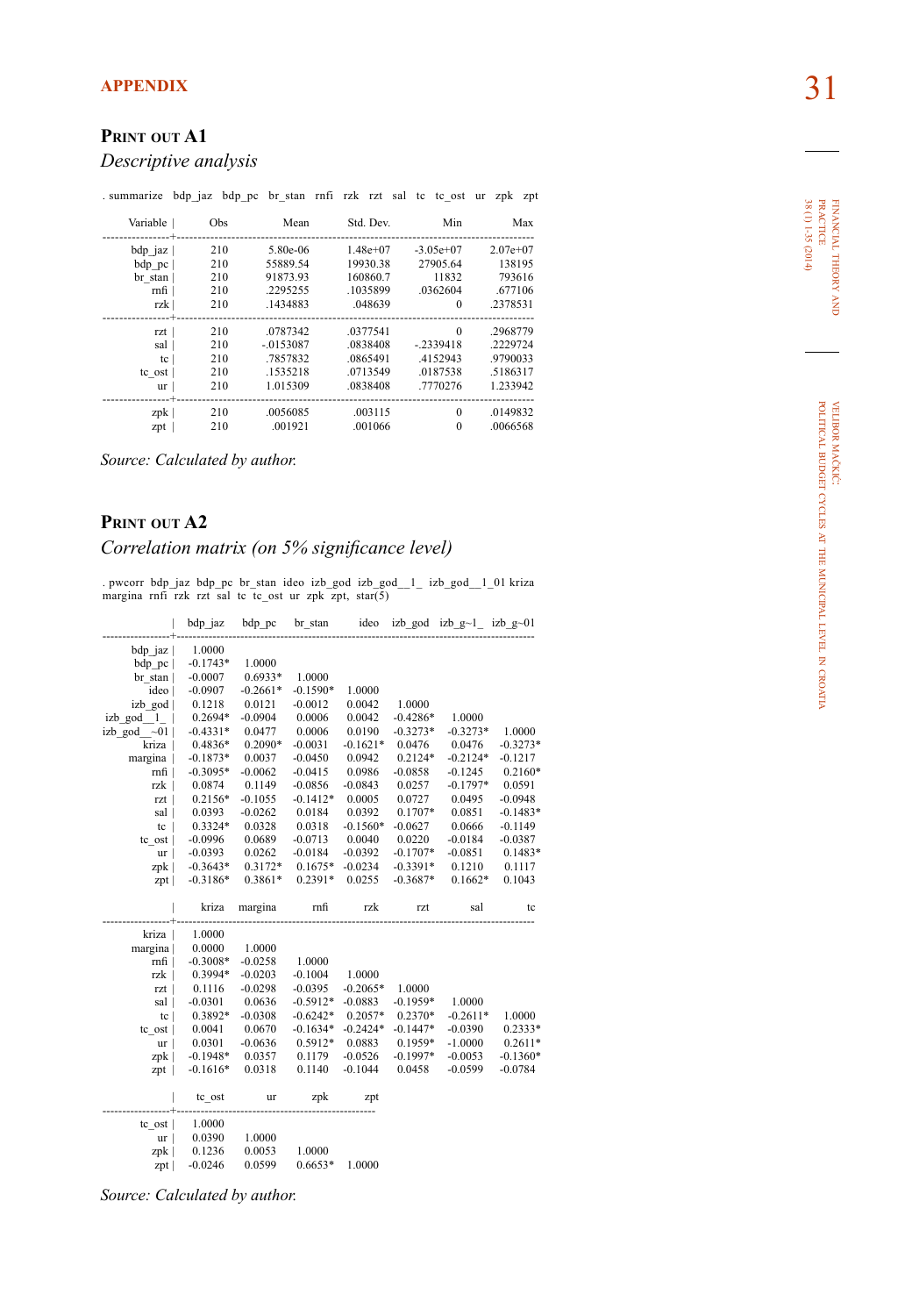# 32 **references**

- 1. Akhmedov, A., and Zhuravskaya, E., 2004. Opportunistic Political Cycles: Test in a Young Democracy Setting. *Quarterly Journal of Economics*, 119(4), pp. 1301-1338. doi: [10.1162/0033553042476206](http://dx.doi.org/10.1162/0033553042476206)
- 2. Alesina, A., 1988. Macroeconomics and Politics. NBER *Macroeconomics Annual*, 3, pp. 13-62. doi: [10.2307/3584936](http://dx.doi.org/10.2307/3584936)
- 3. Alesina, A. [et al.], 1997. *Political Cycles and the Macroeconomy*. London: The MIT Press.
- 4. Alt, J. and Lassen, D., 2006. Transparency, Political Polarization, and Political Budget Cycles in OECD Countries. *American Journal of Political Science*, 50(3), pp. 530-550. doi: [10.1111/j.1540-5907.2006.00200.x](http://dx.doi.org/10.1111/j.1540-5907.2006.00200.x)
- 5. Arellano, M. and Bond, S., 1991. Some Test of Specification for Panel data, Monte Carlo Evidence and Application to Employment Equations. *Review of Economic Studies*, 58(2), pp. 277-297. doi: [10.2307/2297968](http://dx.doi.org/10.2307/2297968)
- 6. Arnsperger, C. and Varoufakis, Y., 2006. What is Neoclassical Economics? [online]. Available at: [<http://www.paecon.net/PAEReview/issue38/Arnsper](http://www.paecon.net/PAEReview/issue38/ArnspergerVaroufakis38.htm)[gerVaroufakis38.htm>](http://www.paecon.net/PAEReview/issue38/ArnspergerVaroufakis38.htm).
- 7. Bajo, A. and Bronić, M., 2007. Assessments of the Effectiveness of the Croatian Fiscal Equalisation Model. *Financial Theory and Practice*, 31(1), pp. 1-26.
- 8. Bajo, A. and Jurlina Alibegović, D., 2008. *Javne financije lokalnih jedinica vlasti*. Zagreb: Školska knjiga.
- 9. Baltagi, B. H., 2008. *Econometric Analysis of Panel Data*. West Sussex: JohnWiley&Sons.
- 10. Bond, S. R., 2002. Dynamic panel data models: a guide to micro data methods and practice. *Portuguese Economic Journal*, 1(2), pp. 141-162. doi: [10.1007/](http://dx.doi.org/10.1007/s10258-002-0009-9) [s10258-002-0009-9](http://dx.doi.org/10.1007/s10258-002-0009-9)
- 11. Bratić, V., 2008. *Odlučivanje o lokalnim proračunima: između sna i jave*. Zagreb: Institut za javne financije.
- 12. Brender, A. and Drazen, A., 2004. Political Budget Cycles in New versus Established Democracies. *NBER Working Paper Series*, No. 10539, pp. 1-28.
- 13. Brender, A. and Drazen, A., 2009. How do Budget Deficits and Economic Growth Affect Reelection Prospects? Evidence from a Large Panel of Countries. *American Economic Review*, 98(5), pp. 2203-2220. doi: [10.1257/](http://dx.doi.org/10.1257/aer.98.5.2203) [aer.98.5.2203](http://dx.doi.org/10.1257/aer.98.5.2203)
- 14. Bronić, M., 2010. Evaluating the current equalization grant to counties in Croatia. *Financial Theory and Practice*, 34(1), pp. 25-52.
- 15. Buchanan, J. M., 2005. *Public Choice Society* [online]. Available at: <http:// www.gmu.edu/centers/publicchoice/pdf%20links/Booklet.pdf>.
- 16. Drazen, A., 2000. *Political Economy in Macroeconomics*. New Jersey: Princeton University Press.

FINANCIAL THEORY<br>PRACTICE  $38(1)1-35(2014)$ 38 (1) 1-35 (2014) practice financial theory and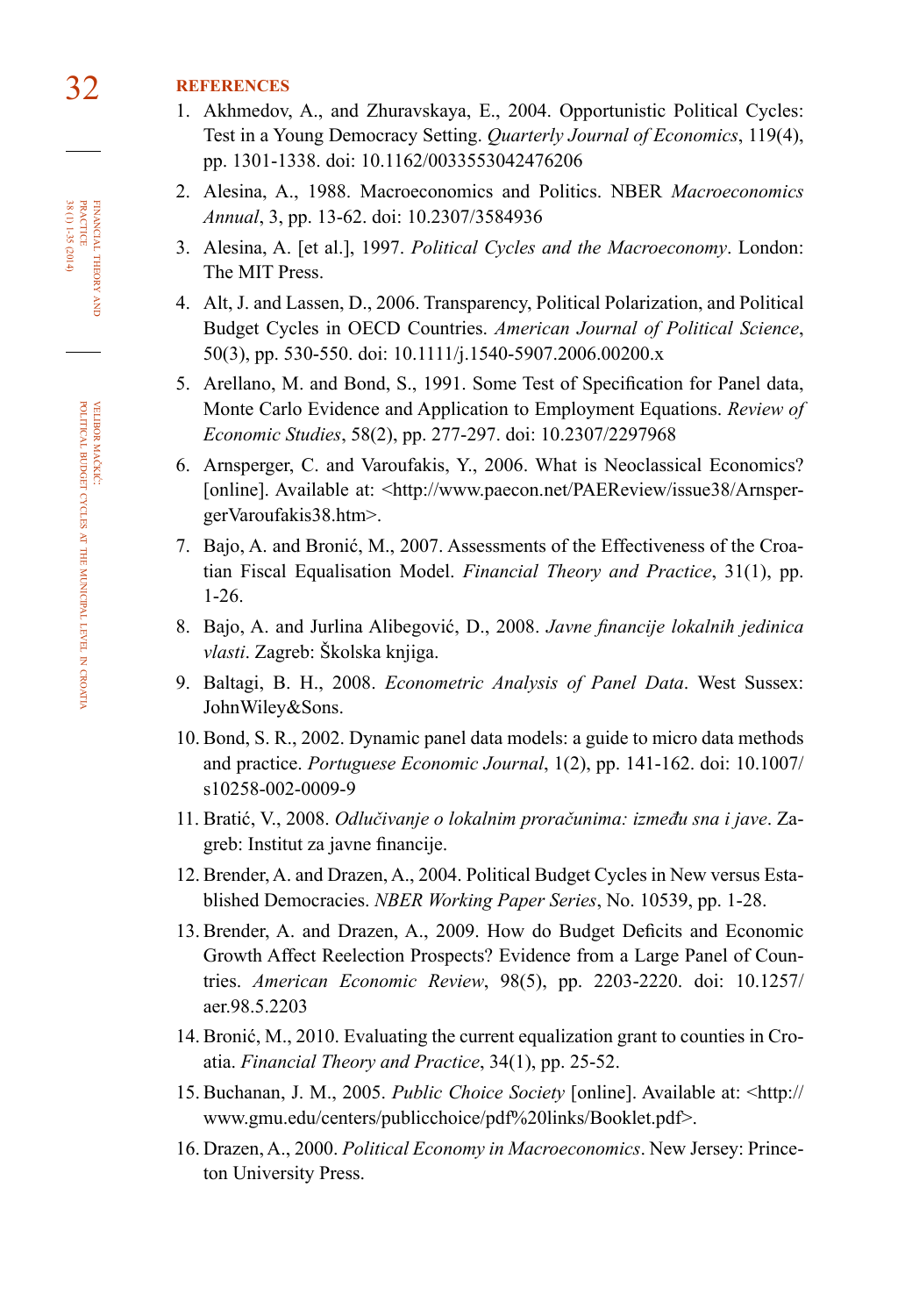- 18. Drazen, A. and Eslava, M., 2006. Pork Barrel Cycles. *NBER Working Paper Series*, No. 12190, pp. 1-34.
- 19. DZS, 2013. *Statistički ljetopis 2012*. [online]. Zagreb: Državni zavod za statistiku. Available at: <http://www.dzs.hr/>.
- 20. DIP, 2013. *Arhiva izbora* [online]. Zagreb: Državno izborno povjerenstvo. Available at: <[http://www.izbori.hr/izbori/dip\\_ws.nsf/public/index?Open](http://www.izbori.hr/izbori/dip_ws.nsf/public/index?OpenForm) [Form>](http://www.izbori.hr/izbori/dip_ws.nsf/public/index?OpenForm).
- 21. Eslava, M., 2011. The Political Economy of Fiscal Deficits: A Survey. *Journal of Economic Survey*, 25(4), pp. 645-673. doi: [10.1111/j.1467-6419.2010.](http://dx.doi.org/10.1111/j.1467-6419.2010.00647.x) [00647.x](http://dx.doi.org/10.1111/j.1467-6419.2010.00647.x)
- 22. Franić, J., 2012. Employment at the local government level in the Republic of Croatia during the economic crisis*. Newsletter*, No. 71. doi: [10.3326/](http://dx.doi.org/10.3326/nle.2012.71) [nle.2012.71](http://dx.doi.org/10.3326/nle.2012.71)
- 23. Galli, E. and Rossi, S. P., 2002. Political budget cycles: The case of the Western German Laender. *Public choice*, 110(3-4), pp. 283-303. doi: [10.1023/](http://dx.doi.org/10.1023/A:1013089504557) [A:1013089504557](http://dx.doi.org/10.1023/A:1013089504557)
- 24. Gonzales, M., 2002. Do Changes in Democracy affect the Political Budget Cycle? Evidence from Mexico. *Review of Development Economics*, 6(2), pp. 204-224. doi: [10.1111/1467-9361.00150](http://dx.doi.org/10.1111/1467-9361.00150)
- 25. Hair, J. F. [et al.], 1995. *Multivariate Data Analysis*. New Jersey: Prentice Hall.
- 26. Hallerberg, M. and de Souza, L. V., 2000. The Political Business Cycles of EU Accession Countries. *European Union Politics*, 3(2), pp. 231-250. doi: [10.1177/1465116502003002005](http://dx.doi.org/10.1177/1465116502003002005)
- 27. Jurlina Alibegović, D. [et al.], 2010. *Analitičke podloge za učinkovitu decentralizaciju u Hrvatskoj: projektna studija*. Zagreb: Ekonomski institut.
- 28. Katsimi, M. and Sarantides, V., 2012. Do Elections Affect the Composition of Fiscal Policy in Developed, Established Democracies? *Public Choice*, 151(1- 2), pp. 325-362. doi: [10.1007/s11127-010-9749-8](http://dx.doi.org/10.1007/s11127-010-9749-8)
- 29. Khemani, S., 2004. Political cycles in a developing economy: effect of elections in Indian states. *Journal of Development Economics*, 73(1), pp. 125-154. doi: [10.1016/j.jdeveco.2003.01.002](http://dx.doi.org/10.1016/j.jdeveco.2003.01.002)
- 30. Klašnja, M., 2008. Electoral rules, forms of government and political budget cycles in transition countries. *Paneconomicus*, 55(2), pp. 185-218. doi: [10.2298/PAN0802185K](http://dx.doi.org/10.2298/PAN0802185K)
- 31. Lemieux, P., 2004. *The Public Choice Revolution* [online]. Available at: <http://www.cato.org/pubs/regulation/regv27n3/v27n3-2.pdf>.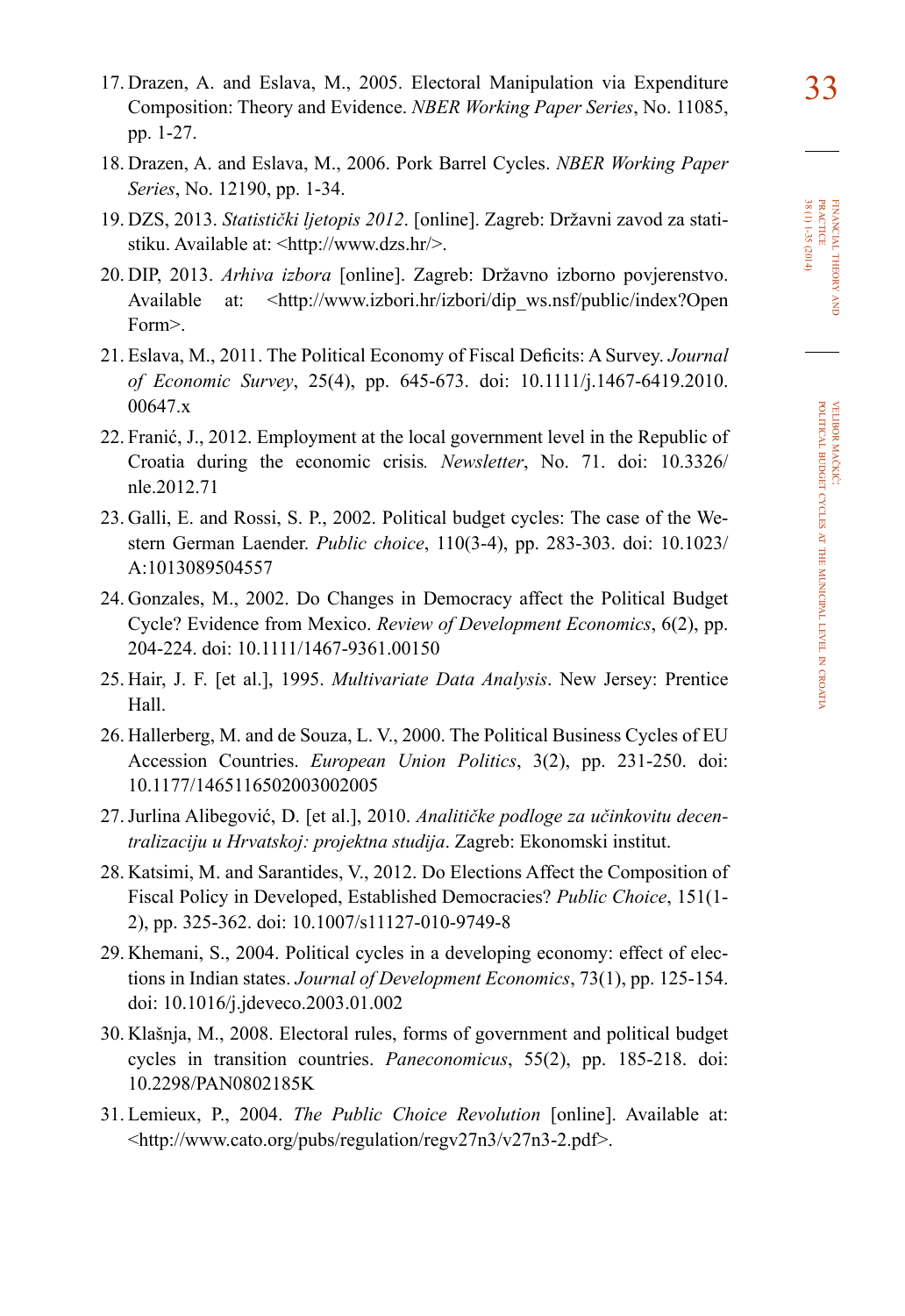- 34 32. Lohmann, S., 2006. The Non-Politics of Monetary Policy in: B. R. Weingast and D. A. Wittman, eds. *The Oxford Handbook of Political Economy.* New York: Oxford University Press Inc, pp. 523-544.
	- 33. Maurel, M., 2006. The Political Business Cycles in the EU enlarged. *Slovenian Journal for Money and Banking*, 55(11), pp. 38-41.
	- 34. McLean, I., 1997. *Uvod u javni izbor*. Zagreb: Fakultet političkih znanosti.
	- 35. Ministarstvo financija RH, 2013. *Lokalni proračun arhiva* [online]. Available at: [<http://www.mfin.hr/hr/lokalni-proracun-2002>](http://www.mfin.hr/hr/lokalni-proracun-2002).
	- 36. Mueller, D. C., 2003. *Javni izbor III*. Zagreb: Masmedija.
	- 37. Naruhiko Sakurai, S. and Menezes-Filho, N., 2011. Opportunistic and Partisan Election Cycles in Brazil: New Evidence at the Municipal Level. *Public Choice*, 148(1), pp. 233-247. doi: [10.1007/s11127-010-9654-1](http://dx.doi.org/10.1007/s11127-010-9654-1)
	- 38. Persson, T. and Tabellini, G., 2000. *Political Economics*. London: The MIT Press.
	- 39. Persson, T. and Tabellini, G., 2002. Do electoral cycles differ across political systems? *Innocenzo Gasparini Institute for Economic Research (IGIER), Università Bocconi, Working Papers*, No. 232, pp. 1-23.
	- 40. Petak, Z., 2008. *Javne politike i problemi modernog upravljanja*. Hrvatska javna uprava, 8(2), pp. 443-462.
	- 41. Pettersson Lidbom, P., 2000. A test of the rational electoral-cycle hypothesis in: P. Pettersson, ed. *Elections, party Politics and Economic Policy*. Stockholm: IIES, Stockholm University, pp. 1-26.
	- 42. Primorac, M., 2011. Local Governmentand Utility Firms' Debt. *Financial Theory and Practise*, 35(4), pp. 443-464.
	- 43. Rašić Bakarić, I. [et al.], 2013. Ekonomska uspješnost gradova u Hrvatskoj statistička analiza. *Faculty of Economics and Business Zagreb Working Paper Series,* 13-08, pp. 1-21.
	- 44. Rogić Lugarić, I., 2010. Financijski aspekti položaja velikih gradova. *Hrvatska javna uprava*, 10(3), pp. 683-708.
	- 45. Rogić Lugarić, T., 2012. *Financiranje velikih gradova*. Zagreb: Pravni faku ltet Sveučilišta u Zagrebu, Studijski centar za javnu upravu i javne financije.
	- 46. Rogoff, K., 1990. Equilibrium Political Budget Cycles. *The American Economic Review*, 80(1), pp. 21-36.
	- 47. Rogoff, K. and Siebert, A., 1988. Elections and Macroeconomic Policy Cycles. *Review of Economic Studies*, 55(1), pp. 1-16. doi: [10.2307/2297526](http://dx.doi.org/10.2307/2297526)
	- 48. Rose, S., 2006. Do Fiscal Rules Dampen the Political Business Cycle. *Public Choice*, 128(3-4), pp. 407-431. doi: [10.1007/s11127-005-9007-7](http://dx.doi.org/10.1007/s11127-005-9007-7)
	- 49. Schneider, C. J., 2010. Fighting with one hand tied behind the back: political budget cycles in the West German states. *Public Choice*, 142(1), pp. 125-150. doi: [10.1007/s11127-009-9480-5](http://dx.doi.org/10.1007/s11127-009-9480-5)

financial theory FINANCIAL THEORY AND<br>PRACTICE<br>BRACTICE<br>38 (1) 1-35 (2014) 38 (1) 1-35 (2014) practice